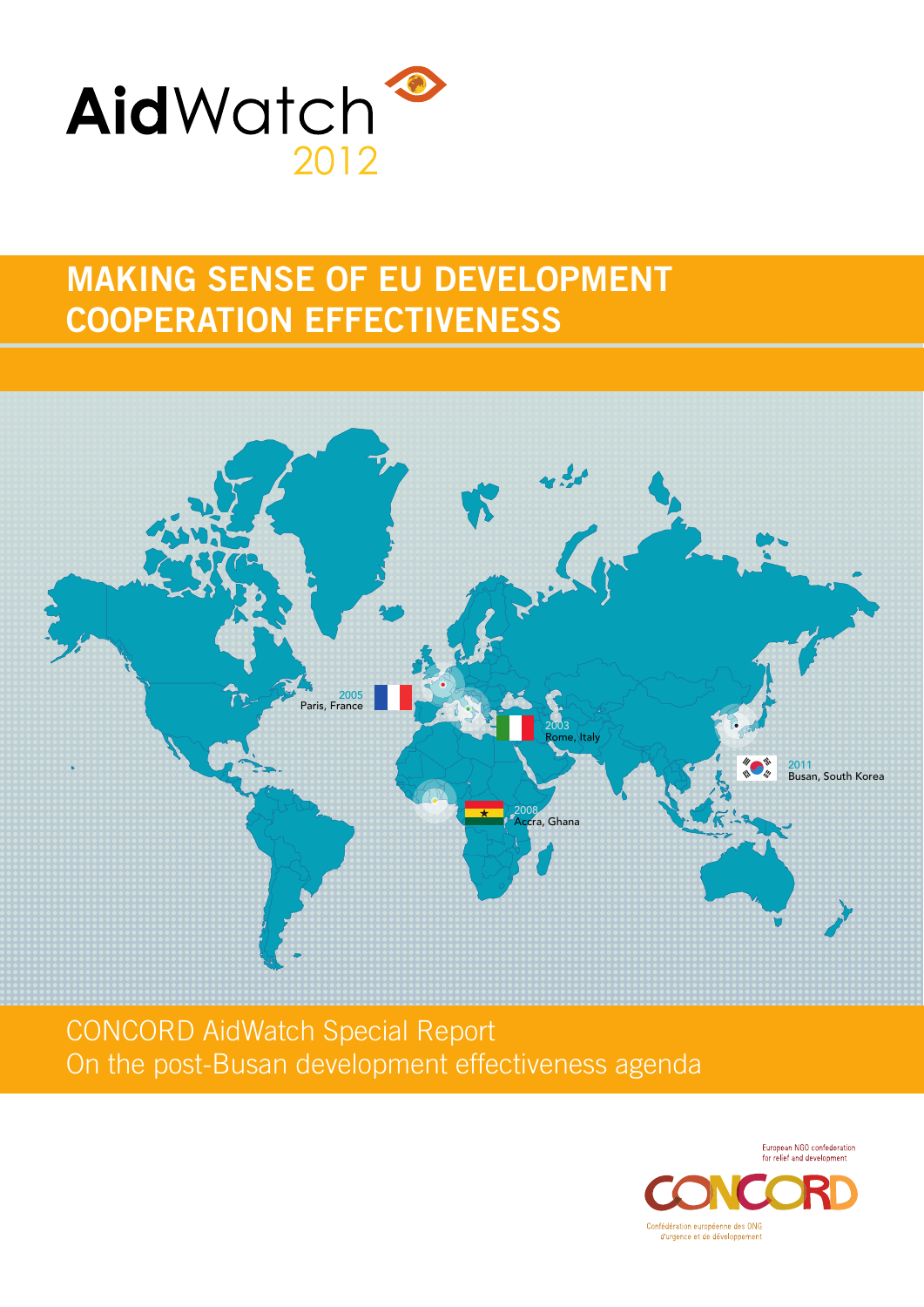#### AIDWATCH.CONCORDEUROPE.ORG

For further interactive graphs, and links to detailed information on aid quantity and quality for all 27 EU member states and the EU institutions, please visit our website: aidwatch.concordeurope.org

## About this report

Since 2005, development NGOs from all 27 EU countries have come together every year through the AidWatch initiative, under the umbrella of CONCORD, to produce the annual AidWatch reports. CONCORD is the European NGO Confederation for Relief and Development. Its 27 national associations, 18 international networks and two associate members represent 1,800 NGOs which are supported by millions of citizens across Europe. CONCORD leads reflection and political actions, and regularly engages in dialogue with the European institutions and other civil society organisations. At the global level, CONCORD is actively involved in the Open Forum for CSO Development Effectiveness, the Beyond 2015 campaign, BetterAid and the International Forum of NGO platforms.

More at: www.concordeurope.org

## European AidWatch Initiative

AidWatch is a pan-European advocacy and campaigning network of NGOs which, since 2005, has monitored and made recommendations on the quality and quantity of aid provided by EU member states and the European Commission. The network carries out ongoing advocacy, research, media activities and campaigns on a wide range of aid-related issues throughout the year.

More at: www.aidwatch.concordeurope.org

## Acknowledgements

Report writing and editing of the thematic pages: Bodo Ellmers. Writing of thematic pages: Publish What You Fund (Transparency); Wiske Jult (Joint Programming) Coordination: Zuzana Sládková, AidWatch Coordinator.

The AidWatch Advocacy Group has provided overall guidance and made substantial inputs to the writing of the report. The group includes: Joanna Rea, Pauliina Saares, Caroline Kroeker-Falconi, Luca De Fraia, Catherine Olier, Jeroen Kwakkenbos, Evelin Andrespok, Peter Sörbom, Flore Tixier, Liz Steele, Fotis Vlachos and Wiske Jult.

The report has benefited from information received from officials of EU member states and partner countries, the EEAS and European Commission, the OECD and UNDP. Many thanks to all of them.

Thanks also to Vitalice Meja (Reality of Aid Africa); Jorge Balbis (ALOP) and Mayra Moro-Coco (AWID; BetterAid cochair).

The positions taken in this report are those of CONCORD AidWatch.

Production coordination by Zuzana Sládková and Francesca Romana Minniti. Copy-editing by Veronica Kelly. Design and layout by Simone Dovigo. Cover image by Simone Dovigo. Printing by IPM printing SA/NV.

For further information about this report: zuzana.sladkova@concordeurope.org

Making Sense of EU Development Cooperation Effectiveness Special report on the post-Busan development effectiveness agenda CONCORD AidWatch 2012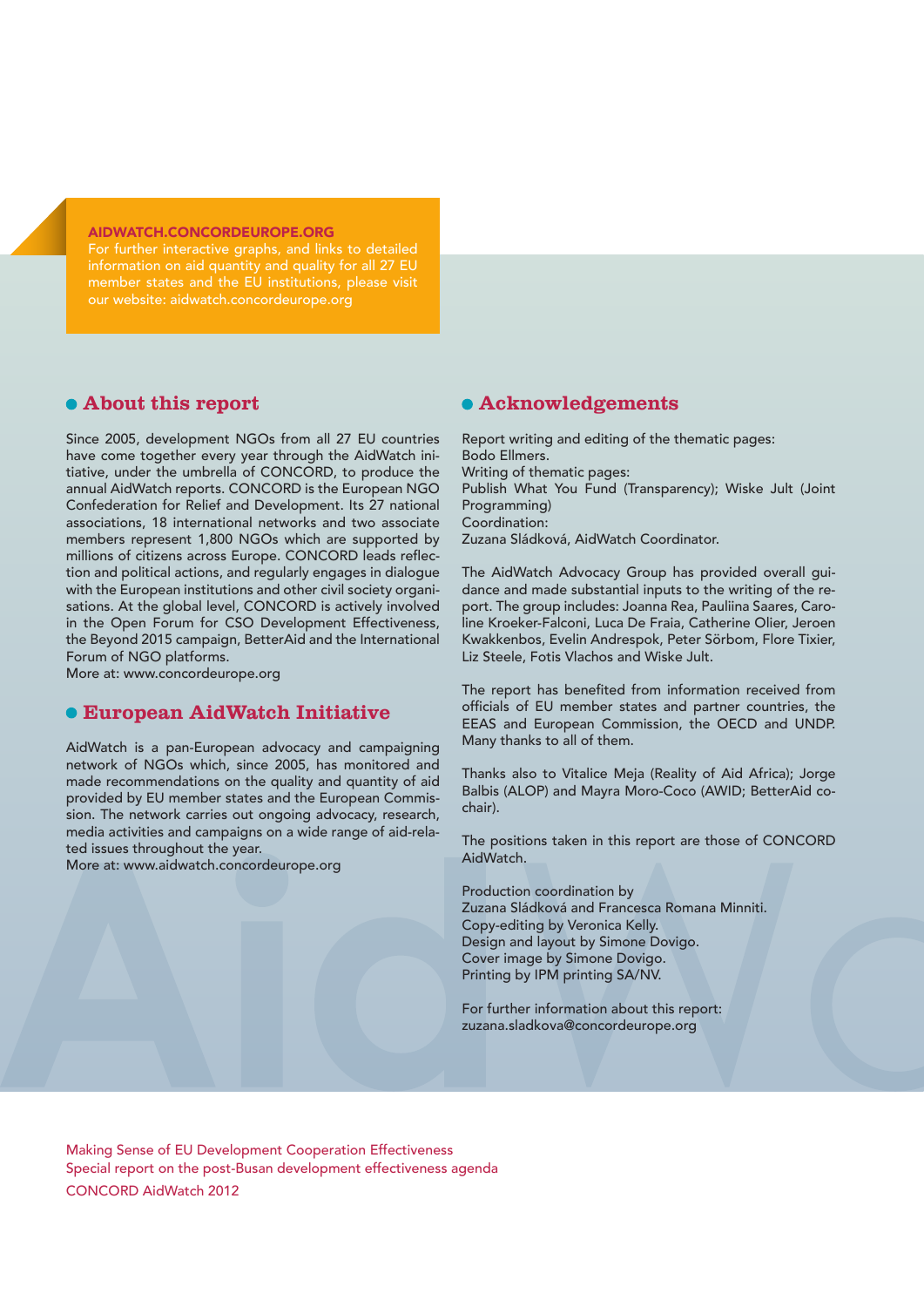# **CONTENTS**

| <b>EXECUTIVE SUMMARY</b>                                                      |        |
|-------------------------------------------------------------------------------|--------|
| <b>INTRODUCTION</b>                                                           | 6      |
| <b>PART ONE:</b>                                                              |        |
| Aid and development effectiveness in the European Union                       | 8      |
| 1. How effective is EU development cooperation?                               | 8      |
| 2. The aid effectiveness agenda: unfinished business                          | 10     |
| 3. Implementing aid effectiveness commitments: EU achievements and prospects? | 11     |
| <b>PART TWO:</b>                                                              |        |
| From aid to development cooperation effectiveness: the new global partnership | 14     |
| 4. The Busan High-Level Forum: what was at stake?                             | 14     |
| 4.1 The road to Busan: a widening partnership                                 | 15     |
| 4.2 The challenges of civil society participation                             | 15     |
| 4.3 EU sherpas finalising the Busan Partnership Agreement                     | 16     |
| 5. EU positioning on development cooperation effectiveness before Busan.      | 17     |
| 6. The Busan Partnership Agreement: from aid to development effectiveness?    | 18     |
| 7. Unfinished Busan business: what's missing?                                 | 20     |
| <b>PART THREE:</b>                                                            |        |
| Towards development effectiveness? Implementing the new agenda in Europe      | 22     |
| 8. After Busan: a new era for development cooperation?                        | 22     |
| 9. From process to progress: reforming EU development policies                | $25\,$ |
| 10. EU implementation of development effectiveness agreements in practice     | 28     |
| <b>PART FOUR:</b>                                                             |        |
| Thematic chapters                                                             | 30     |
| 11. Aid transparency: the cornerstone of development effectiveness            | 30     |
| 12. Joint programming: EU innovation for Busan                                | 38     |
| <b>CONCLUSION</b>                                                             | 40     |
|                                                                               |        |
|                                                                               |        |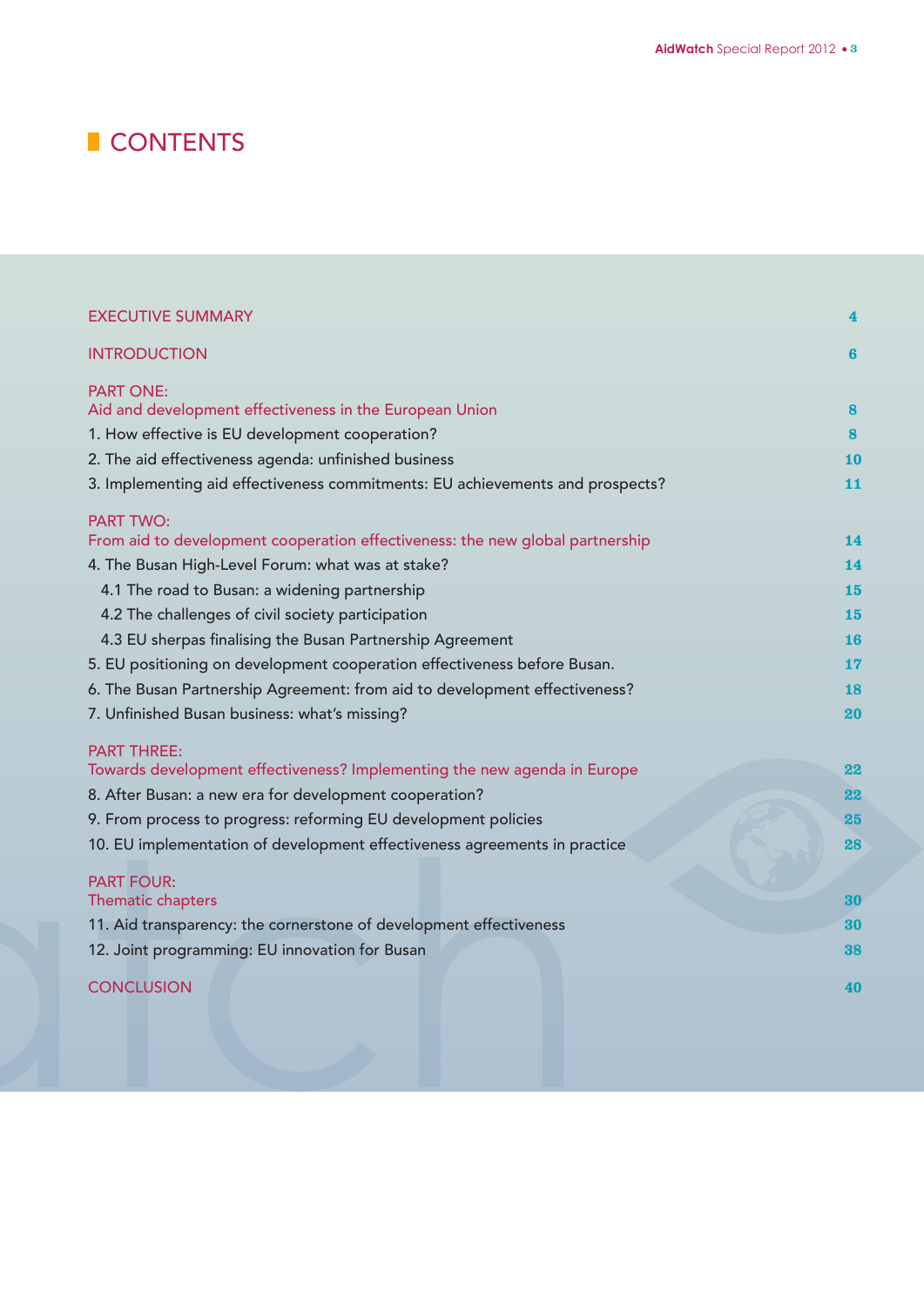# **EXECUTIVE SUMMARY**

The European Union's development cooperation is a key driver of poverty eradication for the EU's partners in the global South. More and better EU aid can boost the provision of essential services for all, empower people to claim their rights, and help our partner countries to build their own systems and capacities in order to phase out aid dependence gradually.

It is therefore extremely important to maintain an up-todate understanding of EU aid, especially in the light of the evolving development landscape. This AidWatch report is, in fact, intended to provide an assessment of the effectiveness of EU development co-operation on the first anniversary of the Busan Partnership Agreement on Effective Development Co-operation, which was endorsed in December 2011. The major finding is that the implementation of commitments entered into at Busan by EU providers has been limited and uneven – reflecting, in part, the reform and implementation fatigue of EU governments in the area of aid and development effectiveness.

The report also demonstrates that the Busan Partnership Agreement (BPa) as such is insufficient to drive real reform. It contains much narrative but few clear targets or deadlines, and has consequently failed to create a strong sense of urgency among European decision-makers and practitioners. With European decision-makers, this was predictable: at previous summits, the EU had explicitly called for ambitious and measurable actions, with a timetable for implementation, but for Busan it lacked these ambitions. Nor did it take a strong stand on EU priorities such as human rights and gender equity. As a result, the BPa is weaker in these areas than the EU's own treaties and policy strategies.

The new Global Partnership for Effective Development Cooperation is now finalising a monitoring system and planning regular ministerial meetings to drive progress and hold the parties to account, but their effectiveness has not yet been tested and the delays in setting up this system have slowed down the entire implementation process. All in all, 2012 was a lost year for aid and development effectiveness reform in Europe. Reforms took place mainly at the level of policy, with the European Commission trying, in its "Agenda for Change", to promote a new approach that puts a

strong emphasis on using aid to promote economic growth.

Very limited progress on actual implementation has been made across the EU over the past year, and this progress is uneven, with some governments more committed to implementing change than others. There have been new actions in some areas of the aid effectiveness agenda, specifically relating to the joint programming of EU development cooperation and increasing its transparency. These areas have progressed because they have strong political support from influential players; on transparency, progress is expected and will be measured at the end of 2012. Although these actions are laudable, however, they are no substitute for the full implementation of aid and development effectiveness commitments across the whole of the European Union.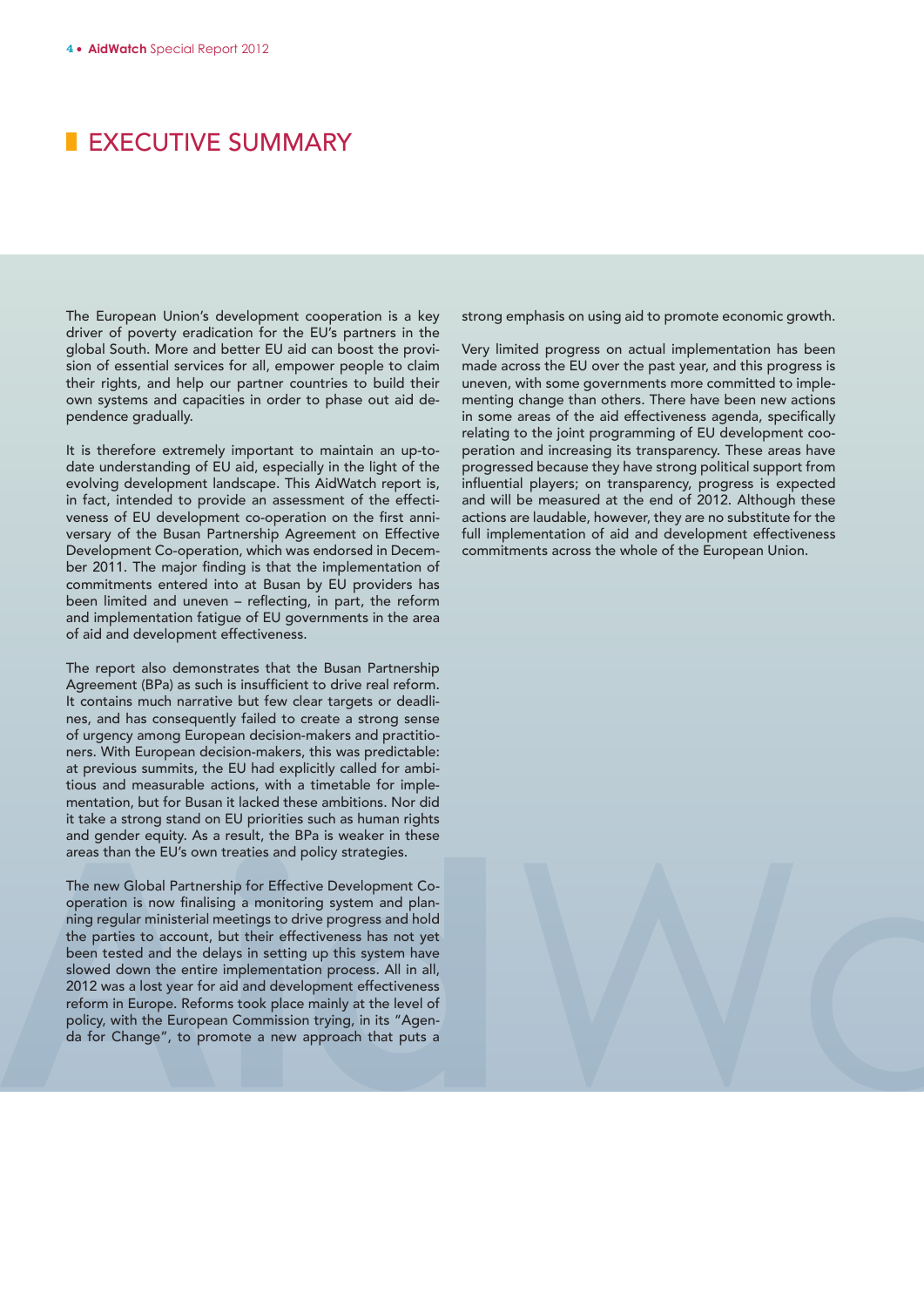## Recommendations:

- The EU and its Member States must fully implement the international aid and development effectiveness commitments made in Paris, Accra and Busan. Busan complements Paris and Accra; the unmet commitments must be implemented, as requested by the EU's partner countries.
- The EU's legally binding focus on poverty eradication and human rights, as both the rationale for and the aims of EU development cooperation, must not weaken. On the contrary, it is past time to achieve these aims fully in the practice of EU development cooperation and aid allocation.
- In cases where global development partners have failed to reach a consensus, the EU needs to demonstrate goodwill by setting itself unilateral targets and deadlines for implementing aid and development effectiveness reforms.
- The European Commission should reaffirm its role as 'guardian of the treaties' and drive the full implementation of the aid and development effectiveness agenda throughout Europe.
- The EU should endorse a Union-wide development cooperation effectiveness plan, which needs to be designed in line with several key goals, including: to fully align EC and EU member states with Busan principles and commitments; to revamp the full implementation of Paris and Accra, and to create clear lines of responsibility for the implementation of global commitments. The plan should include an implementation mechanism at country level, and should be backed up by effective incentives or sanctions to ensure compliance by all EU member states.
- The EU needs to keep up the momentum on aid transparency and publish ambitious implementation schedules by December 2012. By the end of 2013 all European providers should have started publishing their International Aid Transparency Initiative components of the

common standard. The national implementation plans for the wider development effectiveness agenda should also be made public in order to showcase progress and best practice.

- Joint programming will only deliver on its development effectiveness promises if it is implemented in a particular way. The EU will have to be cautious and intentional. The joint programming of EU development cooperation must respect the principle of democratic ownership. It should be a transparent process led by developing countries and their citizens, including poor and vulnerable groups.
- The EU should ensure that the commitments on aid and development effectiveness are fully reflected in all the financial mechanisms relevant to development cooperation, including within the Multi-Annual Financial Framework and the new European Development Fund for 2014–2020.
- The EU needs to take an ambitious stand on the new Global Partnership for Effective Development Co-operation by making use of participation in steering committee and ministerial-level meetings to keep development cooperation high on the agenda and push the process forward by being proactive at international level. The European Commission, as sole European representative, has an obligation to consult continuously with both governmental and non-governmental development actors across Europe.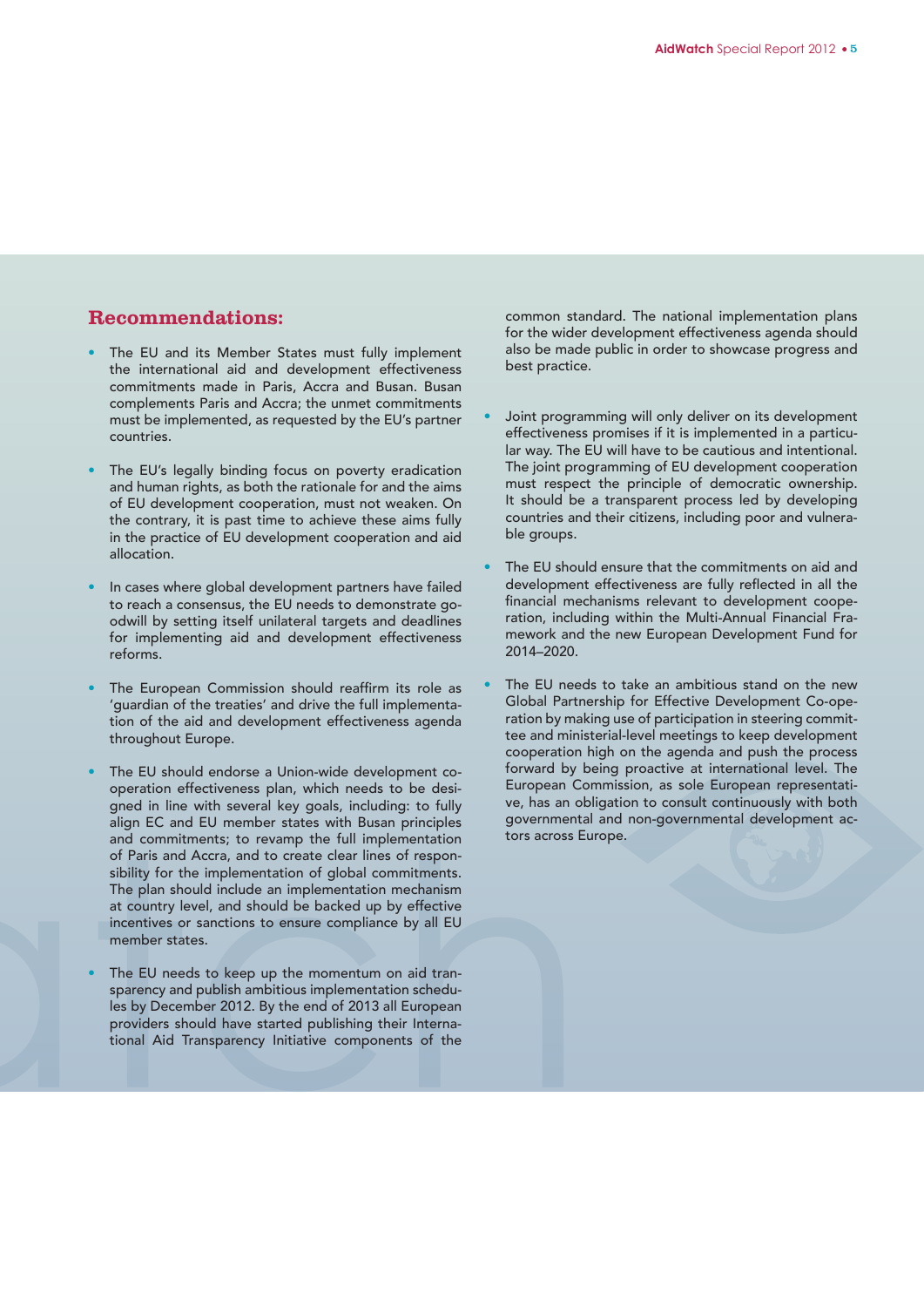# **INTRODUCTION**

For aid to have a long-lasting impact in improving poor people's lives, the quality of EU<sup>I</sup> development assistance is no less important than its quantity. In 2005 European governments, together with developing countries and international organisations, endorsed the Paris Declaration on Aid Effectiveness, the first comprehensive international agreement on how to manage official development assistance (ODA) more efficiently and effectively. The aid effectiveness agenda is driven by the insight that only good aid yields positive and sustainable development results.

Good aid can empower people, improve health and education systems, drive equitable growth, alleviate income poverty, and build effective and accountable states. There are numerous examples of good aid, but some of it is wasted owing to bad coordination or inefficient management. Ineffective aid can create lasting dependence, undermine development capacity, destroy local markets and infant industries, and replace the accountability of governments to their citizens by accountability to foreign donors.

AidWatch has been monitoring the quantity of EU development assistance since 2006. The annual AidWatch report has become the most important independent tool in Europe for holding governments to account on the commitments they have made: scaling up aid to 0.7% of GNI by 2015 in order to help poorer countries reach the Internationally Agreed Development Goals, achieving human rights for all, and eradicating poverty.

Previous AidWatch reports have included analysis of the effectiveness of aid, but this is the first one to focus exclusively on development effectiveness. It complements but does not replace AidWatch's work on monitoring the quantity of EU aid. Both aspects – aid quality and quantity – are of equal importance. Making more aid available is the prerequisite for more and better development results. Delivering better aid will boost the development effectiveness of EU aid. It is a long overdue step in achieving the global partnership promised in the UN Millennium Declaration (MDG8) more than 10 years ago.

AidWatch has been actively involved in the OECD-led aid effectiveness process since 2005, first as an independent watchdog and advocate of citizens' concerns, and since 2008 as a stakeholder in the Working Party on Aid Effectiveness (WP-EFF) through the BetterAid platform. This AidWatch report is being published in time for the first anniversary of the Global Partnership for Effective Development Co-operation (the follow-up agreement to the Paris Declaration and the Accra Agenda for Action), which was launched in December 2011 at the Fourth High-Level Forum on Aid Effectiveness (HLF4) in the South Korean city of Busan.

It assesses the Busan Partnership Agreement (BPa), and looks at how and why the international community arrived at it. The report also assess to what extent the new governance structure and the accountability and monitoring framework developed in the first half of 2012 are adequate, legitimate and effective. Starting with a brief analysis of the main challenges for EU ODA and its development effectiveness, we take a closer look at the European Union's role in the process – before, during and after Busan.

While policy-making in the inclusive Busan process was relatively easy to watch, the same cannot be said of the actual implementation of these policies post-Busan. Where the Paris Declaration contained clear deadlines and targets, the BPa commitments are buried in vague narrative. The Accra Agenda for Action came with a commitment for governments to produce national implementation plans and make them public. The BPa contains no such obligation. Given the weakness of the formal accountability framework, it is even more important that European citizens should put constant pressure on their governments to deliver on the commitments made in Busan, and also on those still outstanding from Paris and Accra, most of which have yet to be implemented.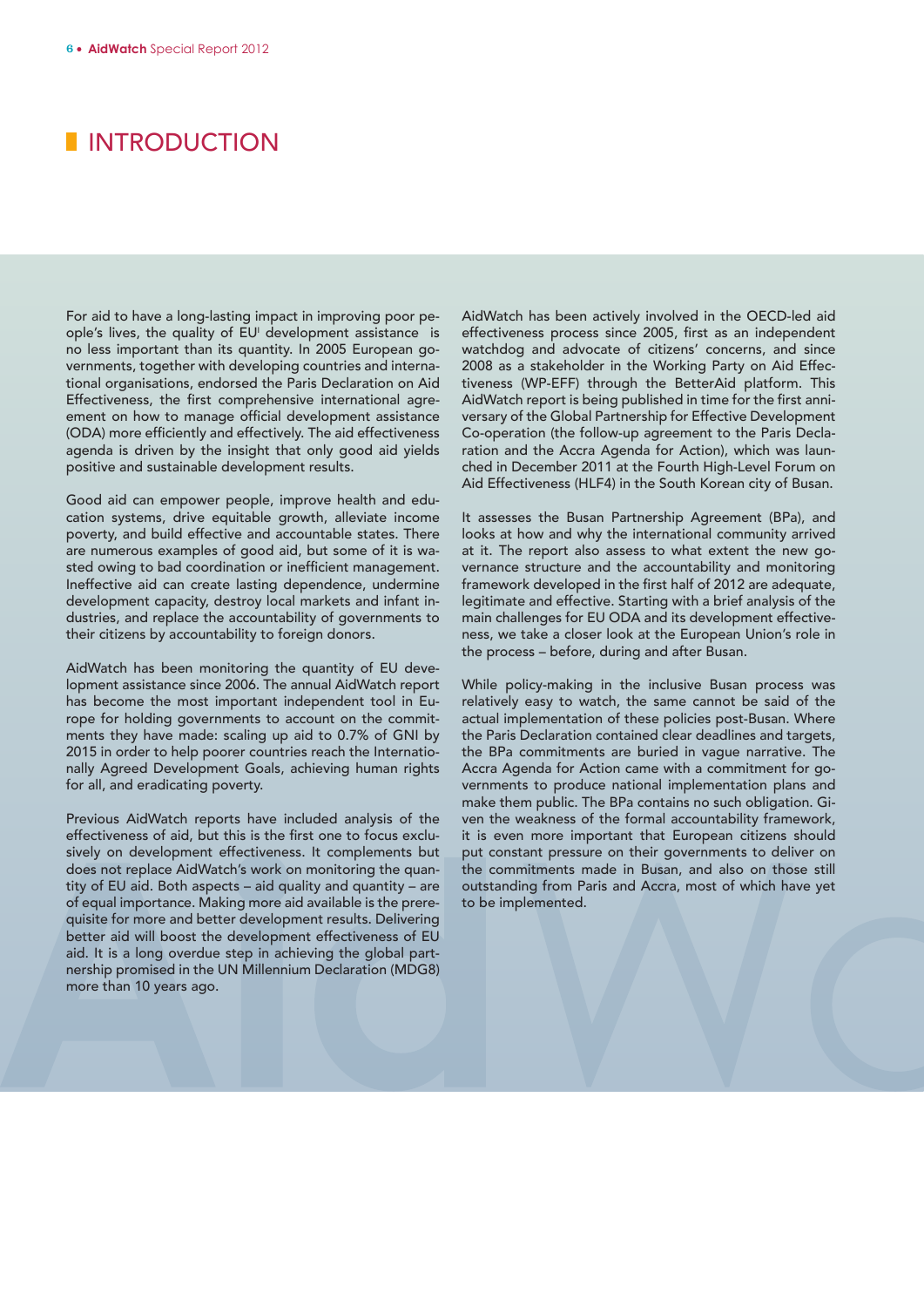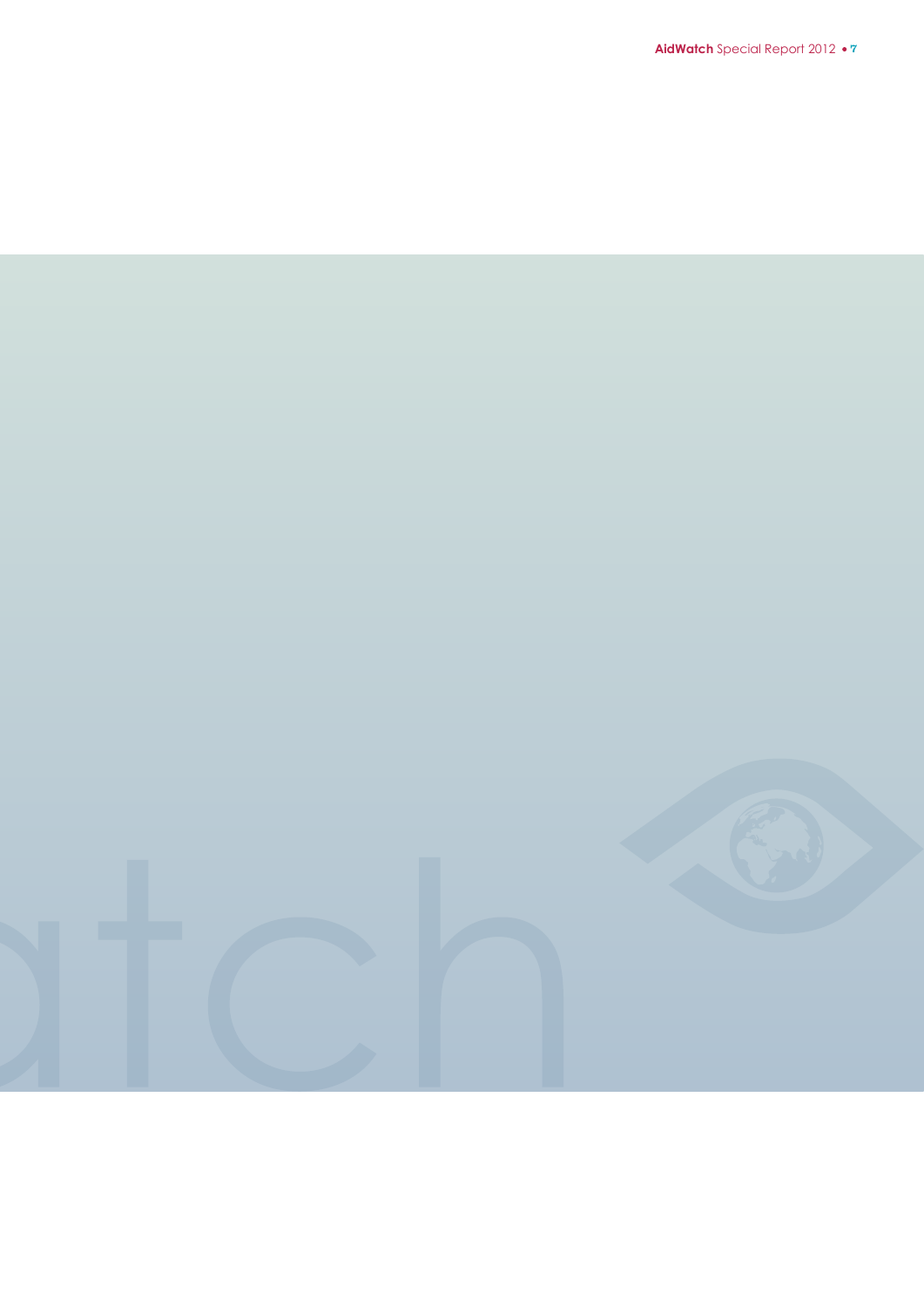# PART ONE: Aid and development effectiveness in the European Union

## 1. How effective is EU development cooperation?

The EU, collectively, is the world's largest provider of ODA. In 2011, EU member states and the European Commission provided €53 billion in ODA – more than half the world's total reported amount.<sup>"</sup> The development effectiveness of EU aid should therefore be a major concern for European governments and citizens – and also for their partners in developing countries. For many poor and vulnerable people in these countries who are suffering from malnutrition or lack access to services, the question of whether EU aid is effective and actually reaches the poor is a question of survival.

#### EU development cooperation in principle: poverty eradication and human rights to the fore

EU development cooperation is regulated by a comprehensive legal and policy framework. It draws on international agreements such as the UN's Internationally Agreed Development Goals and the OECD's aid effectiveness declarations. It sets out the development results EU aid wants to achieve, and outlines how to make aid a more effective tool for doing so.

Topping the list is the Lisbon Treaty's statement on the intended outcome of development: "Union development cooperation policy shall have as its primary objective the reduction and, in the long term, the eradication of poverty". <sup>III</sup> The European Consensus on Development, a major policy document, states that "development is a central goal by itself, and that sustainable development includes good governance, human rights and political, economic and social aspects. The EU is determined to work to assist the achievement of these goals and the major development objectives agreed at the major UN Conferences and summits".<sup>N</sup>

The EU's results framework was also formally reaffirmed in the aid effectiveness process, as the joint EU position for the third High-Level Forum on Aid Effectiveness in Accra states that "the EU underlines that human rights, democracy and rule of law are fundamental underlying principles for each development agreement. Environment sustainability and gender equality are also key objectives of development

#### cooperation".V

While these agreements determine what EU ODA is aiming to achieve, the EU also has comprehensive guidelines on how ODA must be delivered in order to achieve these aims. The main agreements here are numerous European Commission Communications and European Council Conclusions on special topics such as untying aid, the division of labour, or mutual accountability and transparency, many of which are reflected in the EU's Operational Framework for Aid Effectiveness.<sup>VI</sup>

The reality of EU development cooperation, however, still fails to match the fine image that the policy papers suggest. What are the major flaws?

### Aid architecture: too little funding by poorly coordinated donors

The majority of EU donors fail to meet the 0.7% target for aid quantity. But this does not prevent them from maintaining a myriad of institutions that provide and administer funding and implement projects. The 27 member states each choose their own partner countries, priority sectors and levels of financial allocation in sovereign decisions. The European Commission is the EU's 28th provider, a 'donor in its own right', and is supposed to work in a way that complements and reinforces member states. Many member states, and the Commission, maintain several different aid agencies or financing mechanisms. All these agencies tend to have their own regulations and guidelines, attach their own conditions to aid, and conduct their own monitoring and evaluation exercises. To add to the complexity, funding is provided by local governments, private foundations and development NGOs within the EU.

This fragmentation and proliferation of the EU aid architecture has severe implications for both parties involved in development cooperation. For EU donors it means they have to invest time and money in cumbersome coordination, or the result will be waste from unnecessary duplication. The EU's partner countries in turn have to negotiate with all these donors separately, receiving and entertaining their missions and writing progress reports, to mention just a few of the tasks this entails. The bureaucracy distracts from the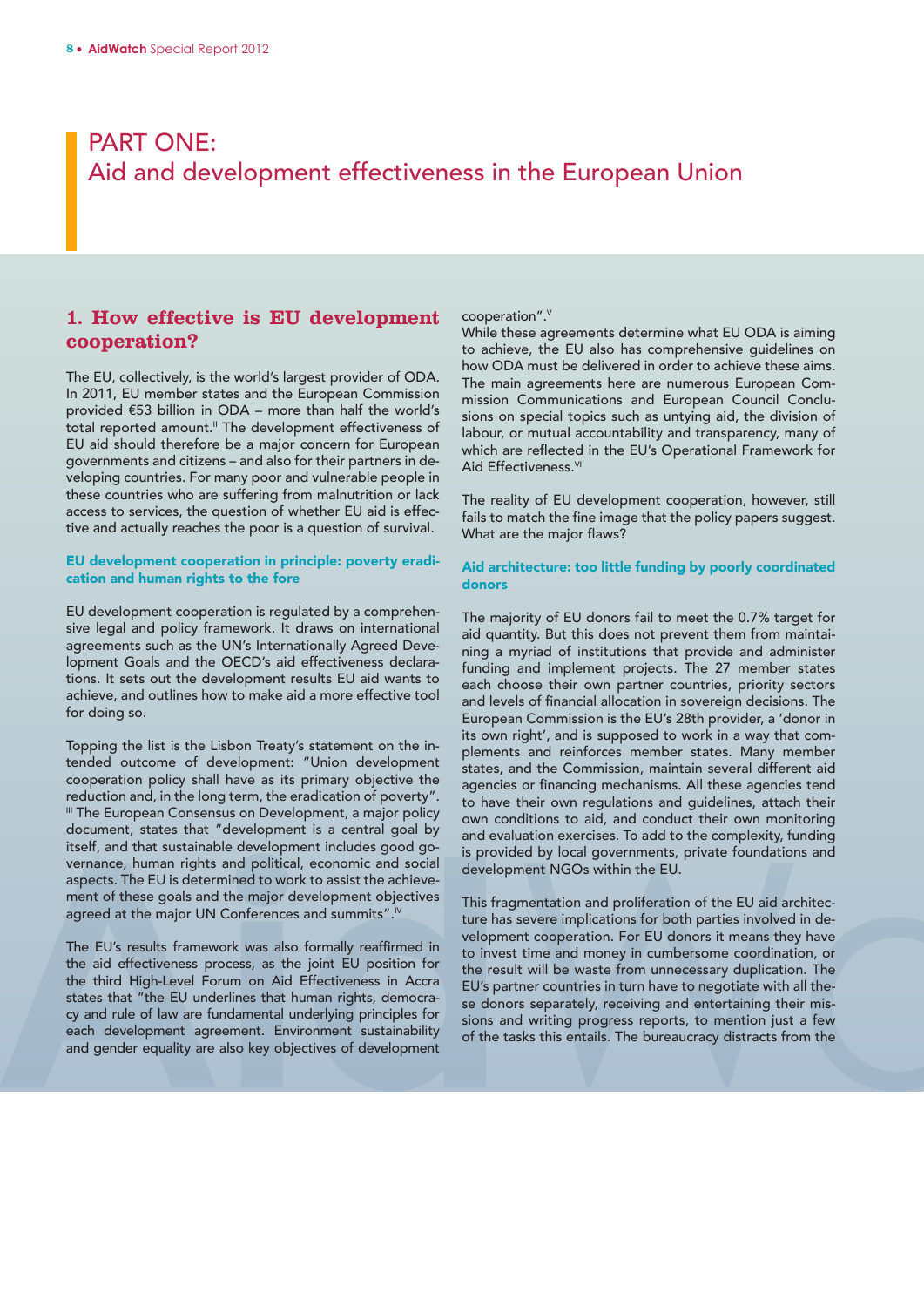core work of administering the country and providing public services for the citizens, and involves high costs, in poor countries which often lack capacity or resources. VII

The European Council itself has concluded: "With an increasing number of donors and financing mechanisms, the aid architecture is however becoming exceedingly difficult to manage and administrate. Competition amongst donors in the same countries and sectors [leads] to increased transaction costs. The number of missions, consultations and reports is becoming overwhelming for some partner countries to manage. It is inconsistent to burden the developing countries in this way while at the same time claiming to increase their capacities and promote transparency."VIII

### Aid spending: more funding needs to reach the recipients

The official figures on EU ODA tend to be misinterpreted as financial transfers by the EU to third countries. Aid critics, such as Dambisa Moyo in Dead Aid, use the data of the OECD Development Assistance Committee (DAC) to argue that aid is ineffective because \$1 trillion has been transferred to Africa over the past 50 years, and there is little development progress to write home about.<sup>IX</sup> In fact, the official data provide little information on how much money is actually transferred to – and spent in – developing countries. Administration costs in Northern capitals are high, and some EU ODA remains formally tied to the condition that all inputs for development projects are purchased from businesses in the donor country providing the aid. Such aidtying wastes aid monies as the monopoly prices charged by donor country businesses increase the cost of development projects by 15 to 30%, and up to 40% for food aid. $^{\circ}$  The untying of aid has progressed over the past decade, and some EU Member States have untied it fully, but six EU donors continue to tie 30% or more of the bilateral ODA they provide.<sup>XI</sup>

But even when aid is formally untied, two-thirds of aid-funded contracts go to Northern firms or consultants.<sup>XII</sup> This reduces development effectiveness because money that is not spent in developing countries does not provide business opportunities for local firms, nor can it develop local capacity or create job or income opportunities with which

the local population could lift itself out of poverty. Research has also found that social and environmental criteria are not systematically considered when EU donors procure goods or services. In practice, human rights violations or tax dodging, for instance, are not used as a criterion to exclude private firms from aid-funded contracts. Such procurement practices are one of the main reasons why ODA's impact on economic development are limited and recipients remain stuck in a state of aid dependence.<sup>XIII</sup>

#### Aid spending: poverty eradication and human rights are not to the fore

The EU and international treaties and conventions are crystal clear on the development results ODA is aiming for: human rights, MDGS and poverty eradication. This should determine the allocation of aid across countries, sectors and individual actions. There are competing approaches on how best to allocate ODA in practice: for example rights-based approaches, needs-based approaches or results-based approaches. But the allocation of EU aid follows no visible pattern in any of these approaches, all of which share the common feature of being to a large extent rules-based and thus predictable.<sup>XIV</sup> In practice, EU aid allocation remains a largely arbitrary, donor-driven process which is not effectively regulated by national, European or international law.

Aid allocation is not only an area of national sovereignty in the EU, it also remains distorted by vested national interests, political populism and fashion. States in conflict in areas of geostrategic interest to the EU receive a disproportionately large amount of ODA.<sup>XV</sup> The Arab Spring drew attention to aid allocations to autocratic regimes in Northern Africa – so-called European 'neighbourhood' countries. European bilateral agreements contained deals struck with partner governments whereby the latter received ODA in return for cooperation on migration control.<sup>XVI</sup>

A recent study entitled "The Aid Effectiveness Agenda. The benefits of going ahead" found that the EU could generate efficiency gains of €7.8 billion annually by reallocating ODA to poverty eradication. The study concluded: "One must then ask why the actual allocation is so far from the 'optimal' allocation. Obviously EU donors have other aims apart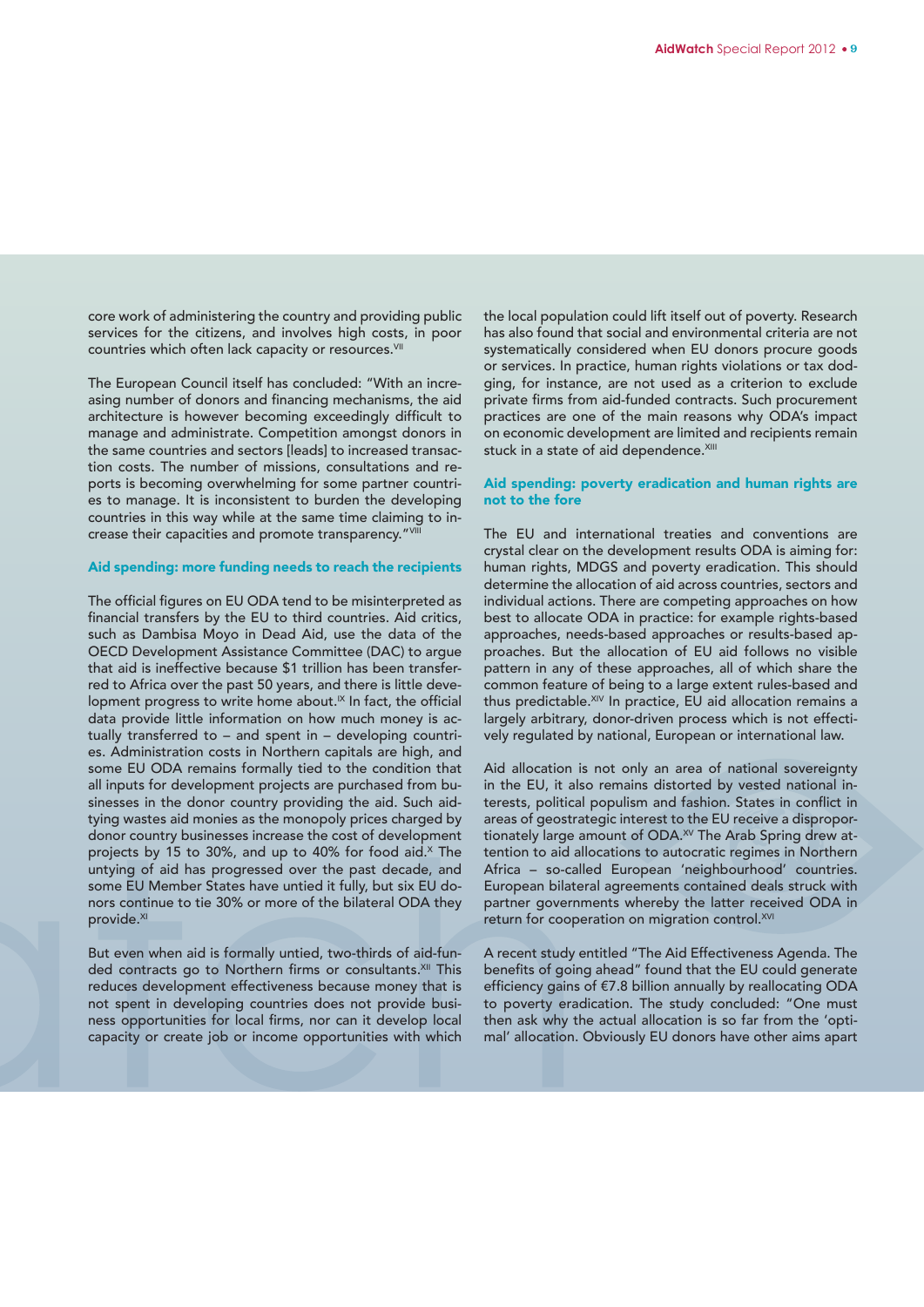from the maximization of global poverty reduction. They want to be present in a broader range of countries for economic and political reasons, which means that there are political constraints on the reallocation our analysis suggests. Coordination could be organised through Commission aid or [the] coordination of bilaterals, but irrespective of what form the coordination would take, there remain strong political restrictions on what can be achieved". XVII

# 2. Unfinished business: the aid effectiveness agenda

All these flaws which are undermining the development effectiveness of aid are basically known. Some of them have been addressed by the 'aid effectiveness agenda', the global reform process triggered by the UN Millennium Development Goals in the early 2000s and organised by the OECD, which laid down its milestones at the four High-Level Forums on Aid Effectiveness (HLFs) in Rome (2003), Paris (2005), Accra (2008) and Busan (2011). XVIII

The HLFs in Paris and Accra outlined the principles that should shape aid management and delivery. These principles, however, represent only some of the total commitments, of which there were 56 in the Paris Declaration and an additional 48 in the Accra Agenda for Action. XIX

The Paris Declaration comes with a monitoring framework consisting of 12 indicators and 13 targets which were supposed to be achieved by 2010. This framework makes it possible to monitor the progress made against the commitments, and consequently to hold governments to account. For the Accra Agenda for Action, there is no such monitoring framework.

#### THE PARIS AND ACCRA PRINICPLES ON AID EFFECTIVENESS:

OWNERSHIP: developing countries will exercise leadership over their development policies and strategies, and will coordinate development actions;

ALIGNMENT: donor countries will base their overall support on recipient countries' national development strategies, institutions, and procedures;

HARMONISATION: donor countries will work so that their actions are more harmonised, transparent, and collectively effective;

MANAGING FOR RESULTS: all countries will manage resources and improve decision making for results;

**MUTUAL ACCOUNTABILITY:** donor and developing countries pledge that they will be mutually accountable for development results;

PREDICTABILITY: donors will provide 3-5 year forward information on their planned aid to partner countries;

COUNTRY SYSTEMS: partner country systems will be used to deliver aid as the first option, rather than donor systems;

CONDITIONALITY: donors will switch from reliance on prescriptive conditions about how and when aid money is spent to conditions based on the developing country's own development objectives;

UNTYING: donors will relax restrictions that prevent developing countries from buying the goods and services they need from whomever and wherever they can get the best quality at the lowest price.

Source: OECD.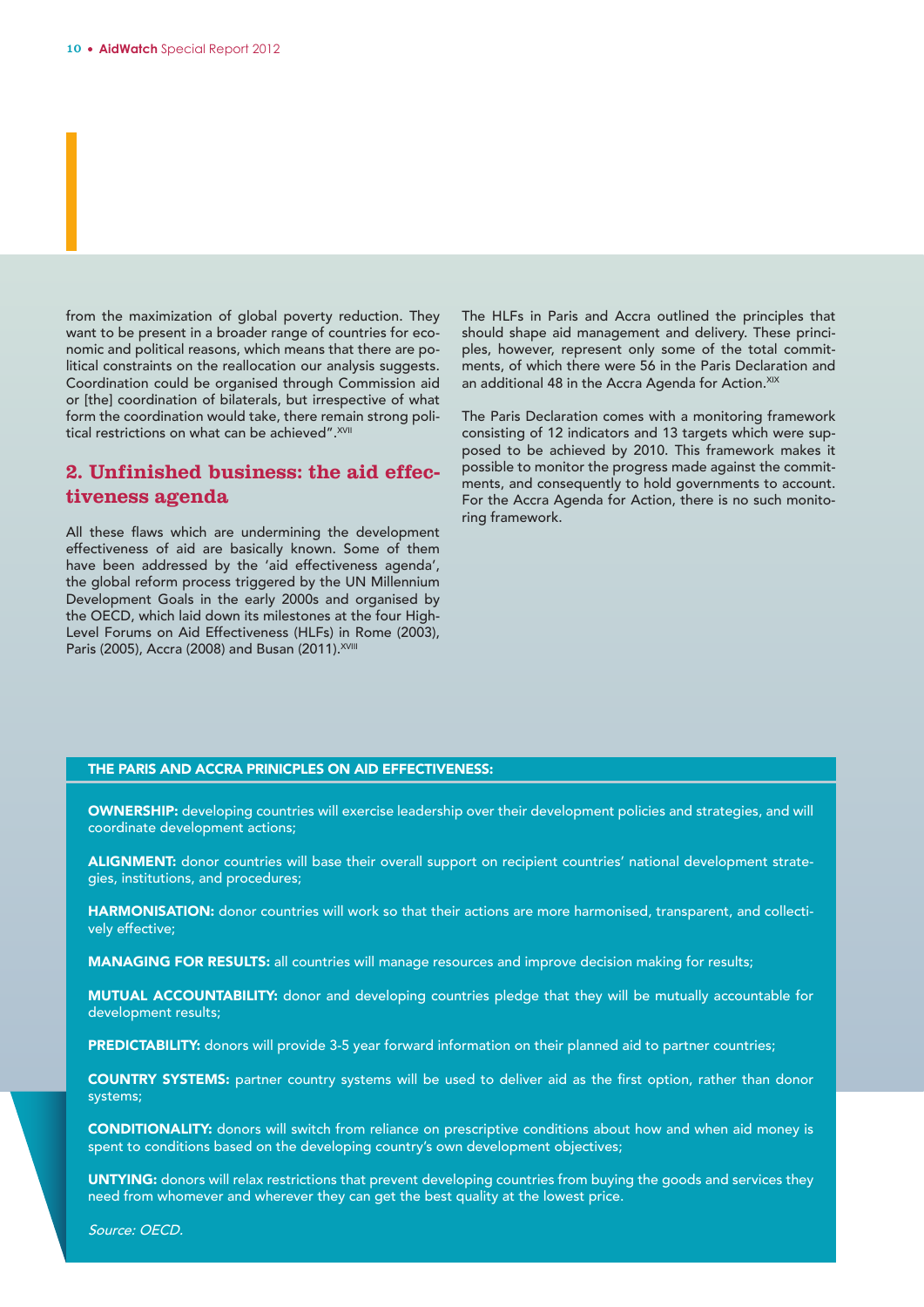# 3. Implementing aid effectiveness commitments: EU achievements and prospects?

Taking stock of the EU's performance: the EU missed all but one of the aid effectiveness targets that were due to have been met by 2010 – the only target met was that of better coordinating technical co-operation. The evaluation of the Paris Declaration confirms that the EU performs poorly on the reduction of proliferation and fragmentation: too many EU donors are running too many projects – and coordinating them badly. The EU's Code of Conduct on Division of Labour in Development Policy and its fast-track initiative on the division of labour were supposed to change this, but the European Commission has had to confirm that the conventional attempts made to overcome EU aid fragmentation have largely failed: EU member states have exited 90 sectors in recent years – primarily social sectors in Sub-Saharan Africa – but they have entered 71 new ones. $XXI$  EU donors are also weak in the area of aid predictability, as the gaps between pledges and actual disbursements are huge.

The EU did make some progress on the 11 other indicators over the period 2005-2010. Encouraging progress was made in areas such as the use of recipient-country public financial management and procurement systems, facilitated by the wide use of budget support by the European Commission and some bilateral EU donors. Budget support is an aid modality that is well suited to meeting the aid effectiveness commitments, as it is automatically untied, for instance, and naturally uses country systems.

There are wide variations between EU providers, however: Denmark has met seven targets, but Belgium and Luxembourg only one. The EU's performance as a whole is dragged down by the fact that none of the three largest bilateral providers (Germany, France and the UK) has performed particularly well. Clearly, some EU providers have made more effort than others.<sup>XX</sup>

## BOX 1

# The challenge of measuring the development effectiveness of aid

The 12 Paris indicators thus do not measure the development effectiveness of aid. They are proxies that measure the cost-efficiency of aid delivery and other aspects that indirectly point to effectiveness (cf. Killen, Brenda: How much does aid effectiveness improve development outcomes? http://www.oecd.org/development/aideffectiveness/48458806.pdf). Independent watchdogs criticise the selection of indicators, pointing out that many commitsimply measures whether countries have operational development strategies or not. This does not say very much WP-EFF responded to this critique by introducing optional modules for democratic ownership and gender equity belatedly, in time for the third round of monitoring in 2010.

The OECD stresses that the Paris Monitoring Survey simply measures whether the targets set in 2005 have been met or not – it does not judge the relevance of the commitments given for development, nor the causes of setbacks or progress<sup>XX</sup>.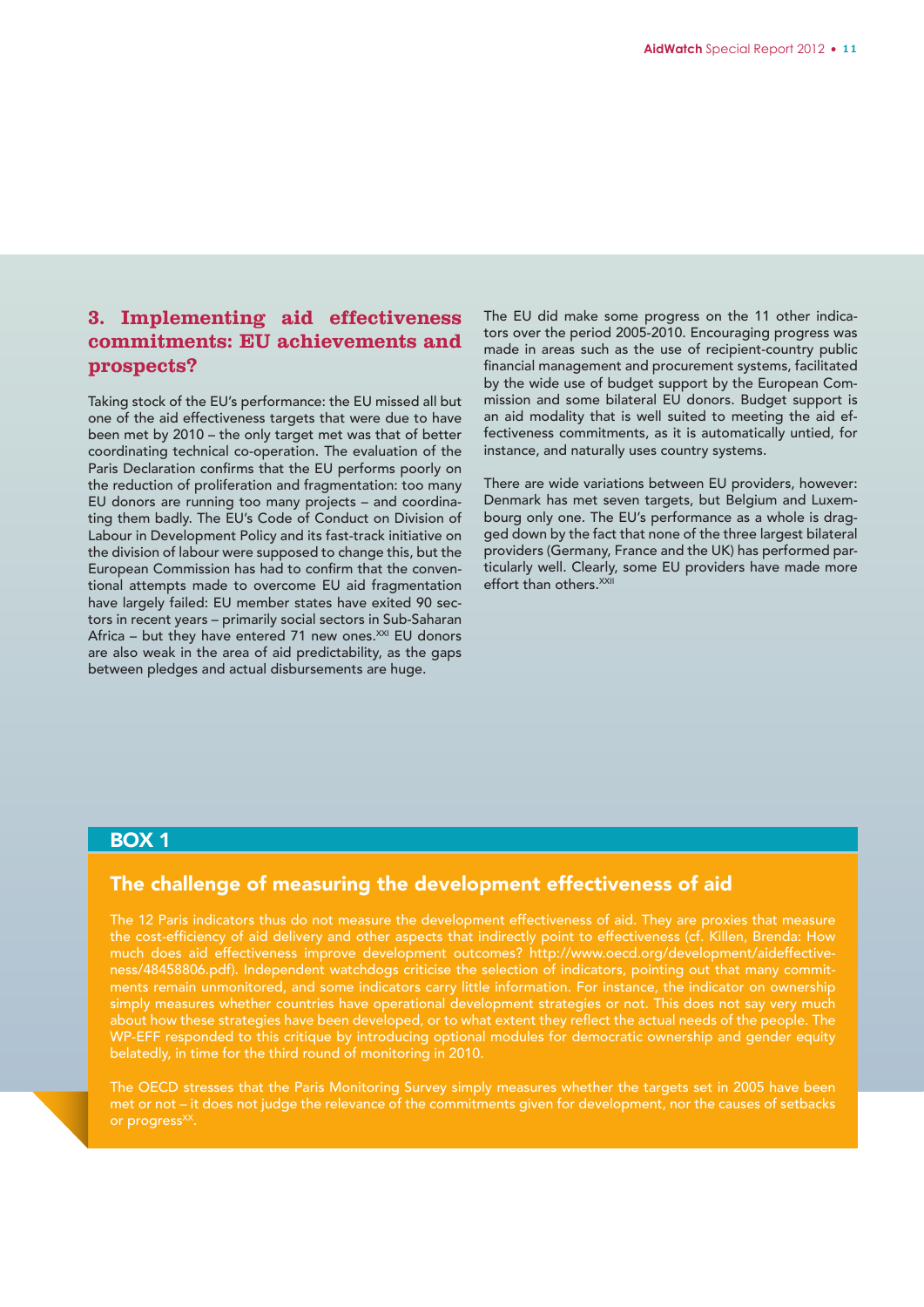

### GRAPH 1: Number of targets met per donor (across the 32 countries included in both the 2006 and 2010 surveys)

Source: Graph drawn by UKAN based on Paris Monitoring Survey data

Remarkably, donors as a whole performed worse than recipients: the Paris Evaluation stresses that "with a number of striking exceptions, donors and agencies have so far demonstrated less commitment than partner countries to making the necessary changes in their own systems". XXIII This is all the more striking as "in comparison with partner countries, the aid reform changes asked of donor countries under the Declaration are less demanding and the donors' capacities for implementing change are greater". XXIV

The 12 indicators, of course, just measure progress against a fraction of the aid effectiveness commitments. They do not measure the development results of aid. What is worrying is the Evaluation's finding that while the Paris Declaration and Accra Agenda for Action have led to some progress

on improving the quality of aid, building more transparent and effective partnerships, and supporting rising volumes of aid, they have failed on the most vital aspect: "On the whole, there has been little progress in most countries in giving greater priority to the needs of the poorest people, particularly women and girls". XXV As citizen groups argued in their shadow report on implementing the Paris Declaration and the AAA, too little aid reaches the poor, and this is a predictable consequence of the lack of participation by vulnerable groups in the decision-making on aid allocation and spending. XXVI

The three Paris Monitoring Surveys identify trends in implementing the aid effectiveness commitments, showing that donors' energy for implementing aid has decreased over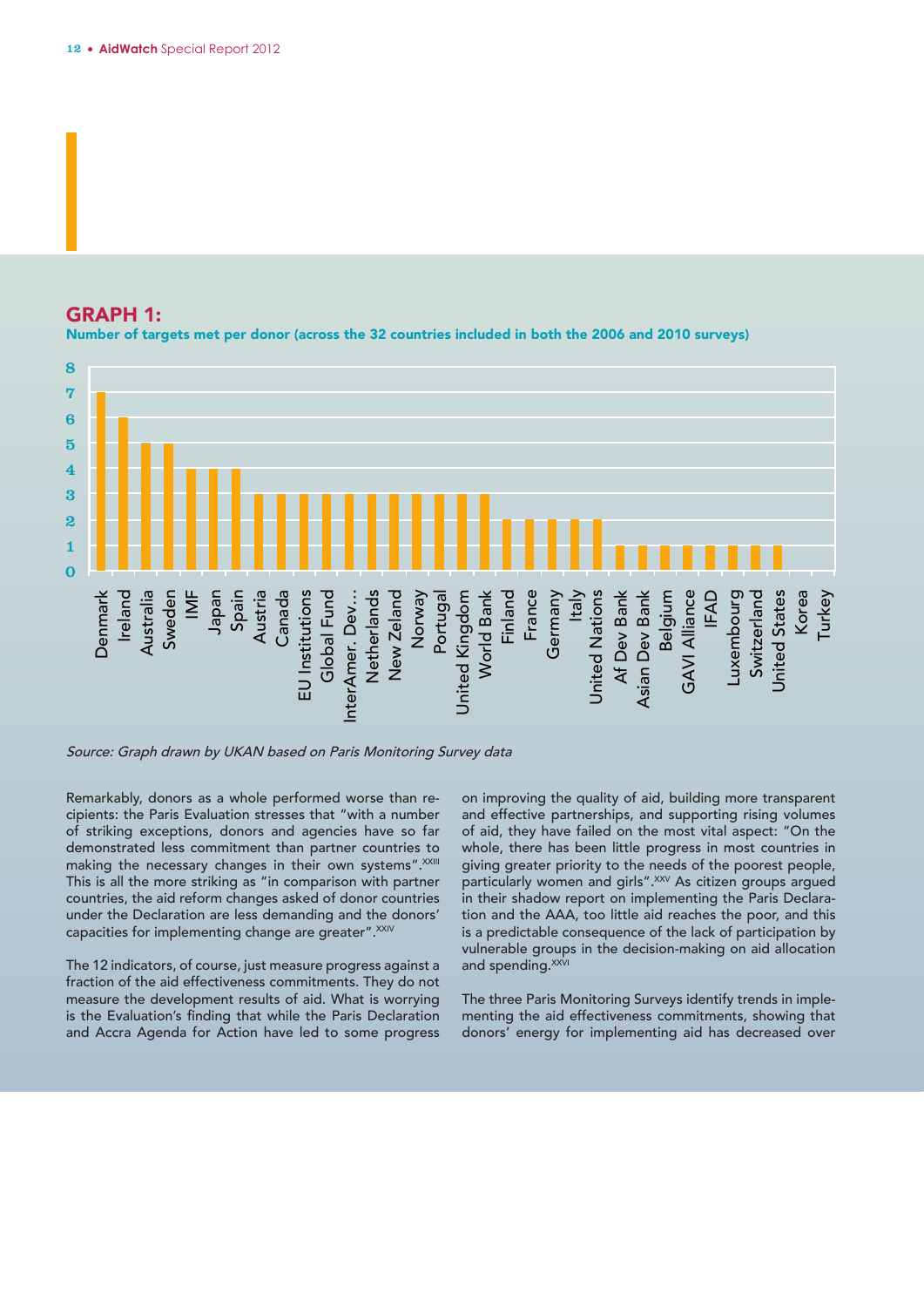time. In four areas, initial progress made between 2005 and 2007 has been undermined by the reversal of trends from 2007 onwards; this applies to such key areas as improving the predictability of aid, aligning it with national priorities, strengthening capacity through co-ordinating support, and sending joint rather than one-sided missions to the field. All EU donors<sup>XXVII</sup> besides Germany regressed on at least one indicator between 2005 and 2010, with Belgium's performance since 2005 worsening on the majority of the indicators.XXVIII After Busan, it will be difficult to measure further trends against some of the Paris targets as, partly owing to pressure from the European Union, the HLF4 decided that current monitoring will be discontinued and replaced by a new 'country heavy – global light' monitoring process.

The reasons behind this new approach to monitoring differ from donor to donor; amongst many factors, the Paris Evaluation identified risk aversion and lack of coordination. Some countries lacked the political will to reform: "development aid and aid reform have to compete for political and public attention with an even wider range of domestic and international issues in donor countries, making it harder to muster the necessary political, bureaucratic and public attention and support". XXIX

Many Paris commitments, moreover, are mutual commitments which require reciprocal action, but some donors have imposed first-mover preconditions on their partner countries. In the area of financial management systems, for instance, they have expected their partners to reform and strengthen their systems first, while the partner countries have no guarantee that the donors will eventually use these systems. And this has in fact happened, as the Evaluation finds that, while many developing countries have improved their systems, donors still do not use them to the maximum extent possible, as they have committed themselves to doing.

Such outcomes are a consequence of power imbalances in the aid regime, where donors have the means to sanction non-compliance by recipient countries – such as by withholding or cutting aid – but recipients have no means of sanctioning non-compliance by donors. Donors can hold recipients to account, but not the other way around: the

full implementation of the aid effectiveness agenda failed in part because there was no mutual accountability in implementing the commitments made, and no effective mechanism for ensuring such accountability.<sup>XXX</sup>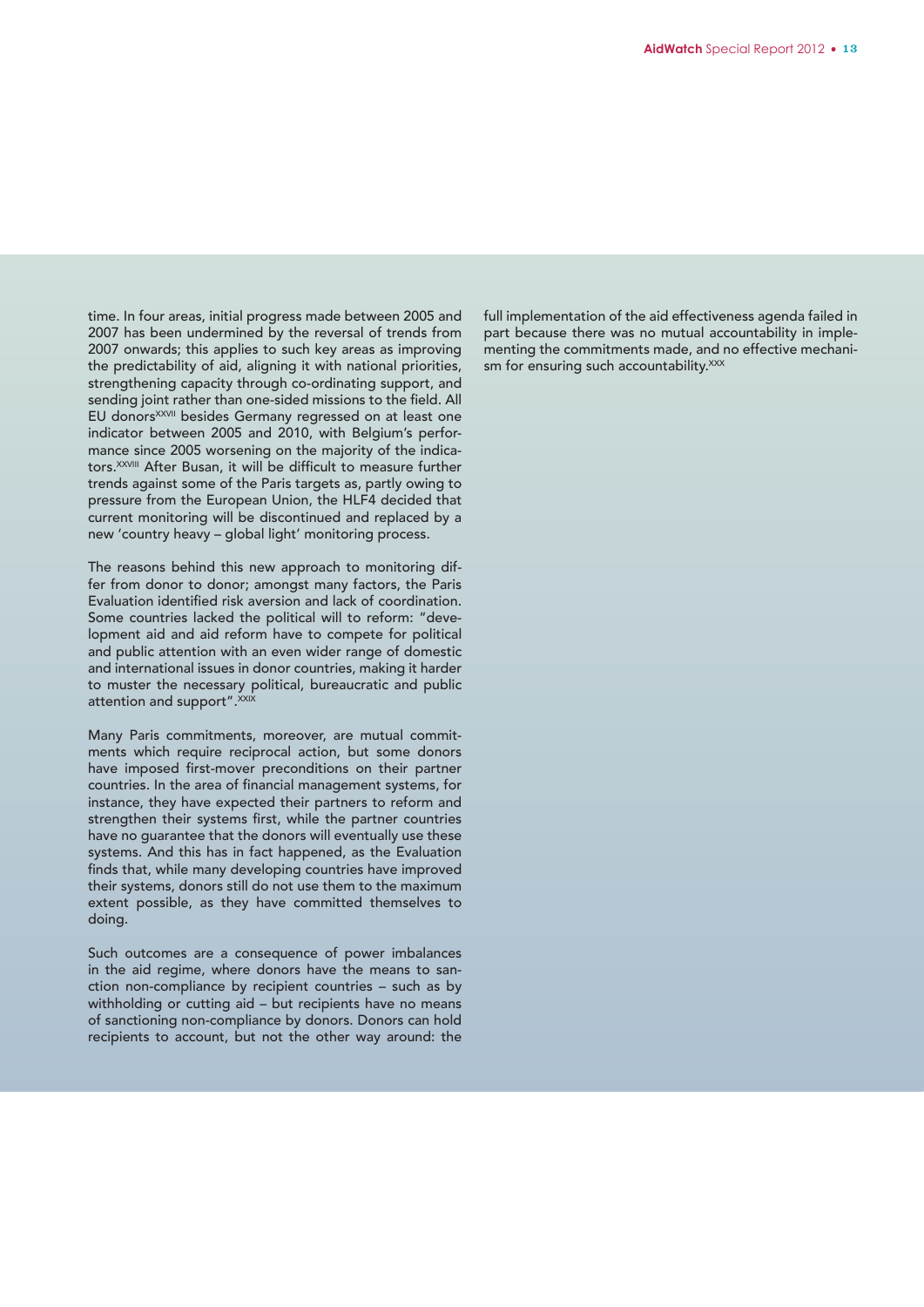# PART TWO: From aid to development cooperation effectiveness: a new global partnership

# 4. The Busan High-Level Forum: what was at stake?

The Busan HLF4 pursued at least two key aims. The first was to take stock of the progress made in implementing the aid effectiveness agreements and reflect on the lessons learnt in the five-year period since the Paris Declaration was endorsed. Building on these lessons, the second aim was to develop a new framework for effective development cooperation that went beyond aid and reflected recent changes in the development cooperation environment.

#### Stocktaking and lessons learnt

The evidence produced for Busan – both official and independent – indicated that HLF4 needed to tackle the following issues: XXXI

Limited implementation. While the aid effectiveness principles all proved relevant, in practice only one target was met. The implementation process was ineffective, or perhaps there was too little time. Consequently, there was a need to reaffirm fully, deepen and strengthen the aid effectiveness principles, and to develop more effective implementation mechanisms.

Uneven progress. Implementation was uneven across countries, with donors in general lagging behind. When it came to upholding their mutual commitments, there was limited mutual accountability between donors and recipients in the unequal aid relationships. The aid effectiveness agenda was never a true partnership with the partners on an equal footing.

Lack of political will. Countries where political leaders were committed to the aid effectiveness agenda performed better. This pointed to the need to politicise the agenda and mobilise continued high-level political leadership.

Limited poverty focus. The aid effectiveness principles did not increase the focus on poverty or, consequently, the poverty eradication results of aid. Citizens – in particular the poor and other vulnerable groups – were not able to defend their interests. This made it clear that the purposes for which ODA is provided, who decides about it, and how it is decided, are questions that need to be addressed. So a stronger focus on development results was needed. And if these development results were to benefit the poor, there was a need to empower and strengthen their voice in national and global decision-making: to democratise ownership, and to build more inclusive partnerships and processes.

Rights at risk. Development is far more likely to be equitable and pro-poor when political participation by disadvantaged groups and their access to essential services are safeguarded by enforceable human rights, and when the environment favours the vindication of their rights by all citizens. Little progress was made in this regard. CSOs even pointed to a backlash in some countries: rights were actually at risk.

Aid is only part of the solution. As the aid effectiveness principles are relevant to increasing the development effectiveness of external development finance, there is no reason to confine them to official development assistance from DAC donors, which represents only a tiny proportion of crossborder flows. The principles should also be applied to other forms of official financing such as climate finance, export credits and South-South cooperation, and in particular to private finance too. XXXIII

The new development landscape. HLF4 was held in a 'new development cooperation landscape', which had changed enormously since 2005. The most important shifts were:

Southern development finance surges. Many DAC donors had been hit hard by the financial crisis which had led to the stagnation of economic growth and aid budgets, especially in Europe. At the same time, emerging markets such as China and Brazil had massively increased their financial transfers to developing countries (with both a commercial and developmental purpose). The EU was now particularly keen to see the 'emerging providers' coming under the umbrella of multilateral effectiveness agreements.

Ever-increasing proliferation. The relative weight of official DAC donors in the aid system had been further diminished by the surge in private philanthropic foundations, which by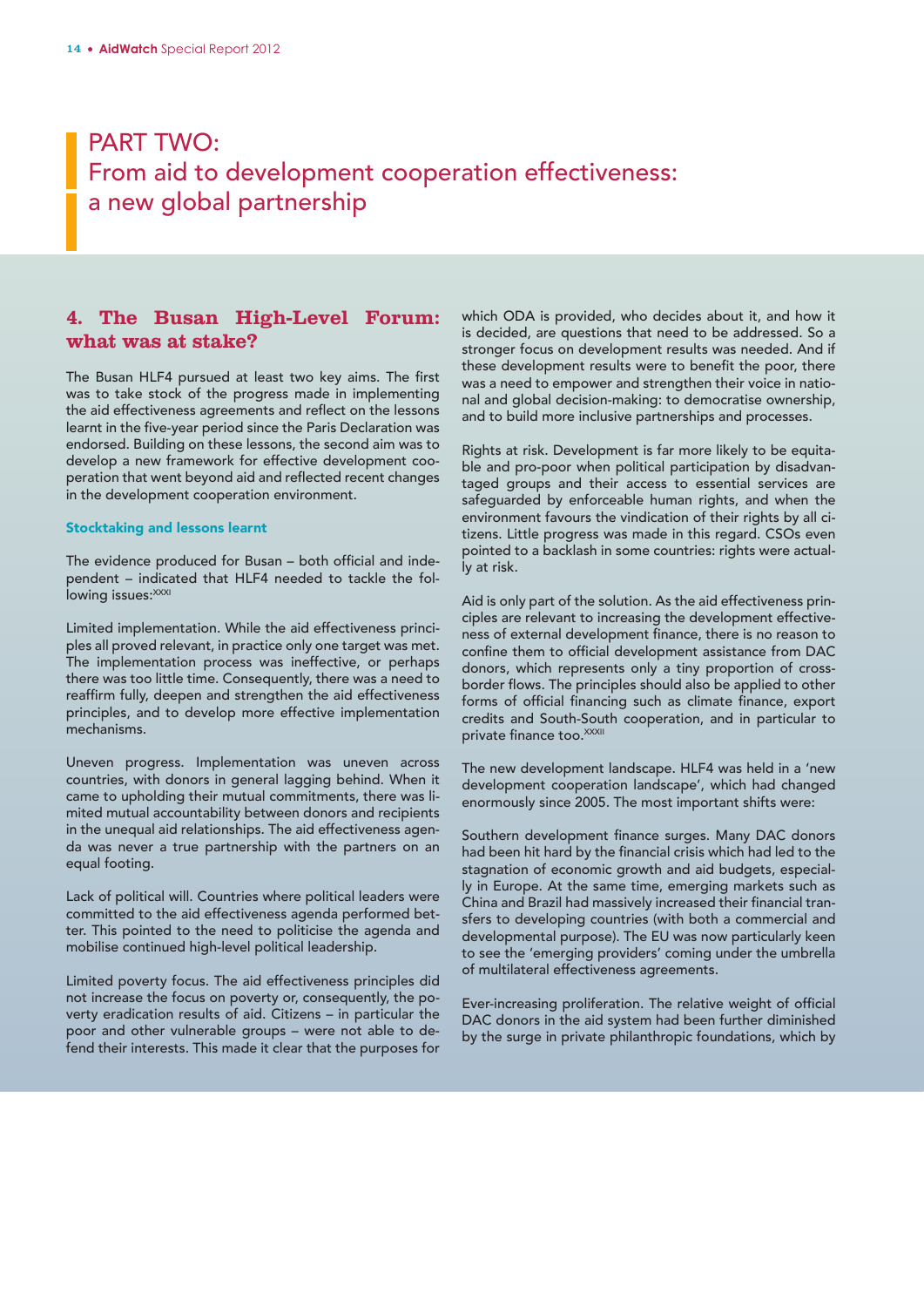the time of HLF4 were also largely outside existing agreements on aid effectiveness.

Results pressure. In particular in the few EU countries that remained committed to the 0.7% target, even in times of financial crisis, governments were under increasing pressure to demonstrate to their home-country constituencies that aid spending actually did achieve results.

Public poverty meets private wealth in Europe. The way European governments had managed the financial crisis, with bank bail-outs and economic stimulus packages, had safeguarded private wealth and assets at the cost of surging public debt levels and increasing fiscal constraints. This made it unlikely that EU ODA, like any other public expense, would increase massively over the coming years. In this environment, some EU policy-makers proposed to 'blend' public ODA with private loans, or to use ODA to 'leverage' private investment in order to tap into the private finance still available in Europe.

## 4.1 The Road to Busan: a widening partnership

The Working Party on Aid Effectiveness started out as an intergovernmental body hosted by the OECD's Development Assistance Committee (DAC), traditionally the forum where donors debate the technical – and to some extent political – question of aid delivery and management. For most observers, it was a donor-driven process. Increasing awareness by donors that effective development cooperation depends on a commitment from all development actors, a commitment that is dependent in turn on their being included, led to the broadening of membership. In 2004, 14 developing countries joined the WP-EFF. Donors, however, still had a clear majority.

CSOs were the first to join when the WP-EFF reconvened after HLF3 in Accra. CSO participation was organised by the BetterAid platform. BetterAid also represented the Open Forum on Civil Society Development Effectiveness, a platform that works on improving the effectiveness of CSOs' own action and advocates for an enabling environment for their work. CSOs' contributions were remarkable, as they tried to make a meaningful contribution to the largely technical work of all the WP-EFF's thematic clusters and task teams. Outside of the Paris bubble, they made impressive efforts to improve their own development effectiveness. They developed the eight Istanbul principles for CSO Development Effectiveness in 2010, and later the International Framework for CSO Development Effectiveness, to promote the implementation of the principles.<sup>XXXIII</sup>

Next were the new providers of development cooperation (or countries involved in South-South cooperation) – increasingly important players such as China. These actors were not really so new, as they had already endorsed the Paris Declaration and the Accra Agenda for Action. This, however, they had done as recipient countries. But now their status was supposed to change to that of provider countries. In fact, they were keen to insist that they were both providers and recipients of aid, and that South-South Cooperation (SSC) was fundamentally different from DAC donors' ODA. Their increasing relevance meant that both traditional DAC donors and recipient countries insisted that a new multilateral agreement on development effectiveness should also cover SSC.

Last to join was the private sector (comprising for-profit enterprises and banks). Private sector participation was justified by the huge developmental impact, positive and negative, of private investment. CSOs have also advocated for improved standards for businesses and banks: a position paper by BetterAid argues that ODA comprises only 0.3% of DAC donors' national income. "If we are to achieve global development goals […] the other 99.7% of economic activities in DAC and non-DAC countries, in addition to aid, need to contribute to development effectiveness."XXXIV

## 4.2 The challenges of civil society participation

CSOs have a variety of roles and functions in development cooperation. Citizen groups from developing countries are legitimate representatives of citizens' voices and concerns, often representing vulnerable groups and minorities which, even in democratic systems, are frequently sidelined in the majority decision-making procedures of parliaments.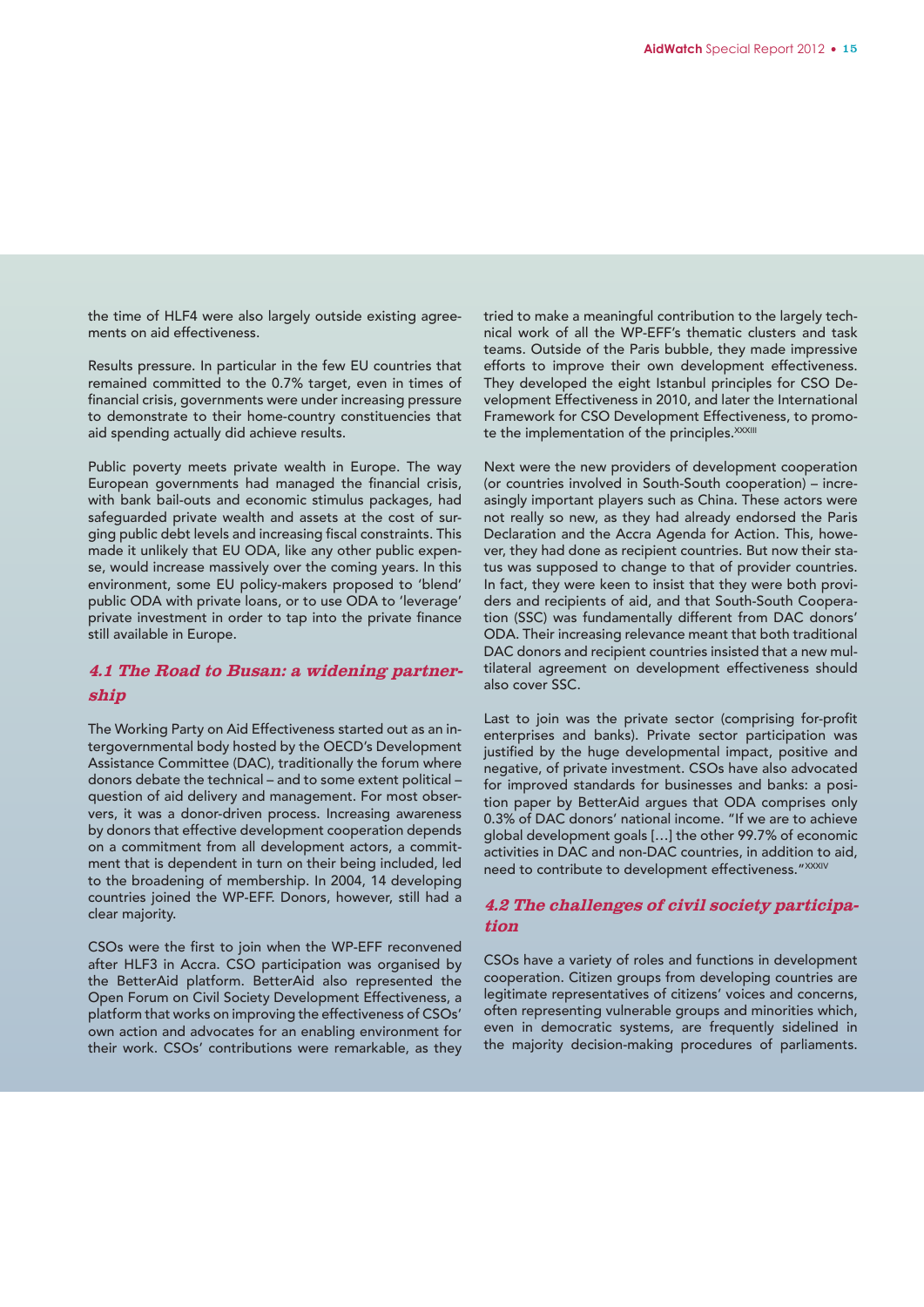Their roles include ensuring that these groups' concerns are reflected in development policy-making and its major products, such as national development plans and results frameworks. Northern or international development NGOs are increasingly important providers of development cooperation. The quantity of their aid exceeds that provided by governments in some donor countries, and they have competitive advantages over state-run aid agencies, as they often engage in political work such as empowerment, or reach areas and people neglected by official aid.

Many CSOs also play the role of watchdogs, holding governments to account for commitments made. This is particularly relevant in the field of aid and development effectiveness, as commitments made at HLFs are not legally binding. There are no enforcement mechanisms to ensure actual implementation, or sanctions for non-compliance. Implementation is, as the Evaluation of the Implementation of the Paris Declaration stressed, a question of political will, which is often a consequence of public pressure exerted by independent watchdogs. The role of NGOs was best summarised by former UN Secretary-General Kofi Annan, who reminded governments that "We need the NGOs because they can do things we cannot do, and they can say things we cannot say". XXXV The BPa acknowledges the multiple roles that CSOs play as development actors: "Civil society organisations (CSOs) play a vital role in enabling people to claim their rights, in promoting rights-based approaches, in shaping development policies and partnerships, and in overseeing their implementation. They also provide services in areas that are complementary to those provided by states". XXXVI In the Busan process, CSOs spoke with one voice, facilitated by the BetterAid platform. While this did promote a sense of unity, it also posed severe challenges. BetterAid argues in its Busan assessment: "Limiting civil society representation to a single interlocutor presented a monumental challenge in terms of meeting the demands of the negotiation process and responding to and capturing the diverse and complex positions of CSOs from different regions and sectors across the world".XXXVII Given the multiple roles of CSOs and the constraints on participation, the delegates faced severe challenges in attempting to contribute to all aspects of the debate and negotiations. This is the reason why CSOs demanded stronger representation in the new Global Partnership.

## 4.3 EU sherpas finalising the Busan Partnership Agreement

When it became clear that the WP-EFF plenary would not manage to build a consensus on the Busan Partnership in time for HLF4, a smaller group of 'sherpas' was mandated to take over and finalise the agreement. The European Union sent three sherpas to the group, from the European Commission, France and the UK. Having three representatives in the group should have given the EU some leverage, as it is supposed to speak with one voice in international negotiations with other countries, but this did not always happen in the negotiations.

The UK sherpa represented the Nordic+ donors, and also the Commonwealth donors Canada, Australia and New Zealand (CANZ) – a challenging task for a diplomat, as the Nordic+ countries and the CANZ did not go to Busan with a joint position. As a result, some of the progressive asks of the Nordic+ group were neutralised. European civil society had high expectations of the role the Nordics could play, in particular in driving progress on democratic ownership, the enabling environment for civil society organisations, and human-rights based approaches. France was selected because of its ongoing chairmanship of the G20 process, which includes the SSC provider countries. The French sherpa saw his role mainly as facilitating agreement between the DAC donors and the providers of SSC in order to replicate the consensus-building success of the G20. The European Commission sherpa was obviously tied by the common EU position. While this was a structural constraint, the European Commission could certainly have done more in the negotiations to push EU priorities such as human-rights-based approaches, the poverty focus and budget support, building on the other EU treaties and Council conclusions, which also provide a mandate for EU diplomats.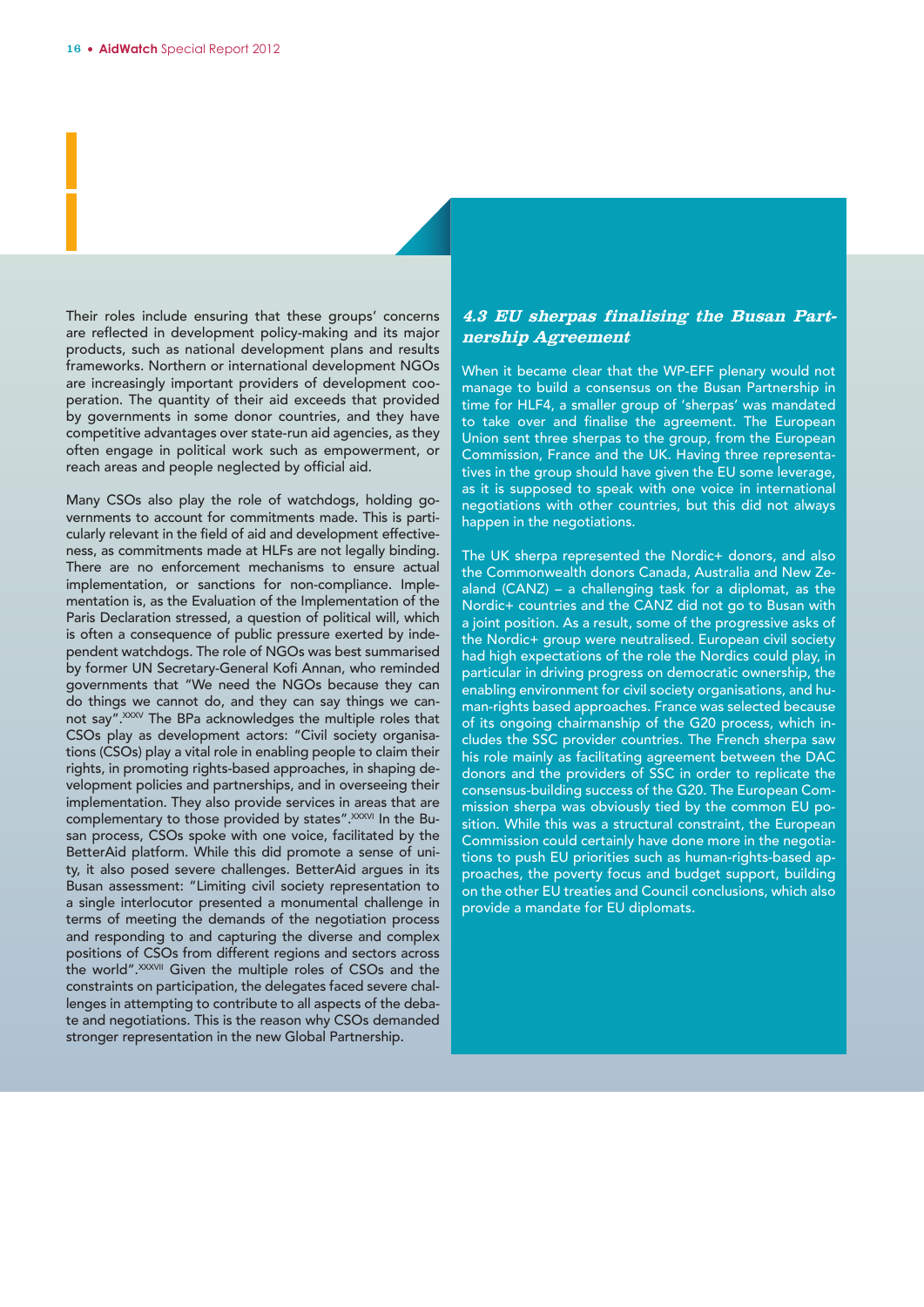# 5. EU positioning on development cooperation effectiveness before Busan.

The European Union goes to international conferences bringing common positions. In cooperation with the rotating EU presidencies, the European Commission coordinates the positioning process, consulting EU member states through thematic Council working groups and technical seminars, and occasionally consulting other stakeholders such as the European Parliament, CSOs and academics. This results in a Communication by the European Commission. The Communication provides the basis for the political negotiations at the Foreign Affairs Council, which, finally, lead to Council Conclusions, which in turn are the mandates for EU diplomats negotiating with third countries.

According to AidWatch sources, there was a strong tendency among EU member states to avoid making any new commitments, and to avoid expanding the complex Paris Monitoring Survey exercise any further. The European Commission has restrictions on the length of its Communications, which may be no longer than 12,500 characters. This may have been insufficient for positioning on the complex development effectiveness agenda. Some experts from EU member states interviewed by AidWatch argued, however, that the European Commission should have better exploited the opportunity to add technical annexes to the Communication, and that EU negotiators should have reflected previous Council Conclusions and the principles of the European Consensus on Development.

The common EU position was endorsed by the EU's Foreign Affairs Council on 14 November 2011. XXXVIII It presents an EU transparency guarantee and a move towards joint programming as central EU contributions to Busan. It also indicates the focus areas of the old aid effectiveness agenda in which the EU wants to see further progress: results and accountability, ownership, transparency, fragmentation, predictability, alignment and capacity development. The EU pushed strongly for the inclusion of the private sector and SSC providers in the Busan Partnership.

The main shortcoming is probably that the EU did not push for the BPa to be made binding. At the previous HLF in Accra it had pledged to lead by example, calling for "ambitious, measurable and reciprocal actions with a timetable for implementation". The Council proposed that new countrylevel compacts should be the main channel for monitoring implementation in the future, indicating a desire to scale down the global monitoring and accountability framework. The common position did not address the failure of the EU's own implementation plan, the Operational Framework on Aid Effectiveness, to drive progress among EU donors, nor did it provide a credible alternative.

Non-governmental stakeholders were consulted during the preparation of the European position, including through the Structured Dialogue, XL but the final Council Conclusion omits many points that had been put forward by the European Parliament and European CSOs.<sup>XLI</sup> The common position promotes the democratic ownership of development policies and an enabling environment for CSOs, at least as far as the partner country is concerned, but there is still room for improvement when it comes to applying these approaches at home. The EU's was primarily an intergovernmental position taken by EU member states on the basis of a Commission proposal. This differs radically from the approach chosen by the African Union: Africa went to Busan with a multi-stakeholder position, which was a consensus negotiated by a diverse group of governmental and nongovernmental African development actors. XLII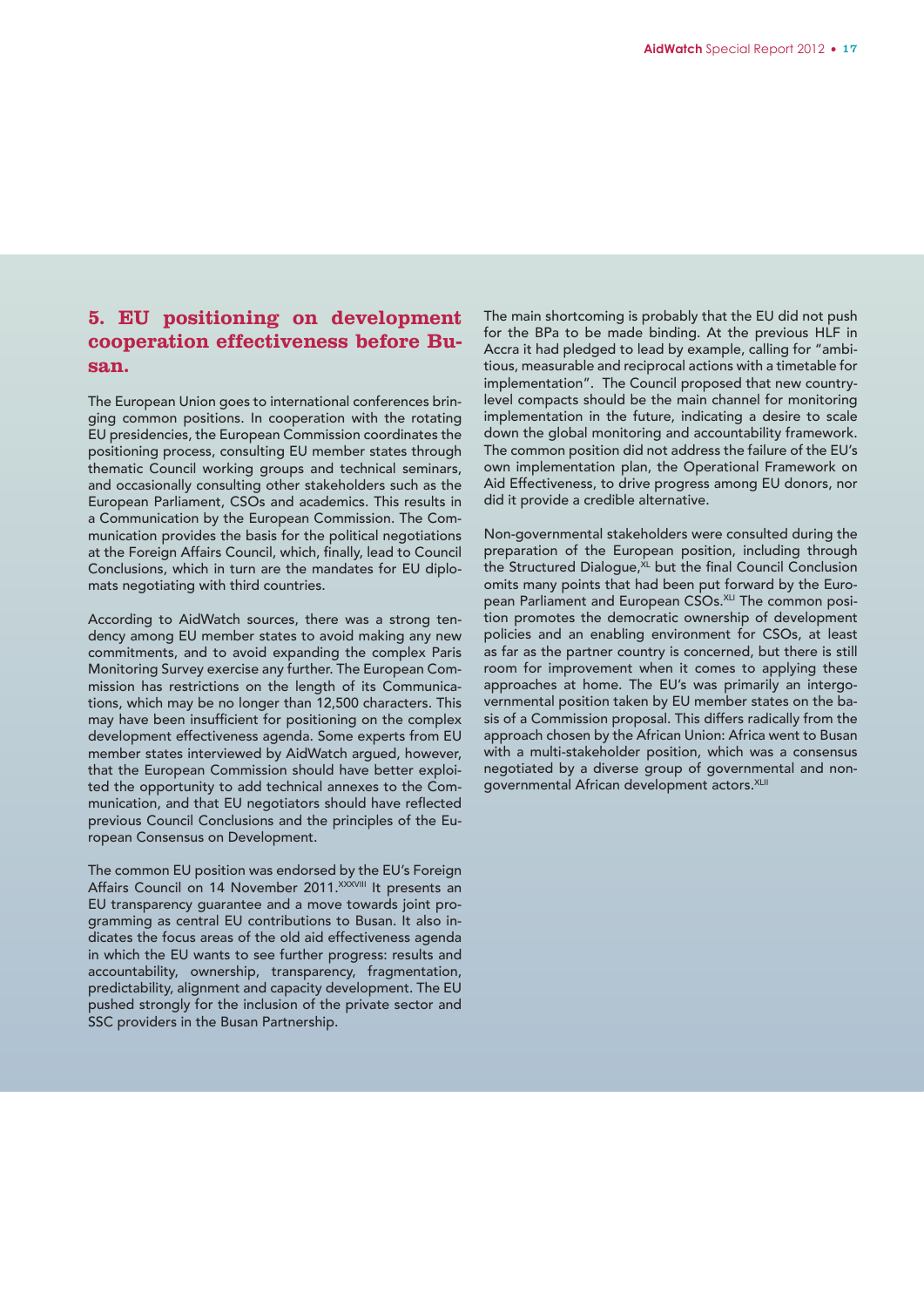# 6. The Busan Partnership Agreement: from aid to development effectiveness?

Over 3,000 participants gathered at HLF4, more than 100 of them government ministers and heads of international organisations. For the first time, civil society organisations and representatives of private business associations participated in the HLF as a formal stakeholder group. The BPa contains very few precise, time-bound commitments – it is a political declaration.

#### A new partnership and discourse

Busan's main added value is perhaps that it promotes a new approach, in which relations between developed and developing countries are based on the spirit of a horizontal partnership rather than on dependence, paternalism or charity. This was a top priority for developing countries: "Ultimately, what is urgently needed is a change of mindset and behaviour that would transform current practices into a development partnership approach as called for by MDG 8". XLIII Partner countries demanded an end to donor-driven aid.

The BPa consequently changed the discourse: throughout the agreement, the term 'donor' is replaced by 'provider country', and 'aid' by 'development cooperation'. Reflecting on Busan, DAC chairman Brian Atwood stressed: "Mercifully, even the word 'aid' will bite the dust as Busan created development partnerships in the widest sense". XLIV The Busan HLF did not result in a new aid effectiveness agreement, but in the Global Partnership for Effective Development Cooperation (GPEDC).

#### A broad consensus and inclusive partnership

The GPEDC reflects a broad consensus of development actors – it is endorsed by new and old provider countries, partner countries, CSOs, international organisations and the private sector. 'Enlarging the tent' to cover as many development finance flows and actors as possible was one of the key aims formulated for Busan. This succeeded, albeit at a high price: the question of whether China would or would not sign the declaration dominated the last weeks of the negotiating process and distracted the delegates from dealing with substantial issues and commitments. China did agree to endorse the BPa, but only on the condition that "the principles, commitments and actions agreed in the outcome document in Busan shall be the reference for South-South partners on a voluntary basis". XLV

### Common principles, different commitments

The GPEDC binds development actors politically to a set of common principles that are to guide all their actions: ownership of development priorities by developing countries (should end donor-driven aid), a focus on results (should improve aid management and allocation), inclusive development partnerships (can make it easier for citizens' voices and needs to be heard), and transparency and accountability to each other.

#### Enter democratic ownership

The Paris Declaration was criticised for a government-focused interpretation of ownership: the Busan Partnership Agreement finally makes it clear that ownership means democratic ownership. One of the key actions agreed in Busan was to "deepen, extend and operationalise the democratic ownership of development policies and processes". XLVI Democratic ownership was a key priority for the parliamentarians and CSOs engaged in the Busan process who often remain sidelined by the intergovernmental nature of decision-making in contemporary development cooperation. It is also necessary to make development cooperation work in order to promote poverty eradication and equity.

#### A strong focus on results

Results are defined as "impact on eradicating poverty and reducing inequality, on sustainable development, and on enhancing developing countries' capacities, aligned with the priorities and policies defined by developing countries themselves". XLVII Developing countries will take the lead in constructing country-level results frameworks, and will define the indicators for measuring results. A new emphasis on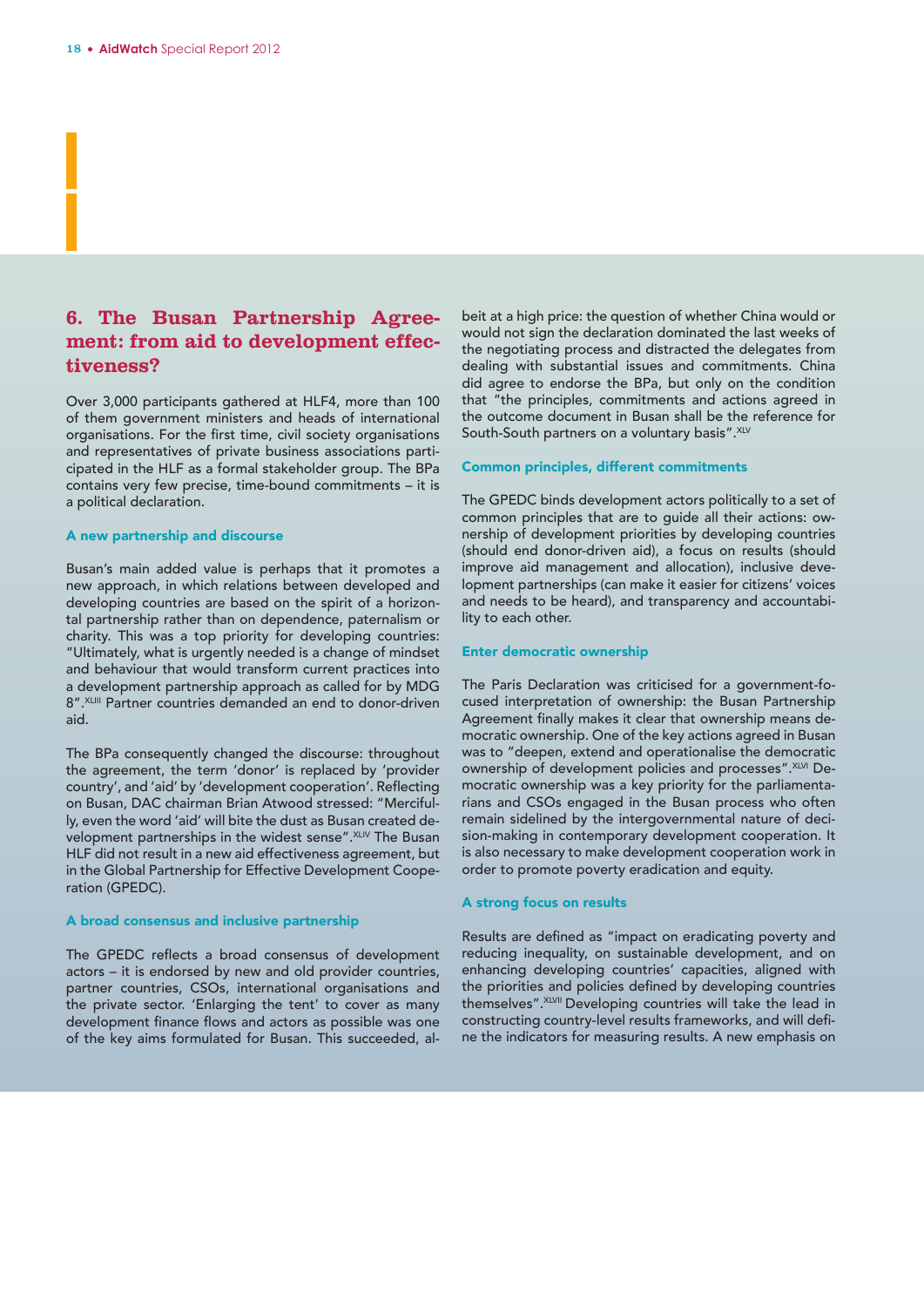results was a priority for many actors who criticised the Paris and Accra agreements' focus on the technical aspects of aid delivery and management. However, an early criticism is that, once again, the results agenda emphasises the managerial aspects, results frameworks and results indicators, rather than the fundamental question of how to actually achieve better results for the people who are the intended beneficiaries of development cooperation. XLVIII

#### A reaffirmation of aid effectiveness commitments

The BPa reaffirms the aid effectiveness commitments made by DAC donors and developing countries in Paris and Accra: "We each reaffirm our respective commitments and will implement in full the action to which we have already agreed". XLIX Addressing the unfinished business of Paris and Accra was a priority for partner countries, given donors' piecemeal implementation of the commitments they had given there, and also the massive own resources invested by the partner countries in implementing their share of the commitments. The BPa does not, however, contain many credible innovations suggesting how to overcome the implementation bottlenecks.

#### Time-bound commitments on aid transparency

At Busan, serious time-bound commitments to implementing a "common, open standard" for aid transparency were achieved. The agreement called for the reconciliation of three existing systems: the International Aid Transparency Initiative (IATI), the DAC's Creditor Reporting System (CRS) and the DAC's Forward Spending Survey (FSS). These collectively contain the main elements of the Busan aid transparency commitments: a common format, the timeliness and comprehensiveness of the information, and forward estimates. The Busan Partnership Agreement called on all participants to agree on the standard, publish implementation schedules by December 2012 and implement it fully by 2015.

### BOX 2

### Time-bound Busan commitments

By June 2012: Agree on selective, relevant indicators and targets to monitor the Busan commitments.

By June 2012: Agree on working arrangements for the Global Partnership and phase out the Working Party on Aid Effectiveness.

information on development cooperation resources (with the aim of implementing it fully by 2015).

By end of 2012: Agree on principles and guidelines on reducing the proliferation of multilateral channels, and improving the coherence between the policies on multilateral institutions.

By end of 2012: Agree on principles to address the issue of countries receiving insufficient assistance (aid orphans).

2013: AAA donors to provide indicative forward-spending and/or implementation plans to all developing countries

By 2013: Make greater use of country-led coordination arrangements, including division of labour as well as programme-based approaches, joint programming and delegated cooperation.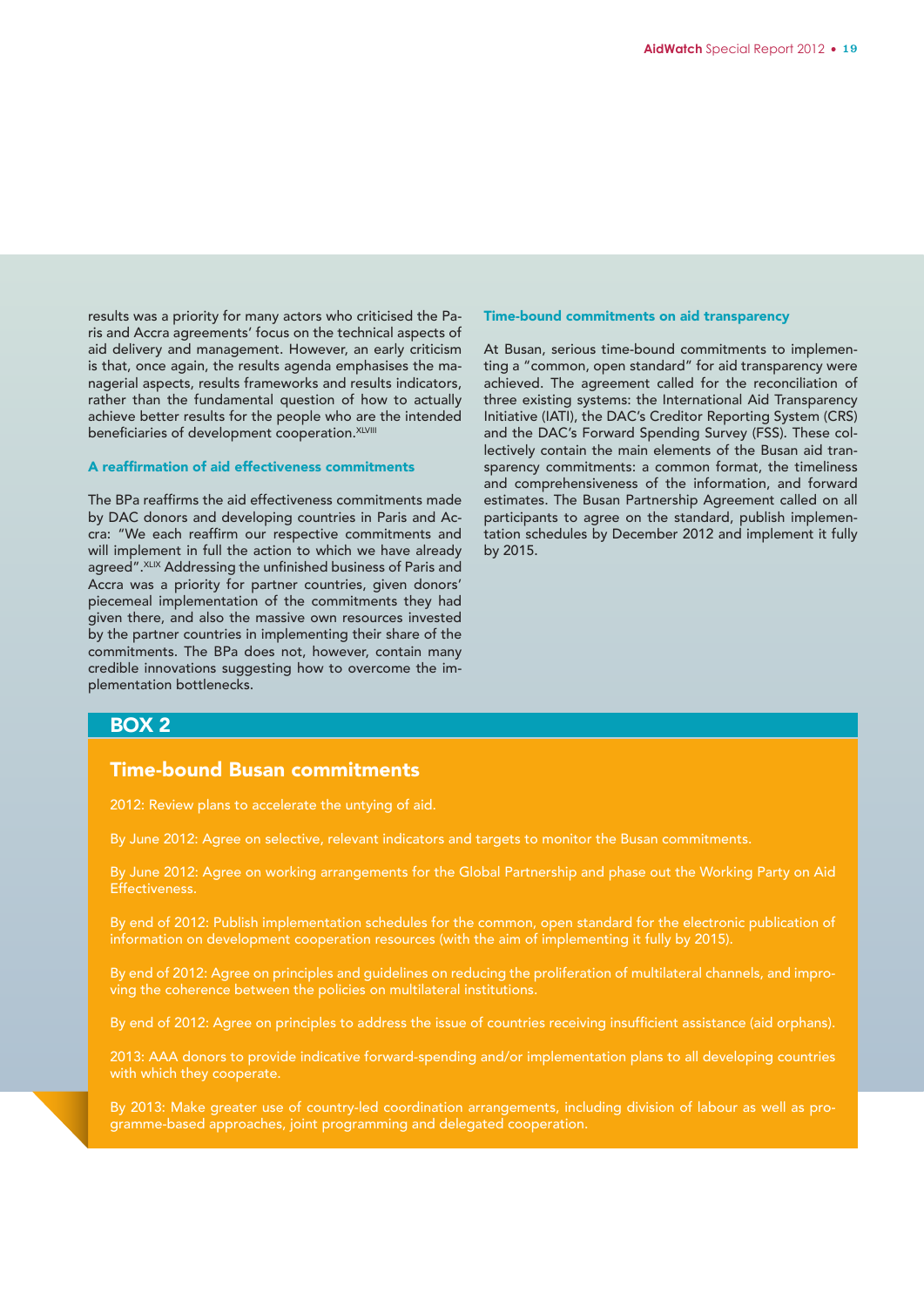#### Using country systems as the default option

The BPa included the commitment to "use country systems as the default approach", strengthening the Accra commitment to use them as the first option. This was the 'red line' for African sherpas in the negotiations ahead of and at HLF4. If duly implemented, using country systems as the default approach could become a fundamental gamechanger. It would end the parallel implementation by the numerous bi- and multilateral aid agencies, and provide a fundamental solution for many of the flaws in current aid provision.

#### Enabling environment for CSOs

The GP recognises the diverse roles of CSOs as development actors, and governments have undertaken to "implement fully our respective commitments to enable CSOs to exercise their roles as independent development actors, with a particular focus on an enabling environment, consistent with agreed international rights". It also acknowledges the Istanbul principles for CSO development effectiveness.

#### Human rights and gender equity

The BPa acknowledges that efforts to achieve gender equity and women's empowerment need to be accelerated. It devotes only one paragraph to gender equity, however, including a commitment to using sex-disaggregated data to make the targeting of public expenditure more equitable, to introducing targets on gender equality and empowerment in accountability mechanisms, and to integrating them in all "aspects of our development efforts".

## 7. Unfinished Busan business – what's missing?

#### Targets, timelines and indicators:

The Busan Partnership Agreement contains a good deal of narrative but hardly any targets, timelines, indicators, action plans or other features necessary for translating rhetoric into action and real change on the ground. Many concrete demands – such as the partner countries' call to "untie all aid by 2015" – were dropped during the negotiations.

The BPa stresses that "We recognize the urgency with which these actions must be implemented".<sup>L</sup> It gives little guidance, however, on how this implementation is actually supposed to work in practice, or by when. HLF4 put a tremendous burden on the follow-up process as even the important decisions on monitoring and governance were deferred to June 2012.

#### Operationalisation:

As a political agreement with a strong focus on principles, the BPa is very difficult to grasp for the practitioners on the ground who are supposed to work with it. HLF4 failed to append an action and implementation plan to the political agreement, at a time when the political leaders were still present and paying attention. A large part of the follow-up work is left to the so-called Building Blocks, which are voluntary initiatives by 'coalitions of the willing'. None of these has a global reach, and their working arrangements are largely unclear to the new GPEDC, whose working arrangements and effectiveness are similarly unclear at this stage.

#### Progress on the core aid-effectiveness agenda:

Little progress was made on filling the remaining gaps in the core agenda for aid effectiveness. The few commitments that were made are, however, among the few time-bound ones in the declaration (see Box 2).

On fragmentation: The decision was merely to make greater use of country-led coordination arrangements (including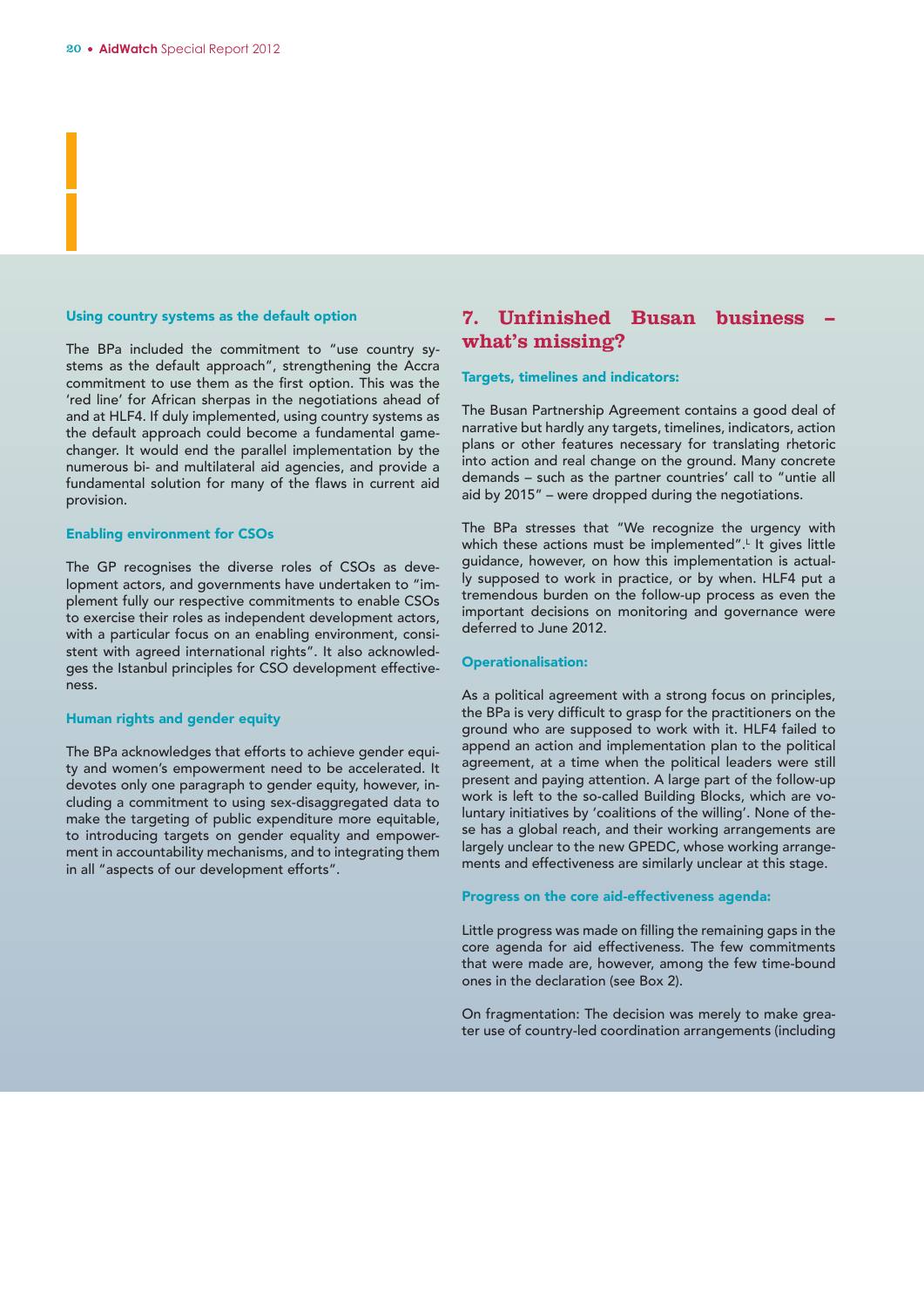joint programming), and to reduce the proliferation of multilateral channels.<sup>LI</sup> Not surprisingly, governments did not address the problem that there are simply too many bilateral players in each particular field.

On spending: The BPa calls on providers to make further progress on untying aid, and in 2012 to review plans to achieve this – one of the few time-bound commitments. They also acknowledge that untying can represent opportunities for local procurement and employment, which is a step away from the cost-efficiency view and towards development effectiveness. Whether it will be sufficient to boost real and sustainable monetary transfers to the South remains to be seen.

On allocation: The commitment "to accelerate efforts to address the issue of countries that receive insufficient assistance" highlights the fact that it is well past time to address the fact that countries of strategic interest are often swamped with aid, while those who need it most receive too little.

#### Human rights-based approaches:

Reference to human rights do feature, very vaguely, but a stronger reference to human-rights based approaches was sacrificed in favour of including the new providers in the agreements. The BetterAid platform stressed in their assessment that "The task of ensuring rights-based approaches is not one for CSOs alone — it requires commitment from all stakeholders in development".<sup>LII</sup>

#### Gender mainstreaming:

 Real mainstreaming of gender equity, with a focus on implementation, was sacrificed to fitting gender equity into one paragraph – a paragraph that does not contain any targets or time-bound commitments, and partly recycles old commitments from Accra. CSOs also stressed that gender equity and women's empowerment are matter of human rights – the BPa describes them as prerequisites for inclusive arowth.<sup>LIII</sup>

#### Private-sector accountability:

The private sector paragraph focuses on an enabling environment for its investment. There is no reflection on private-sector accountability, on how to reduce the harm caused by private investment, or how to align private financial flows with democratically defined development priorities. The private sector did not undertake to produce development effectiveness commitments comparable to the Istanbul standards developed by CSOs, nor is there any indication that this is upcoming. The business associations present in Busan also made it clear that they endorsed only the private sector paragraph (§32), not the whole BPa. That being so, the vast majority of (potential) development finance still remains outside a development effectiveness framework.

#### The European Union:

The European Union, which played a leadership role at the previous HLFs in Paris and Accra, unfortunately lacked such ambitions in Busan. CONCORD judged that "the European Union was a ghost at the global aid summit". LIV The negotiations there were dominated by the question of whether or not China would join the new Global Partnership, and by the USA's reluctance to make binding commitments on untying aid or using country systems. While the EU Council had stressed before Accra that "human rights, democracy and the rule of law are fundamental underlying principles for each development agreement", in Busan the EU endorsed an agreement in which only tiny traces of these fundamental principles appear.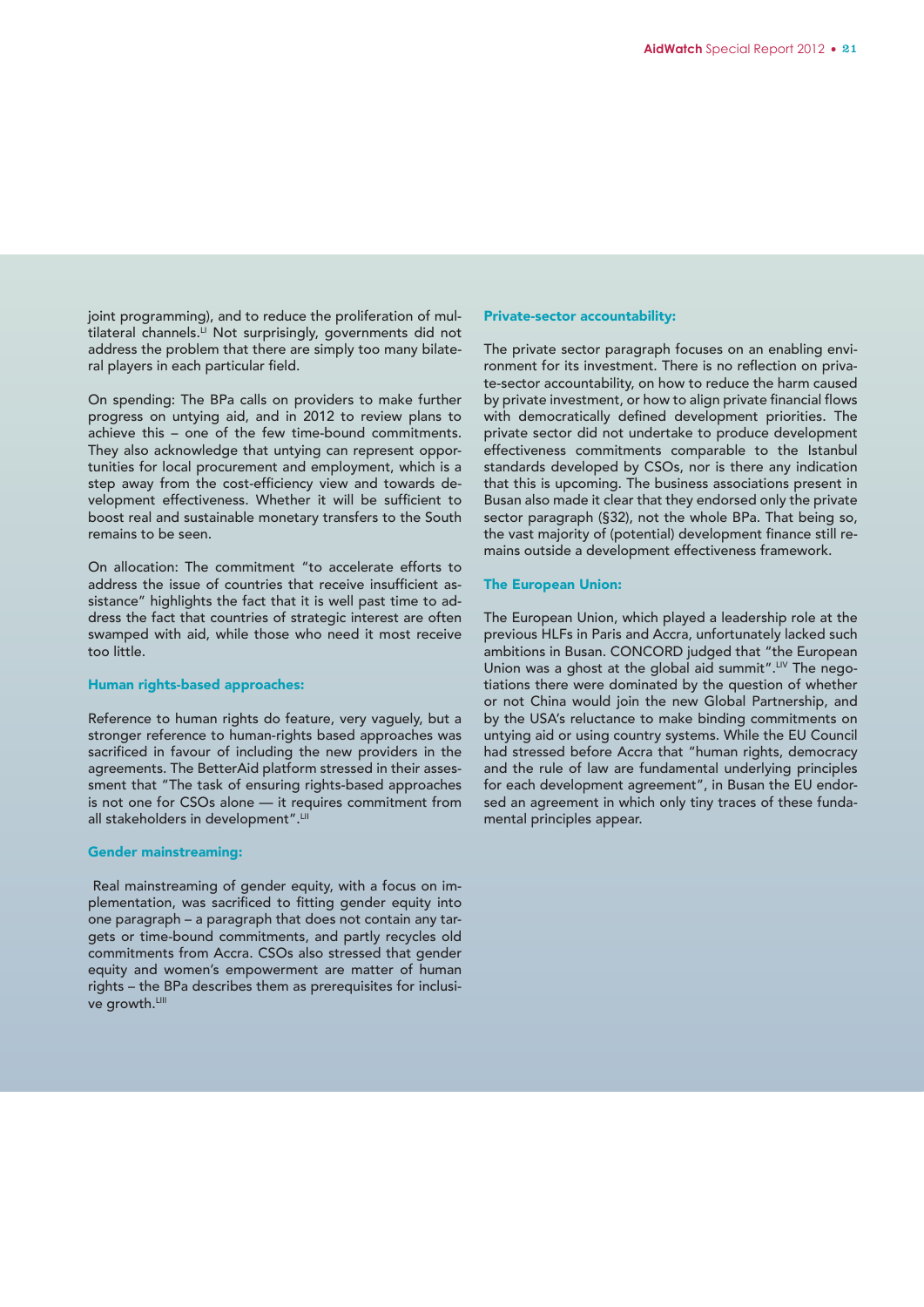# PART THREE: Towards development effectiveness? Implementing the new agenda in Europe

# 8. After Busan: a new era for development cooperation?

The New Global Partnership – more effective than the WP-EFF and the HLFs?

The post-Busan governance structure is supposed to reflect the evolution of the aid effectiveness process since its early beginnings in Rome, and the most recent transformation into development effectiveness decided on in Busan. The main features of the GPEDC are:

- Ministerial-level meetings: ministerial meetings roughly every 18 months replace the High-Level Forums on Aid Effectiveness.

- Steering Committee: the 15-member Steering Committee replaces the Working Party on Aid Effectiveness.

UN-OECD support: secretariat support is provided jointly by the OECD and the UN, rather than just by the OECD.

The mandate of the new GPEDC is to support the implementation of the Busan commitments and hold the parties to account. It is also to facilitate knowledge exchange, and to maintain the political momentum of the effectiveness agenda.<sup>LV</sup> According to the DAC, it can make a relevant contribution to achieving the MDGs and to the process of designing a new development framework post-2015, as it is a place where the 'what to achieve' and 'how to do it' can be discussed simultaneously.<sup>LVI</sup>

The setting up of ministerial meetings aims to ensure continued political leadership and ownership of the aid and development effectiveness process, as the lack thereof had been identified as a major constraint on the full implementation of the Paris and Accra commitments. Ministers are also meant to ensure political accountability for implementation and to debate future steps, based on evidence gathered about the implementation of the aid and development effectiveness commitments. It has yet to be agreed how the participation of non-governmental stakeholders in these meetings is supposed to work in practice.<sup>LVII</sup>

EU countries will be represented mainly by their development ministers. At present, the responsibility for non-aid flows in EU provider countries often lies with other ministers. Serious cabinet-wide consultations will therefore be needed so that EU development ministers can persuade their colleagues to act consistently and put development and poverty eradication at the forefront of the EU's external actions, as envisaged in the EU treaties and policy guidelines.

The Steering Committee's role is to guide and supervise the implementation of the Busan commitments on a permanent basis, and to set the agenda for ministerial meetings. The Steering Committee is smaller than its predecessor, and thus less inclusive in terms of the number of parties represented. It is supposed to be representative, however, as it includes participants from all relevant stakeholder groups, and for the first time allocates more seats to recipients (five) than to bilateral donors (three). CSOs have nevertheless filed a formal complaint: the fact that they have been given only one seat at the table makes it difficult to represent the whole spectrum of CSOs and the many different roles they play as development actors.<sup>LVIII</sup> For the time being, the only seat is being taken by a representative of the women's rights network AWID, indicating the high priority CSOs give to gender equity and empowerment in the development effectiveness process.

While all DAC member states from the EU and some non-DAC members took part in the WPEFF, the European Commission is the only EU actor with a seat at the table. This means that the EU will now begin to speak with one voice. In the dialogue between the GPEDC process and the 27 EU member states, the Commission has the role of main representative with the responsibility both to articulate the EU's positions and to drive EU-wide implementation of the Busan development effectiveness and previous aid effectiveness commitments left over from Paris and Accra. To date, there is no sign that the Commission is setting up new structures or building up new capacity in order to fulfil this strengthened role.

The GPEDC Steering Committee is co-chaired by three ministers, representing providers (United Kingdom), recipients (Nigeria), and countries that are both (Indonesia). This new model was intended to strengthen the position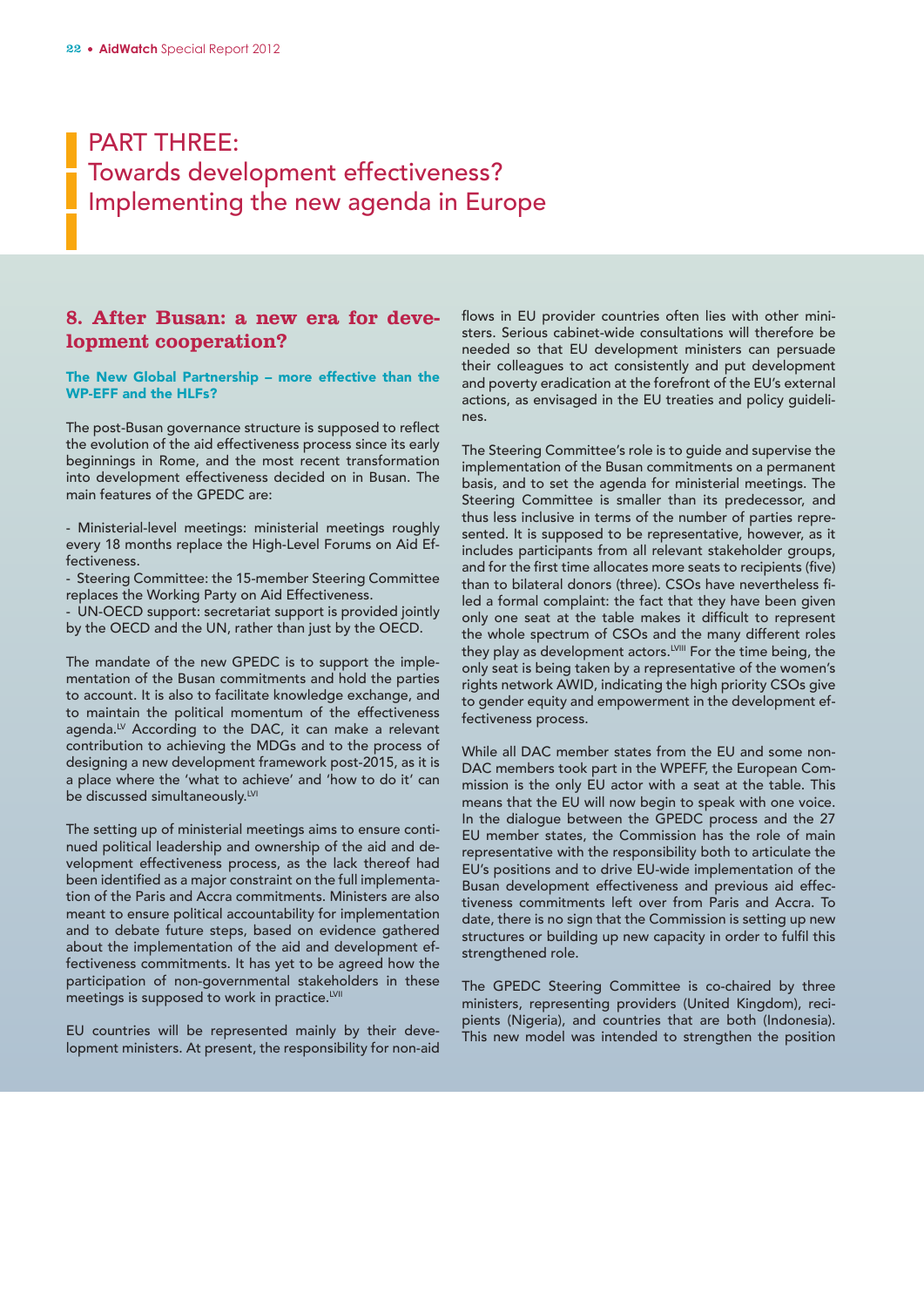of new providers by allocating them a leadership role. With UK Secretary of State Justine Greening, another European plays a key role in the GPEDC. Greening however cannot ensure pan-European ownership of the GPEDC process, nor can she drive pan-European implementation. This is clearly the European Commission's role.

### Accountability: monitoring the Busan Partnership agreement

The Busan Partnership agreement, like its predecessors from Paris and Accra, suffers from a weak accountability framework. In contrast to international trade agreements, there are no legal mechanisms to enforce compliance with the agreements made, or to sanction non-compliance. Yet the GPEDC can only deliver on its claim to be a true partnership if the implementation of commitments is even, and if providers catch up on the implementation of their Paris and Accra commitments.

For the time being, the main mutual accountability mechanism on a global level will be the Busan Monitoring Framework, which will replace the Paris framework.<sup>LIX</sup> It will also be the main tool for measuring the progress made against the commitments given. A set of 12 indicators measuring 10 areas was defined in a consultative process by the Post-Busan Interim Group, and was endorsed at the last meeting of the WP-EFF in June 2012. The global monitoring is supposed to be complemented by recipient country-level monitoring using selected indicators. Additional action at the regional level, such as the EU's own Accountability Report, will need to fill the gaps in order to ensure that providers are held to account for the implementation of all their Paris, Accra and Busan commitments.

Some indicators in the Busan Monitoring Framework have been retained from the Paris Monitoring Framework – officially those that have been identified as relevant by partner countries. Some, however – such as the one for measuring fragmentation and proliferation – were eliminated as a result of political pressure from provider countries. Four out of the five indicators that have been eliminated measured donor performance. It will now be increasingly difficult to measure further progress and compliance in these areas,

as there will be no comparable data in the future. The EU governments' push to introduce a 'global light and country heavy' monitoring system makes it increasingly difficult to hold them to account.

Indicators on the enabling environment for CSOs, gender equity, transparency, and the private-sector contribution to development have been added to facilitate the monitoring of emerging issues in the Busan Partnership agreement, or fill gaps identified in the Paris Monitoring Framework. This is a clear improvement on the Paris framework. A survey of partner country officials and CSOs, however, conducted by UKAN on behalf of CONCORD and its members, had identified four additional indicators that should be introduced into a new framework in order to close the most serious gaps. These are indicators on reducing conditionality, on providing technical assistance in ways that ensure genuine capacity-building, on reducing fragmentation, including through a division of labour, and on the human rights impact of development cooperation.<sup>LX</sup>

Busan monitoring is designed to inform the broader political dialogue on development effectiveness. It does not monitor development outcomes, which is done elsewhere, e.g. by the UN's MDG Progress Reports. Progress reports will be produced for the ministerial meetings, roughly every 18 to 24 months.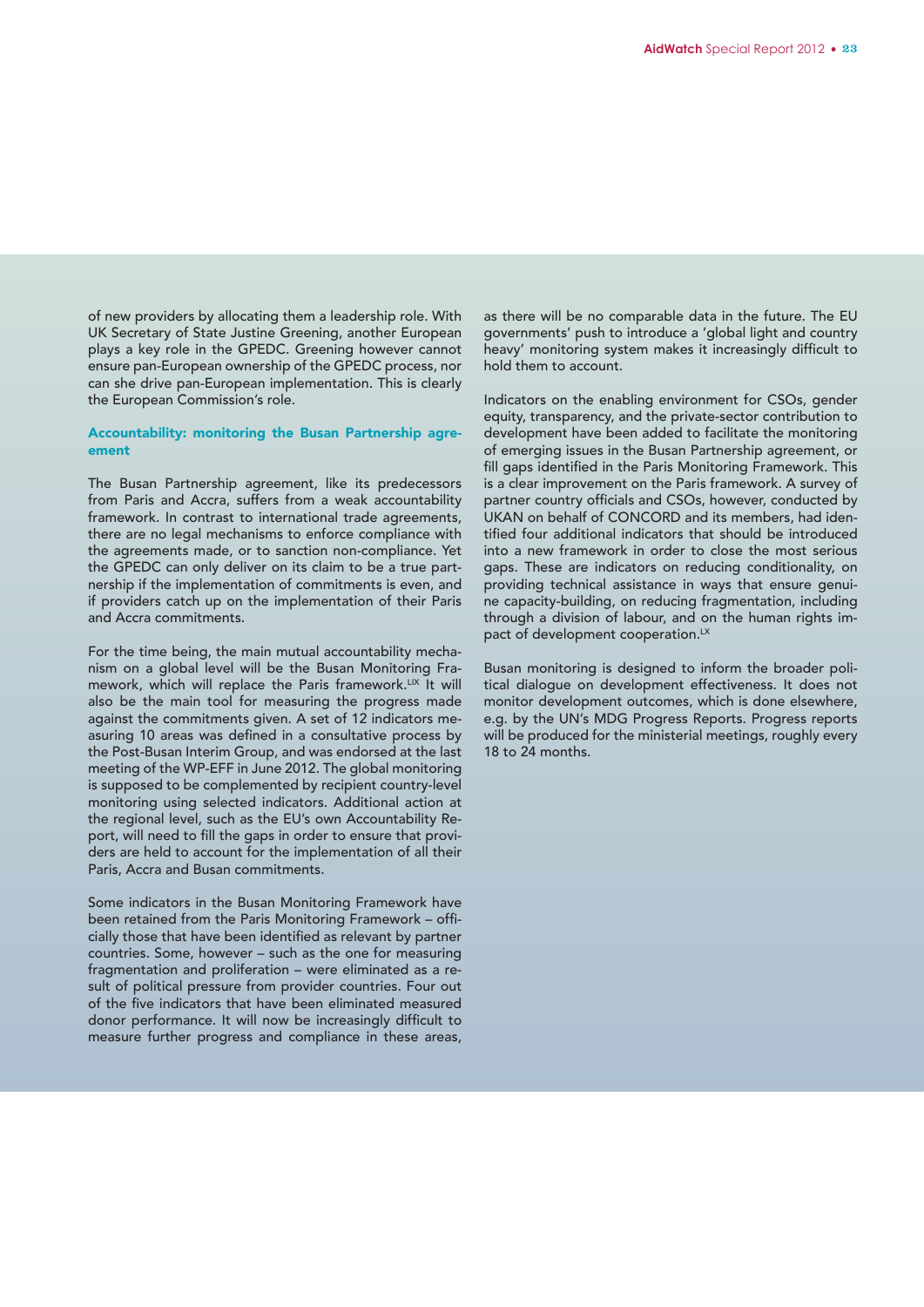# TABLE 1:

What will be measured? The Paris versus the Busan monitoring framework

| <b>Paris Monitoring Framework</b>                                                       | <b>Busan Monitoring Framework</b>                                                                                                                                                         |  |  |
|-----------------------------------------------------------------------------------------|-------------------------------------------------------------------------------------------------------------------------------------------------------------------------------------------|--|--|
| Area of continued monitoring:                                                           |                                                                                                                                                                                           |  |  |
|                                                                                         | Quality of country PFM and procurement systems                                                                                                                                            |  |  |
|                                                                                         | Use of country PFM and procurement systems                                                                                                                                                |  |  |
|                                                                                         | Aid is untied                                                                                                                                                                             |  |  |
| Mutual accountability: countries conduct mutual assessments of progress                 |                                                                                                                                                                                           |  |  |
| Continued area, new approach or indicator:                                              |                                                                                                                                                                                           |  |  |
| Aid flows are reported on budget                                                        | Aid flows are on budget, and subject to parliamentary<br>scrutiny                                                                                                                         |  |  |
| Aid is more predictable: disbursed within the fiscal year<br>for which it was scheduled | Development cooperation is more predictable<br>Annual: disbursed within the fiscal year<br>for which it was scheduled<br>Medium-term: aid covered<br>by indicative forward spending plans |  |  |
| Results frameworks: developing countries have perfor-<br>mance assessment frameworks    | Results frameworks: all providers of development co-ope-<br>ration use country results frameworks (indicator tbc)                                                                         |  |  |
| <b>Discontinued area:</b>                                                               | <b>Newly monitored area:</b>                                                                                                                                                              |  |  |
| Partners have operational development strategies                                        | Civil society organisations: the enabling environment for<br>CSO <sub>s</sub> (tbc)                                                                                                       |  |  |
| Donors provide coordinated technical cooperation                                        | Private sector: engagement and contribution to deve-<br>lopment (tbc)                                                                                                                     |  |  |
| Donors avoid parallel implementation structures                                         | Transparency: information on development co-operation is<br>publicly available                                                                                                            |  |  |
| Donors use common arrangements or procedures (pro-<br>gramme-based approaches)          | Gender: developing countries have systems that track<br>resource allocations for gender equality and women's<br>empowerment, and make them public                                         |  |  |

Table prepared by CONCORD AidWatch based on: GPEDC (2012): Proposed indicators, targets and process for global monitoring, p. 8; and OECD: The Paris Declaration and the Accra Agenda for Action; pp. 9-10.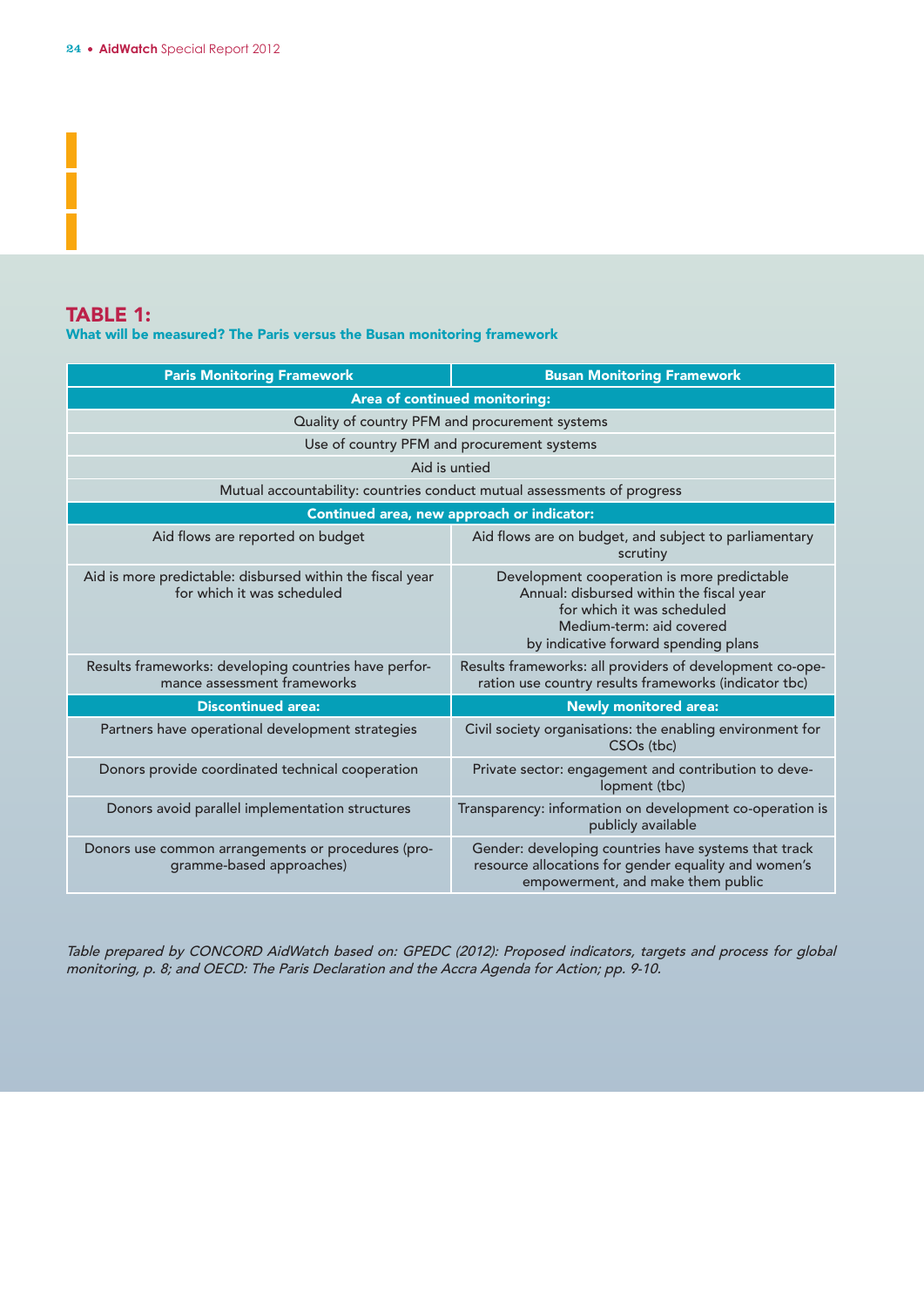Participation by both providers and recipients is on a voluntary basis, which may lead to a distortion of the results as it is to be expected that bad performers in particular will refuse to participate. The fact that a 'multi-stakeholder validation' of the findings is planned may symbolise the participatory nature of the monitoring exercise. It could also falsify the results, however – compared to a genuinely independent evaluation – as the finding may become subject to political capture and many get lost in consensus-building processes. Nevertheless, the multi-stakeholder validation is progress compared with the early days of Paris monitoring, when evidence was what found consensus among donors.

Additional qualitative information is supposed to be gathered through the review of other, existing monitoring efforts, such as those by the UN DCF or by CSOs. This will be absolutely essential, as the indicators once again monitor only a small proportion of the total aid and development effectiveness commitments made in Paris, Accra and Busan – inter alia owing to pressure from the European Union, which stated in its position for Busan that no new indicators should be developed at this time.<sup>LXI</sup>

# 9. From process to progress: reforming EU development policies

Setting up the new Global Partnership kept the parties busy for the first half of 2012. With no such body in place, and the monitoring framework unfinished, there was little pressure on governments – providers and recipients alike – to actually implement the commitments that had been made, many of which are phrased in vague political and diplomatic jargon, and first require operationalisation.

For the time being, implementation has to be driven by other, existing structures with less than global reach. Good, if late, practice came from the DAC: DAC chair Brian Atwood has sent a letter to all development ministers, calling on them to report on the actions taken to implement the timebound commitments made in Busan, for a political debate and peer review at the DAC High-Level Meeting. The DAC Member States' responses were not made public, however, and the DAC reaches only some EU member states.

#### The Agenda for Change: policy reform to improve development effectiveness?

Meanwhile, the European Commission has been promoting a new development policy similar to Busan's development effectiveness consensus, the so-called "Agenda for Change". This now complements other policy frameworks such as the European Consensus on Development. It outlines a two-pillar approach for EU development cooperation. The first pillar is to promote human rights, democracy, the rule of law and good governance, while the second pillar promotes inclusive, sustainable growth. The first pillar includes the human-rights based approaches and gender equity, the second includes actions relating to social protection, health, education and support for agriculture. This reflects the development effectiveness compromise negotiated in Busan, which states that aid will be spent "in ways that are consistent with agreed international rights" but that "development is driven by strong, sustainable inclusive growth... ".LXIII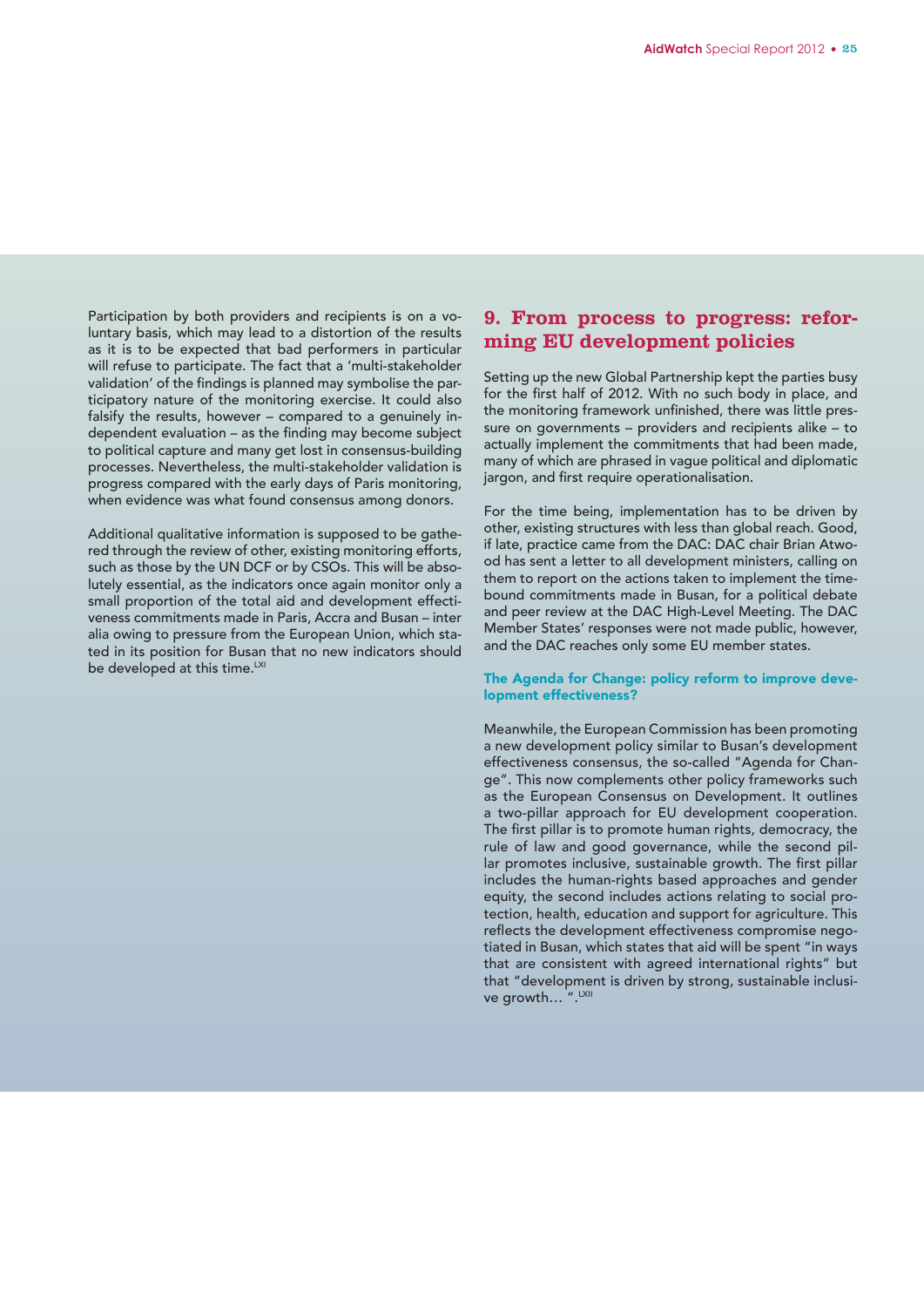The new policy emphasises that the EU and its member states remain firmly committed to the goal of eradicating poverty, but the new two-pillar approach that guides the EU's Agenda for Change is likely to reduce the EU aid allocated for direct poverty-related intervention, favouring instead an indirect approach via the promotion of growth and rights. It remains to be seen if this will lead to better poverty eradication results in practice. On the one hand, advocates such as the CSOs in the BetterAid platform called on governments to address the 'root causes of poverty' by empowering poor and vulnerable people to claim their rights. This speaks for the approach chosen by the EU in the first pillar. On the other hand, while growth is necessary to overcome income poverty and aid dependence, there are currently few examples of equitable, pro-poor growth that would justify the optimistic belief, put forward in the Agenda for Change, that the benefits of growth would trickle down and reach the poor.

The Agenda for Change also tries to introduce a more systematic approach to EU aid allocation, with aid in the future to be spent in "countries where it has the greatest development impact in terms of poverty eradication". The selection is to be based on four criteria: country needs, country capacity, country commitments and performance, and potential impact. A country's "commitment to and record on human rights, democracy and the rule of law, ability to conduct reforms and to meet the demands and needs of its people" is to determine the mix and level of ODA it receives. However, the EU also states that it wants to focus on its neighbourhood countries, sub-Saharan Africa and other LDCs, that it wants to remain engaged in fragile states, and that it will continue to cooperate with other countries in Latin America and Asia. This suggests that aid allocation patterns are unlikely to change to a rules-based system that pursues the aims of poverty eradication and the vindication of human rights. In practice, EU aid allocation will continue to be influenced by security and strategic interests, postcolonial ties, and political and economic considerations.

## BOX 3

### What is development effectiveness?

- that it focuses on the results or outcomes achieved by development actors, rather than on the inputs they provide
- 

This is as far as the consensus goes. In practice, development effectiveness means different things to different people, which is what led to debates in the run-up to HLF 4 in Busan. For the citizens' groups involved in the process, development effectiveness aims to empower poor and marginalized groups and improve their living conditions: "Development effectiveness promotes sustainable change that addresses the root causes as well as the symptoms of poverty, inequality, marginalization and injustice". Consequently, effective development cooperation must first and foremost respect, protect and meet international human rights standards. The position at the other extreme is taken by the multilateral development banks (MDBs): development effectiveness is here primarily to maximize the

The compromise negotiated for Busan (§28 and following) merges the "rights" and "growth" approaches, giving much stronger emphasis however to the "growth" dimension – an outcome that reflects the different weight and influence of MDBs and citizens' groups in the negotiations. The European Union did not participate very actively in this debate. In its two-pillar strategy, however, the EU's new "Agenda for Change" development policy reflects a compromise between the two approaches.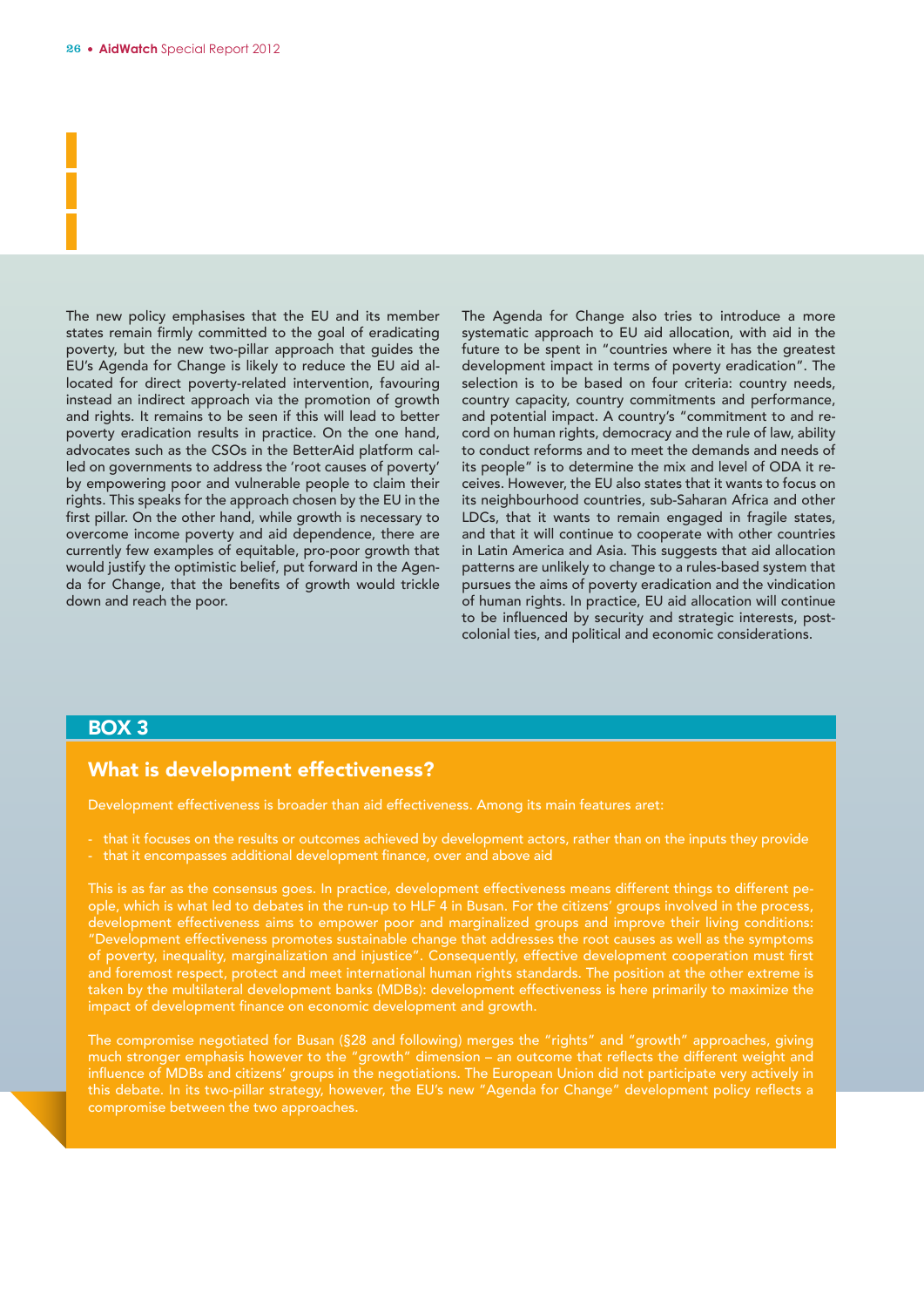On the non-aid sources of development finance, the EU is planning to use more ODA to mobilise private investment, by promoting the 'investment climate' in developing countries and subsidising private investment with aid grants and public guarantees. Few credible actions are envisaged to regulate private investment effectively in order to improve its social returns and overall development effectiveness, however, so the new focus on the private sector is likely to result in EU investors benefiting from EU aid, rather than poor countries benefiting from private investment.

Many other ongoing policy processes<sup>LXIII</sup> in the EU can be related to the commitments made in the BPa, but it is unclear to what extent these processes are influenced by the new Global Partnership agreement, or the other way around. The evaluation of the Paris Declaration already found that the Paris principles largely reflected reform processes that were already underway. This seems to be the case with Busan too: it is unlikely that any of the policy reform processes under way in the EU was actually triggered by the Busan Partnership agreement.

In general, when it comes to improving the development effectiveness of aid post-Busan, the EU puts a strong emphasis on recipient country-level processes. EU providers are supposed to support country-level results frameworks and mutual accountability frameworks in recipient countries, and to make use of these and other country systems. Setting up such systems may improve aid management, but they also lead to new bureaucratic burdens for partner countries with limited capacity. Reducing this burden was one of the main rationales for the aid effectiveness agenda.

There appears to be less action on getting the homework done. Paris, Accra and Busan are comprehensive agreements designed to increase the development effectiveness of aid. The new EU policy, however, has decided to prioritise strictly and implement selectively. Focus areas are to improve the transparency of EU development cooperation, to reduce its fragmentation and to improve the coordination of the 27+1 EU providers among themselves, and with others. The latter aim is strongly related to joint programming. The major policy documents published by the EU since Busan remain silent on how to make progress with the time-bound commitments in the BPa.

EU development ministers seem keen to avoid the uncomfortable confrontation with powerful interest groups at home, such as other line ministries, parliamentary budget committees, or business lobby groups. Such confrontation is, however, absolutely necessary for the full implementation of the comprehensive development effectiveness agenda, as this requires coherent and holistic 'whole of country' approaches which put poverty eradication and development at the forefront of external actions.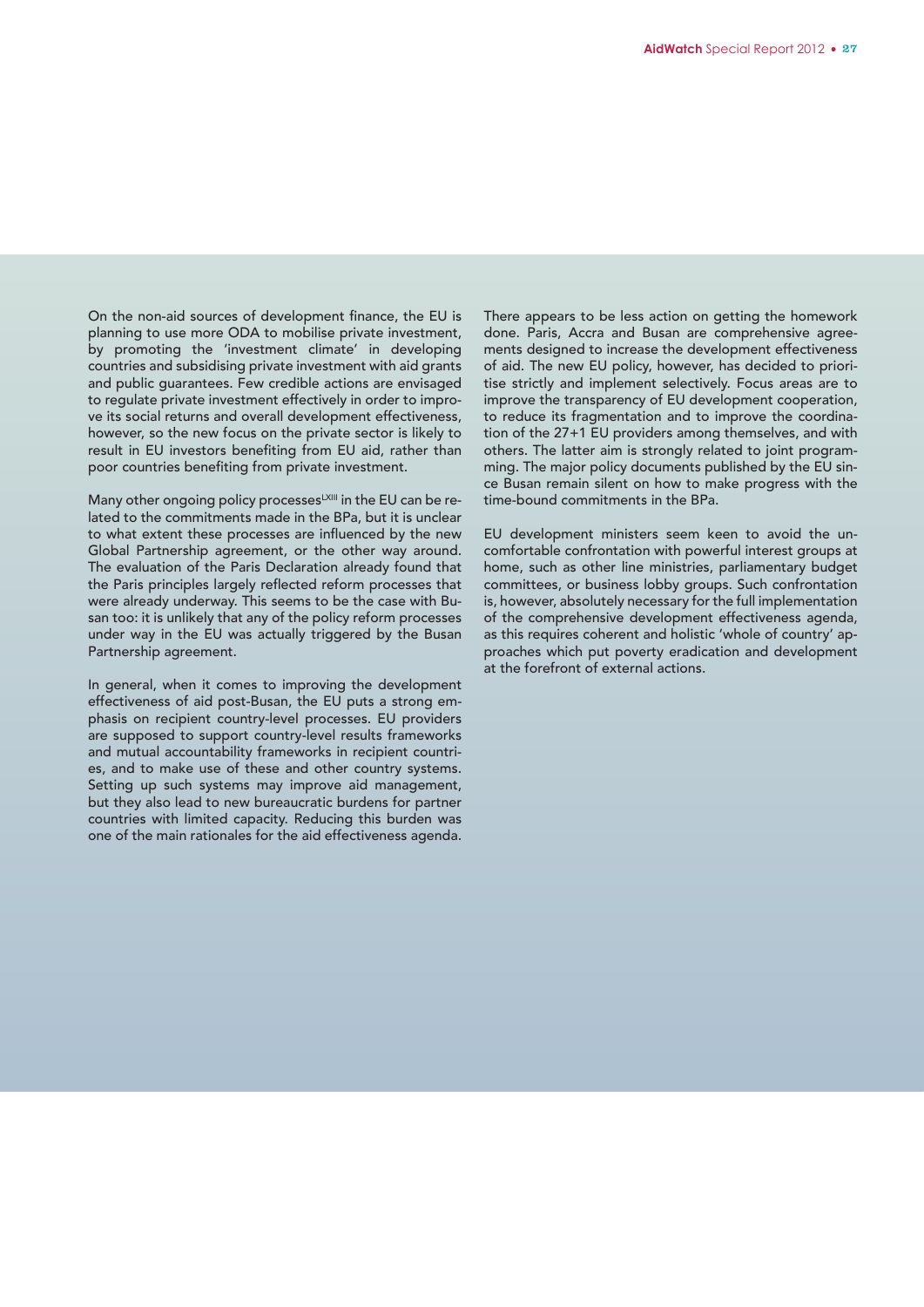# 10. EU implementation of development effectiveness agreements in practice

One of the main purposes of this AidWatch report was to map and assess what European governments have been doing since Busan to implement aid and development effectiveness commitments. Owing to the lack of publicly available implementation plans, and the fact that responsibility for the comprehensive development agenda is spread over many departments, it was not possible get a full overview of all post-Busan activities in the EU. To fill information gaps and get at least an anecdotal view, we interviewed a sample of experts across Europe.

The little that has been done by EU providers so far is mainly related to institutional reform: disseminating the Busan documents among ministry/agency officials and country offices, setting up new working groups, and in some cases revising guidelines and policy documents to reflect the Busan principles. No fundamental institutional or legal change has been found. Our survey, however, was able to draw some general conclusions on the state of implementation in Europe:

No sense of urgency: EU providers are at a very early stage of implementation. Throughout the Union, there is no sense of urgency, and limited ambition to implement. Several interviewees mentioned that they are waiting for the GPEDC governance structure to be set up, and the indicator set to be finalised, in order to have better guidance on prioritisation. This indicates that the non-monitored commitments will receive much less attention – including those left over from Paris and Accra.

Targets and deadlines do matter: Efforts are being made to implement the time-bound commitments of Busan, in particular the one on transparency. The few time-bound commitments have also been the focus of the DAC's accountability actions since Busan and will shape the agenda of its upcoming Senior- and High-Level Meetings. This indicates that the narrative parts of the BPa will have far less practical relevance and impact. It also justifies the warnings

by WP-EFF co-chair Bert Koenders in the preparatory process, that "if there are no dates, nothing will happen after Busan".

Unfinished business may remain unfinished: Busan fully reaffirmed Paris and Accra and called for full implementation. But there is a risk that practitioners will focus their attention on Busan and neglect the previous commitments. One interviewee stressed that, in practice, they always look at the latest agreement: "From a human perspective, how much can you handle?" For the EU's partner countries, however, it was a priority to address the unfinished business first. So we need to see an extra effort to make sure that the full agenda is implemented and that the EU delivers on the remaining Paris and Accra commitments.

The new focus on "results" is appealing for many: In several EU member states there are new or stepped-up efforts on results-based management, results monitoring and results reporting (to home-country constituencies). A stronger focus on results can make aid allocation more predictable and improve development outcomes. However, "reducing the burden" of aid management and lowering transaction costs – for all parties involved – was one of the key aims of the aid effectiveness agenda. It remains to be seen whether the new focus on results will actually lead to better results that justify the cost of the bureaucracy currently being set up for results management. Much of this burden falls on developing countries, which are facing increased pressure to provide results information for the satisfaction of donors.

Uneven intra-EU implementation: Some EU countries are moving faster than others. Ironically (while our sample was small, and this needs verification as soon as more data becomes available), it seems that roughly the countries that were most committed to implementing Paris and Accra – and most successful at it – are the ones that are also making the most effort to implement Busan (see Graph 1). So far there are no comprehensive datasets on implementation in certain areas that would cover all providers or parties. One exception is untying aid, where the DAC recently assessed post-Busan progress. The DAC survey found that seven providers have developed vigorous plans to untie aid further, and Italy intends to promote local procurement as a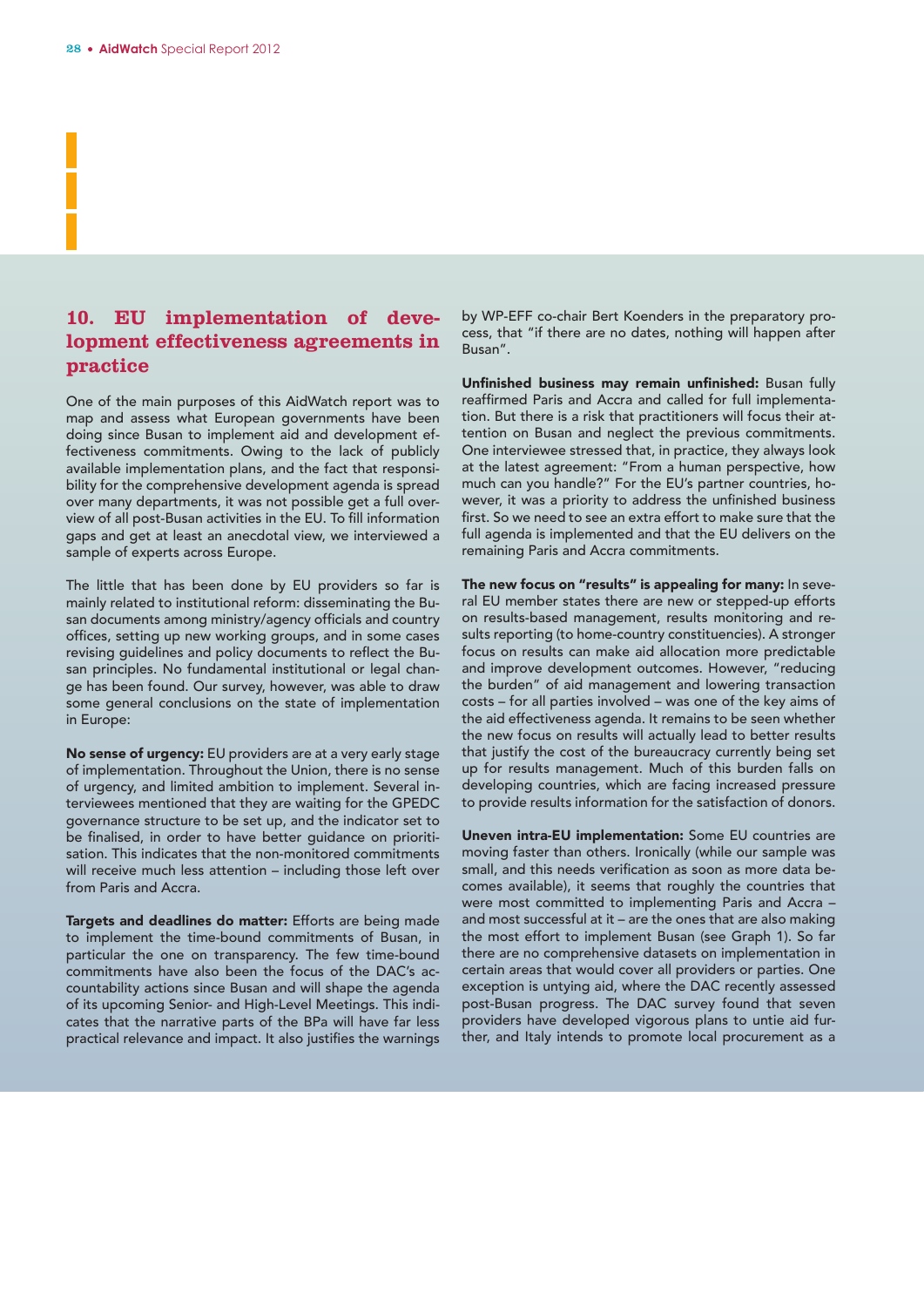complement to untying. The majority of donors, however, have just modest plans or none at all.LXIV

In the EU12 countries which are outside the range of the DAC, little action is seen overall (with Romania being one exception). This indicates that the European Commission as 'guardian of the treaties' does indeed have an important role to play in driving full, EU-wide implementation of aid and development effectiveness commitments.

Uneven North-South implementation: Selected government officials and CSO partners in the South who we contacted informed us that things are happening in their countries. Busan principles are being streamlined for instance in national aid policies (Ghana) or mutual accountability frameworks (Kenya). This may confirm the findings of the evaluation of the Paris Declaration that recipients are making more efforts to fulfil their commitments than providers, even though the share of the burden that falls to them (Busan put a strong focus on country-led actions) is even greater than after Paris or Accra.

Selective implementation: For many EU providers, Busan seems to be a 'pick and choose' declaration. In practice, different EU providers prioritise different areas of the BPa. Sweden, for instance, is to be lauded for being a frontrunner as the only EU member state (we found) that has so far produced a detailed national implementation plan. This plan, however, focuses on transparency, results and the private sector – the three areas that were already Sweden's priorities before Busan. It is not the intention of an international agreement that the parties should merely continue to do what they had been doing anyway, even in absence of the agreement.

The same can be said of the European Commission: Post-Busan action is taking place, in particular, in the areas of joint programming and transparency – the two areas that were the pre-Busan priorities of the EU, as indicated in the Council Conclusions of November 2011. We make no judgment as to whether or not these are the most relevant areas for making EU aid effective for development. But since these are the main areas where reform processes are actually under way, it is worth taking a closer look at them.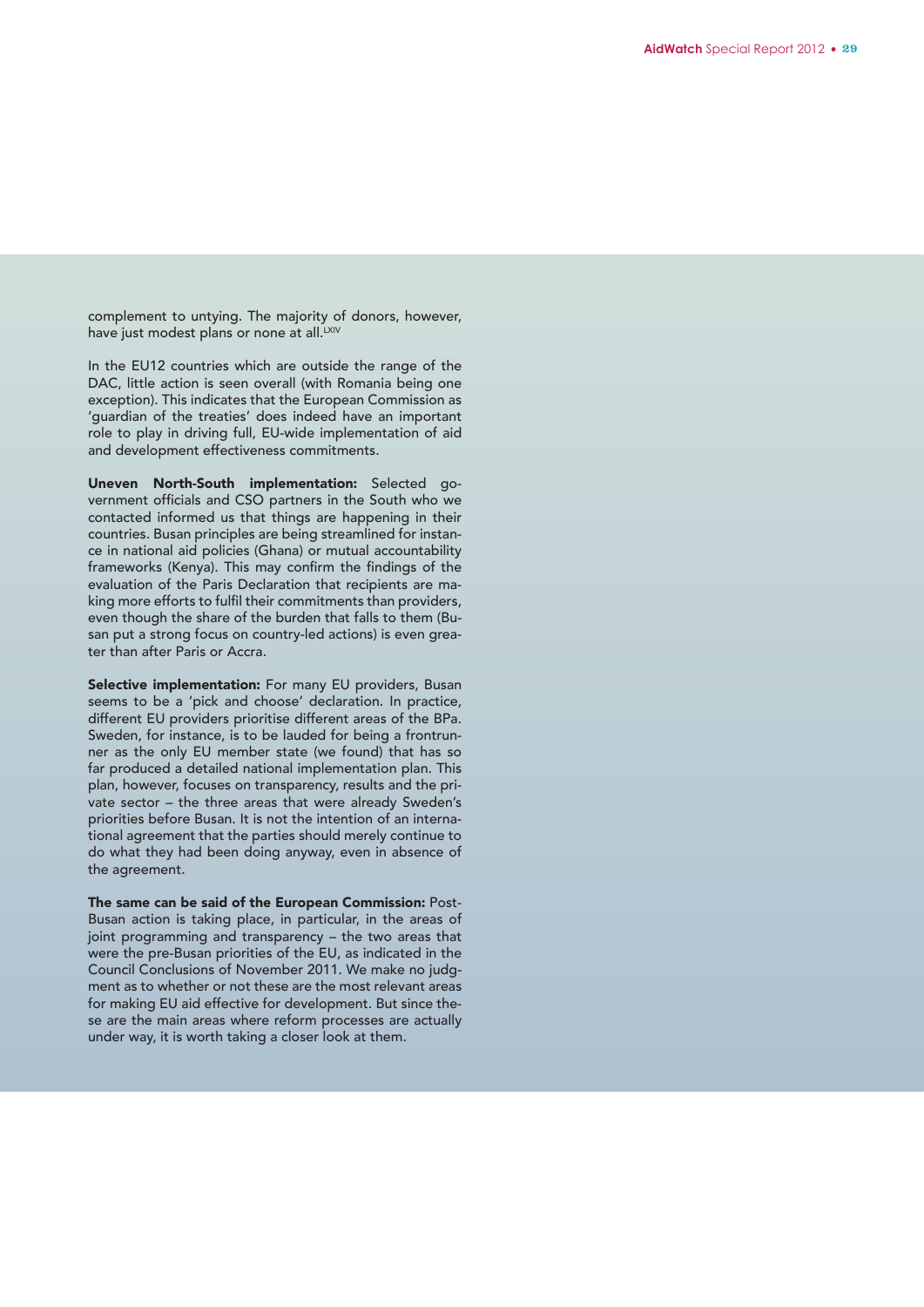# PART FOUR: Thematic Chapters

## 11. Aid transparency: the cornerstone of development effectiveness

Development cooperation can help lift people out of poverty and give assistance to those living in acute deprivation. But for it to realise its full potential we need to know more about how it is spent, where, and by whom. If aid is truly to deliver on its promise, transparency is essential.

There is currently too little readily available information about aid, and this undermines the efforts of providers, recipients and civil society to promote development and accountability. At the moment, providers lack information about what other providers are spending or planning to spend. This is leading to duplication of effort in some areas and underfunding in others. Without aid transparency, donors struggle to coordinate their activities effectively (for example by undertaking joint programming) in order to achieve the maximum impact with their resources.

Recipient governments struggle to find out even how much aid is being invested in their countries, let alone where and how it is spent. To make the most effective use of their own resources alongside those provided by donors, recipients need more information. When providers don't publish their spending plans, this impedes the recipients' ability to plan their own budgets and identify priorities, which in turn hinders development. And when recipients can't include aid flows in their budgets and planning, parliament and civil society cannot hold them fully to account.

Civil society in recipient countries has the right to know what aid is coming into the country and what it is being used for. Because aid information is difficult to find, and is not provided in a comparable format, NGOs, legislators and citizens are hampered in their efforts to hold governments to account. This lack of transparency can lead to waste, and increases the potential for corruption. Civil society in provider countries also has the right to know where aid is being spent, on what, and what it is achieving. More and better information about aid will increase the incentive to improve the effectiveness of aid and will meet taxpayers' need to know that money is being well spent.

The starting point for ensuring that aid makes a difference is to have timely, comprehensive, comparable and accessible information on who is giving what, where it is going and the impact it is having. If it is to facilitate effective spending, evaluation and accountability, aid information needs to be published regularly and made freely available. All providers need to publish the information in a common format that meets the needs of the different users, including recipient governments, other providers, and citizens, in both donor and recipient countries. Full involvement by all public and private bodies engaged in the funding and delivery of aid would mean that the big picture, showing all aid flows, would be available for everyone to see.

For aid information to be useful it needs to follow four core principles:

1. Information on aid should be published proactively

2. Information on aid should be comprehensive, timely, accessible and comparable

3. Everyone should be able to request and receive information on aid processes

4. The right of access to information about aid should be promoted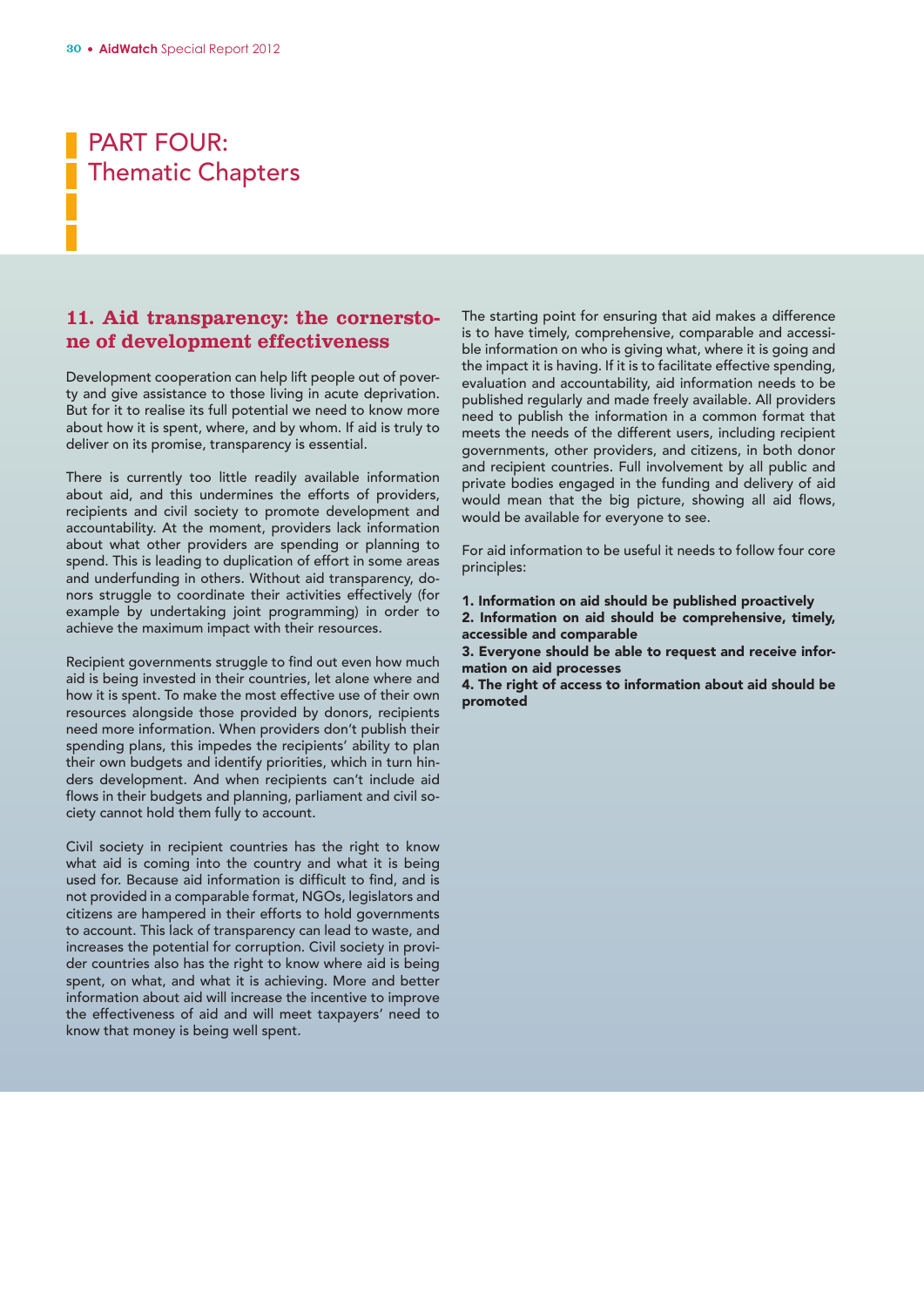## Moving forward on aid transparency after Busan

A large number of European donors have repeatedly signed agreements to improve aid and transparency, including at the High-Level Forums on Aid Effectiveness. These commitments remain very ambitious and far-reaching, although so far donors have struggled to implement them.

IIn the Paris Declaration, providers committed to reform the way in which they manage and deliver aid, including by improving predictability, ownership and integration and reducing duplication and fragmentation.<sup>LXV</sup> The commitments made in the Accra Agenda for Action included pledges to "publicly disclose regular, detailed and timely information on volume, allocation and, when available, results of development expenditure".<sup>LXVI</sup> The multi-stakeholder International Aid Transparency Initiative (IATI) was also launched in 2008 in Accra. IATI is an open data standard specifically designed to promote aid transparency and meet the information needs of donors, recipient country governments and other stakeholders. IATI signatories currently represent 75% of Official Development Finance (ODF). LXVII (See Box 4.)

Although some progress on aid transparency has been made since Accra, the broader aid effectiveness commitments made in 2005 and 2008 are still some way from being met.<sup>LXVIII</sup> Providers recognised this in the build-up to HLF4, when they were under mounting pressure to live up to their commitments. Wanting to prevent Busan from being seen

as yet another round of empty promises, and wishing to capitalise on its potential, several donors began publishing to the IATI Registry on the eve of the Forum. LXIX This demonstration of political will and technical delivery to the new standard contributed to the concrete and time-bound commitments agreed by all parties at Busan, making transparency stand out as one of the notable successes of HLF4.

In the Busan Partnership for Effective Development Cooperation, providers committed to "implement[ing] a common, open standard for [the] electronic publication of timely, comprehensive and forward-looking information on resources provided through development cooperation" by 2015, taking into account the statistical reporting of the OECD-DAC and IATI. They also committed themselves to publishing their implementation schedules by December  $2012.$ <sup>LXX</sup>

In July 2012 the WP-EFF endorsed a common, open standard for publishing aid information, incorporating schema from both IATI and the Creditor Reporting System of the OECD-DAC.<sup>LXXI</sup> Now the time has come for actual implementation. Progress to date on aid transparency at the European level has been disappointing. While the European Commission<sup>LXXII</sup> and a number of EU member states (most notably the Netherlands, Sweden and the United Kingdom) have been leading the way by promoting IATI, and regularly publishing their data to the IATI standard, the EU as a whole has lacked ambition in this area.

## BOX 4

## The International Aid Transparency Initiative

IATI is a multi-stakeholder initiative with 34 donor signatories and 22 partner country endorsers. It is led by a Stee-Donors agree to sign up to the IATI Accra Statement and endorse the Framework for Implementation. European signatories include: Denmark, the European Commission, Finland, Germany, Ireland, the Netherlands, Norway, Spain, Sweden, Switzerland and the United Kingdom.

Partner countries can endorse the initiative, demonstrating that they support IATI and want to be involved in shaping it. There are five CSOs on the Steering Committee. There is also a Technical Advisory Group that includes over

For additional information on IATI visit: www.aidtransparency.net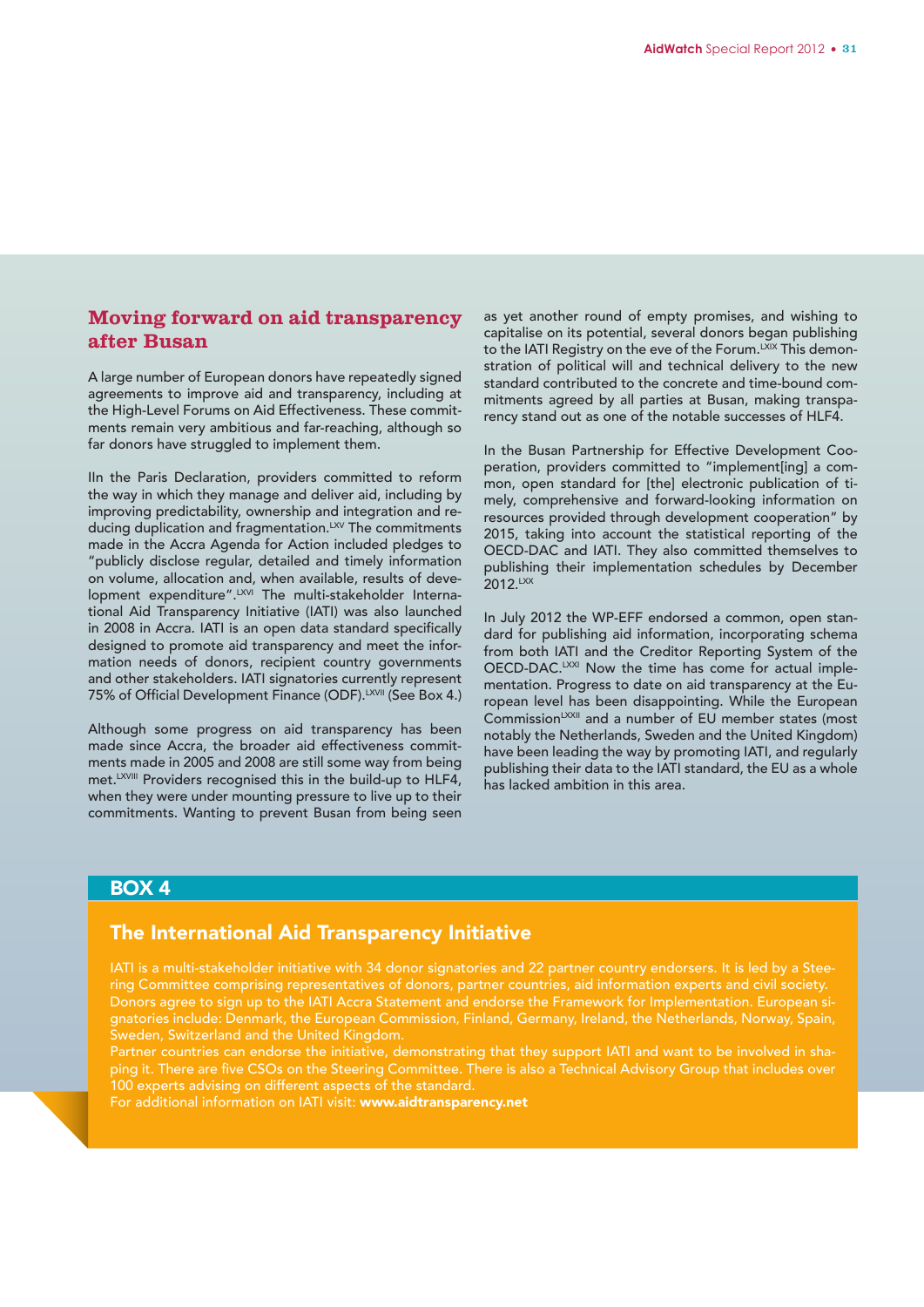## The EU Transparency Guarantee

In December 2010 the EU recognised the need to increase the transparency of its aid volumes and allocations, as well as making future country-level spending plans available. LXXIII Nearly a year later, in the run-up to HLF4, it introduced an EU Transparency Guarantee, committing itself to "publicly disclosing information on aid volume and allocation" and ensuring that "data is internationally comparable and can be easily accessed, shared and published". LXXIV As the focus now shifts to implementation, the Commission and EU member states need to strengthen the transparency guarantee, outlining how they will work together to implement their Busan commitments on aid transparency.

The EU has also agreed to explore using the TR-AIDLXXV (Transparent Aid) system to share information at EU level. The system remains shrouded in secrecy, and to date no partner country or CSO has been involved in its design. While efforts to improve the collection of information on EU aid can be useful for internal coordination, it remains to be seen whether TR-AID will enable EU member states to implement their Busan commitments on aid transparency. It is important to note that the IATI component of the common standard allows for the comparability of aid information across all donors, and not only within the EU. As a first step, TR-AID must be made open-source and public, to ensure that information is accessible to partner countries and civil society organisations.

# Assessing levels of aid transparency in Europe

This year's assessment follows on from the 2011 Pilot Aid Transparency Index and last year's AidWatch report. LXXVI The methodology is detailed in the 2012 Aid Transparency Index, which sets out the full list of indicators, the definitions used and how indicators are grouped and weighted. LXXVII The primary data source for the Index is a survey, initially completed by CONCORD's members, which was also aimed at all EU member states and the key EU institutions that manage external assistance (DG DEVCO, DG Enlargement, ECHO and FPI). LXXVIII Survey respondents were asked to search organisations' websites, documents and databases to check the availability of 41 different types of information. The information had to be current, LXXIX and proof of the existence and availability of the information had to be provided in the form of a URL or web link. Donors were given the opportunity to review the surveys and provide clarification and corrections.

Two further indicators were included, to assess the commitment to aid transparency and the accessibility of aid information.<sup>LXXX</sup>

These were:

1. The quality of the organisation's Freedom of Information Act (or equivalent disclosure policy); and

2. The organisation's engagement with the International Aid Transparency Initiative.

The data for all 43 indicators was then collated, checked and weighted before being used to develop the ranking included in the 2012 Index.

# Results: High fliers and poor performers

The 2012 Index shows some striking results, with wide variations across the EU and its member states. No provider currently publishes all 41 aid information types, and one provider publishes no information about its aid activities systematically (Malta).

On average the EU member states underperform, lagging behind the non-EU bilaterals surveyed in the 2012 Index. The average score of the EU-27's main aid agencies is 34.2%, compared with an average score of 40.5% for non-EU bilaterals. Slightly more than 70% of EU member states have 'poor' or 'very poor' aid transparency (compared with 40% of non-EU bilaterals), while only 14.8% of EU member states have 'moderate' transparency (compared with 60% of non-EU bilaterals).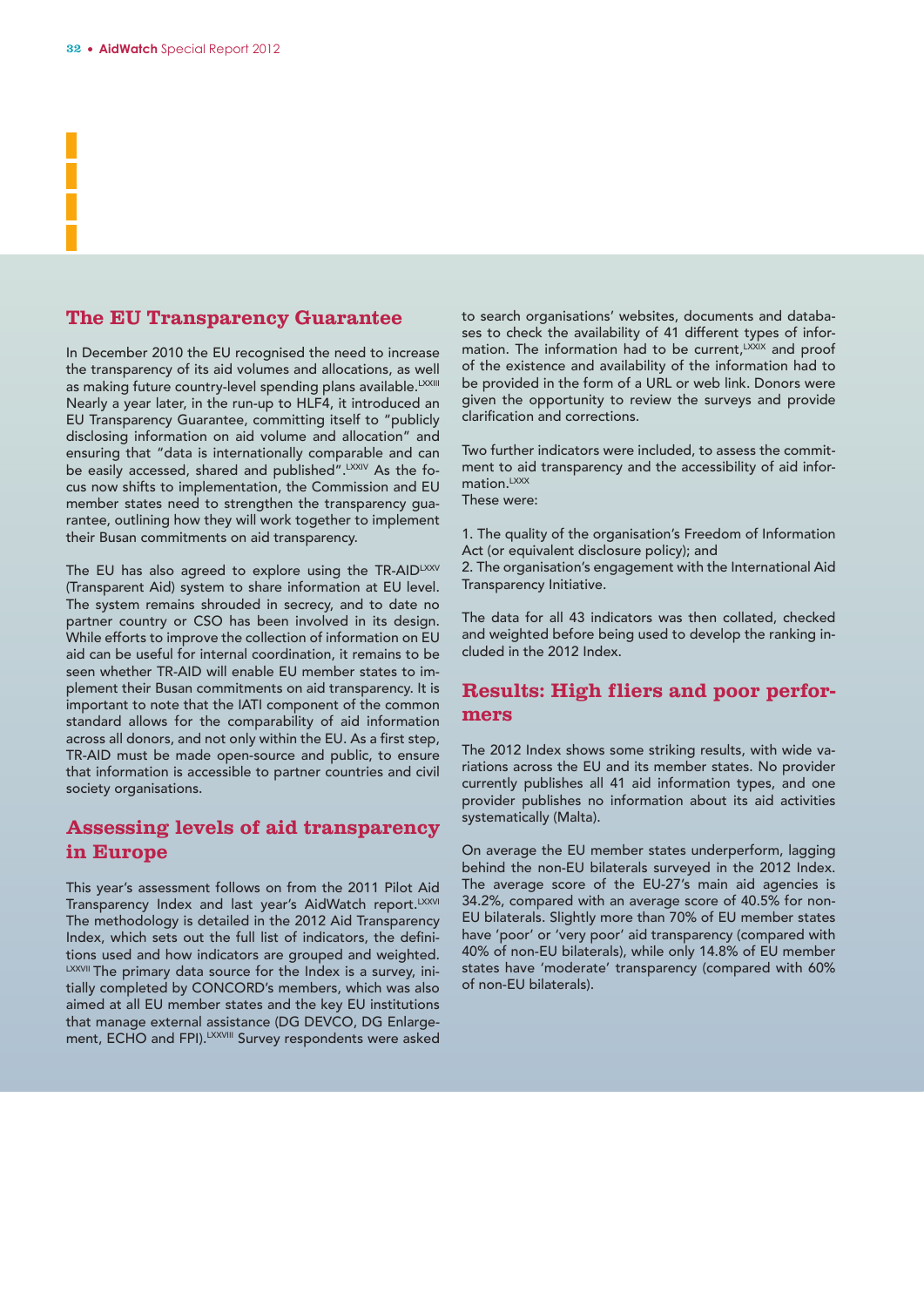### GRAPH 2: Comparison of EU Member States

27 EU member states



The graph shows the 27 member states' principal aid agencies. Other aid-spending public bodies in large donor countries were included in the 2012 Index, such as France's Ministry of Foreign Affairs and Germany's KfW, to obtain a more comprehensive picture of transparency across several aid-spending departments.

There are good performers among emerging and traditional providers, and among large and small EU member states, which suggests that all aid agencies should be able to deliver on their aid transparency commitments. Some organisations have made substantial improvements in 2012. DFID is the only member state in the 'good' category, scoring an impressive 91.2%, followed by the Netherlands, Denmark and Sweden which all score in the 'fair' category. Disappointingly, the EU's second- and third-largest donors – France and Germany – both score in the 'poor' category, though Germany only just missed a 'moderate' rating.

The 'very poor' category is composed of EU-12 member states, with the exception of Greece. However, the Czech Republic – one of the smallest aid donors – is the sixth best performer, scoring 53.7%, just slightly behind Finland, which scored 55.1%.

It is clear that some types of information are much more readily available than others. More general information such as strategy, annual report, allocation, procurement, tenders, country database, implementing agency, project title and overall project cost is available in each case for more than half of providers (14 or more member states). On the other hand, some types of information are very hard to access. Audits of country programmes, project impact appraisals, project design documents, activity budgets, contract awards, Memoranda of Understanding (MOUs), results and outcomes of activities, and evaluations – are all much less readily available, being published by four or fewer providers in each case (less than 15%).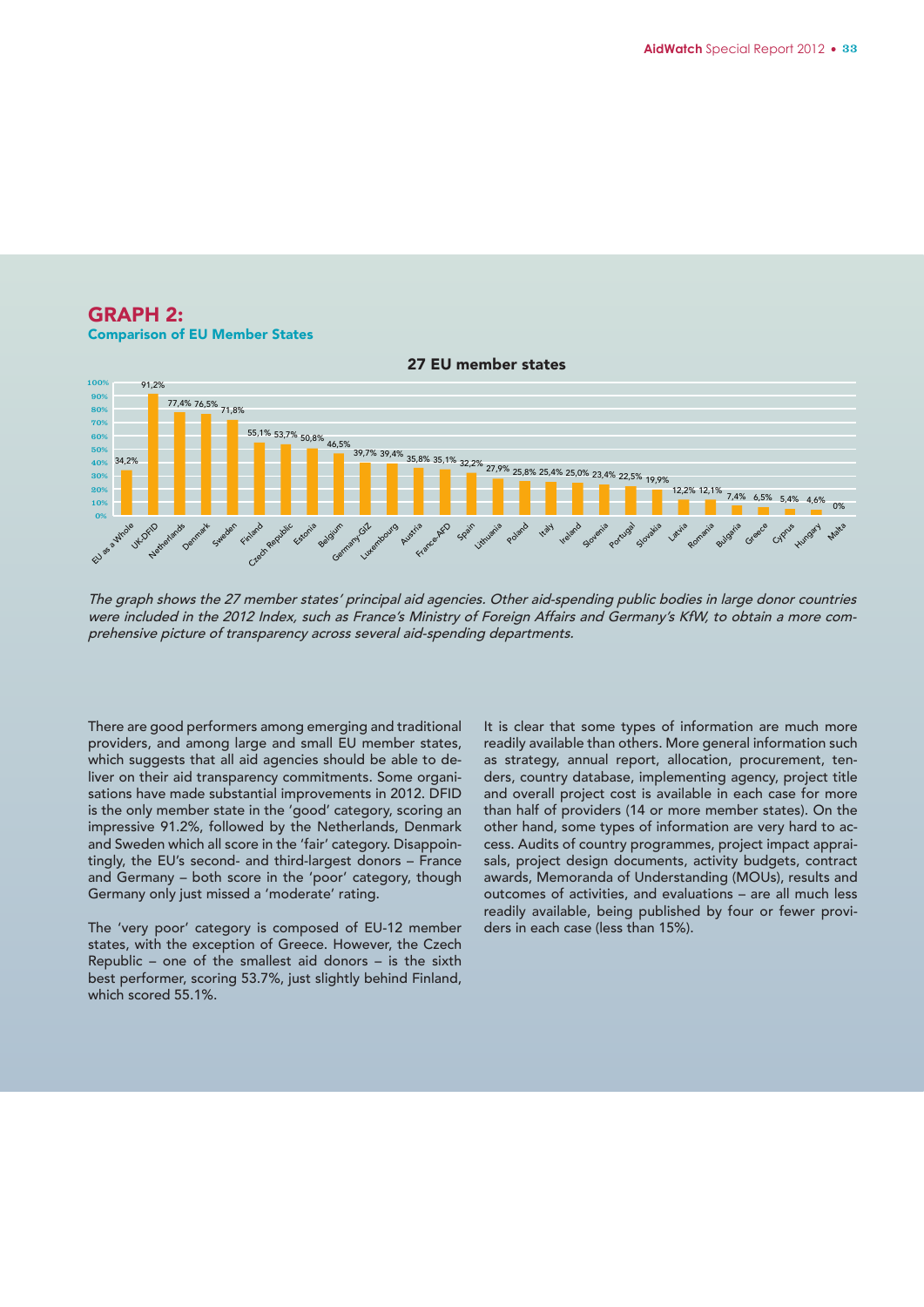## GRAPH 3: Comparison of European Commission departments managing external assistance



#### EC Departments managing external assistance

Graph 3 above includes the Commission's departments that deal with most of its external assistance. There is a wide variation in transparency, with DG-DEVCO leading by example. DEVCO is the only department currently publishing to the IATI Registry. Using indicators comparable between the 2011 and 2012 Indices, DEVCO showed a 17.9 percentagepoint improvement, largely owing to their scoring on the evaluations and results indicators for the first time. LXXXI Most project information is found in DEVCO's comprehensive IATI data files and in a comprehensive database. ECHO performs well at the activity level thanks to its good database, LXXXII but there are a number of additional information items that it could publish quite easily if it published to IATI.

DG Enlargement scored less well, in part because the various different websites – on which patchy information is published – provide a very incomplete picture of its development assistance. The FPI performed particularly poorly at the activity level, mainly because it only publishes project information in retrospective annual reports, which give no indication of the activities launched in 2012. Only five categories of information are consistently published by all four

EC departments: strategy, annual report, procurement, tenders and implementing agency.

### Format and usefulness

The survey used to collect the data included in the 2012 Index was designed to capture only whether or not donors publish information, not the format the information is provided in. However, publication format does matter, as it can limit the use of data in terms of accessibility, re-use and comparability with other donors' aid information. The format the information is provided in is vital if more information is to mean better information. IATI has a standard format for providing timely, comparable and comprehensive information, and is therefore an ideal mechanism for European donors to use in order to implement and deliver on their Paris, Accra and Busan commitments, as well as to improve how they disclose aid information.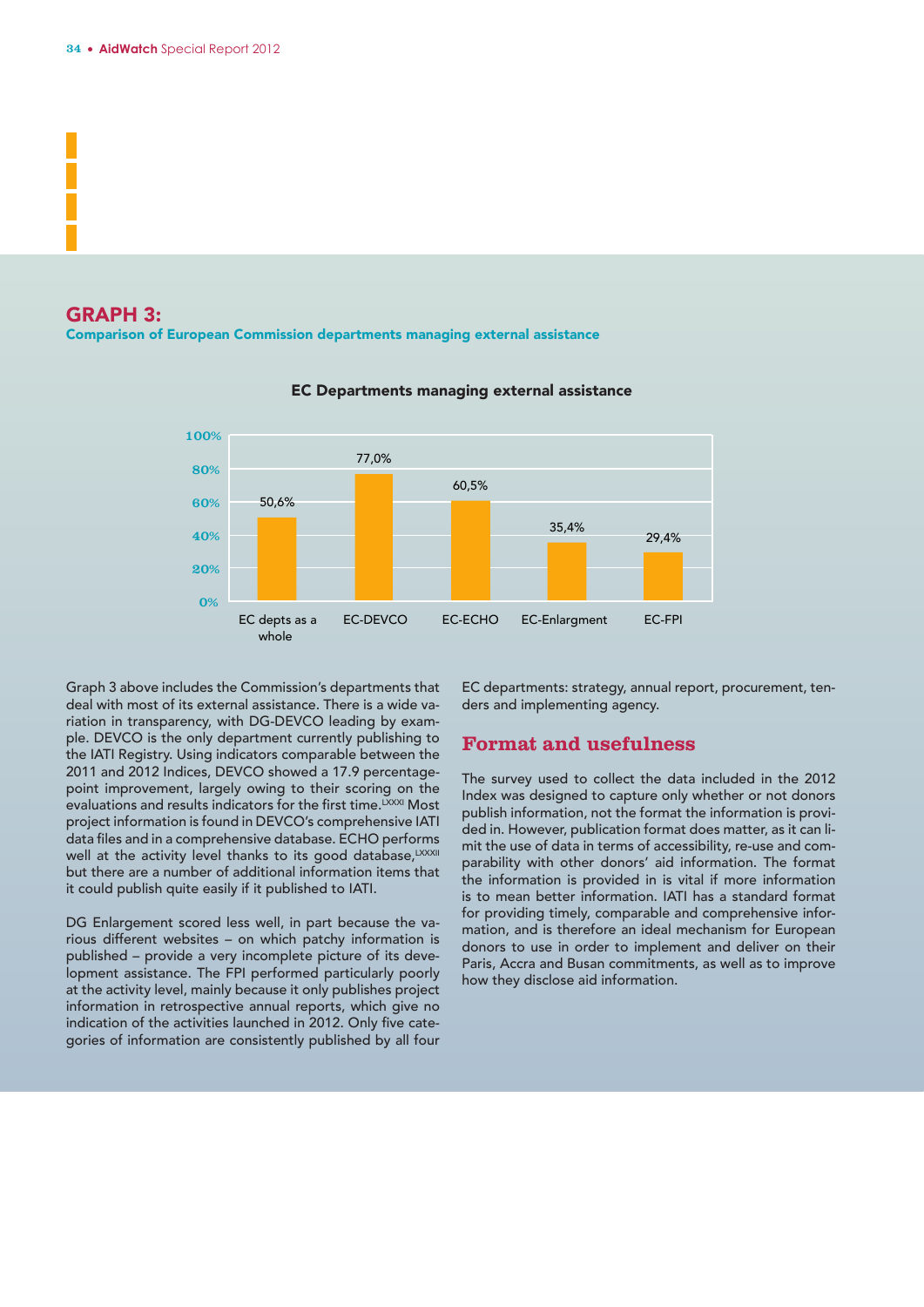## From promises to action: delivering on Paris, Accra and Busan

The 2012 Index results indicate that, even though progress is modest and uneven, aid transparency is on the rise. One member state (UK-DFID) was given a 'good' rating for the first time, and several others made considerable improvements, especially Denmark, Sweden, the Netherlands, Poland and the Czech Republic. DG-DEVCO also greatly increased its aid transparency.

A variety of push and pull factors have led to this overall improvement. These include political will, increased pressure and scrutiny from civil society, and technological progress. The international policy environment has shifted with the outcomes of Busan. As well as explicit high-level political endorsements of aid transparency, such as the announcement by Secretary of State Hillary Clinton that the U.S. was signing IATI, detailed commitments were made to implement a common, open standard for publishing aid information. This was a significant step beyond Accra in that IATI was recognised as a means for achieving aid transparency and deadlines were agreed for publishing implementation schedules by December 2012, with the goal of full implementation by December 2015.

Many aid agencies are now starting to recognise the benefits of real transparency, rather than simply meeting the obligation to open their books to public scrutiny. With some significant exceptions, however, this has yet to move from intention to systematic implementation. For example, in every single group – from 'good' to 'very poor' – performance is best at the organisational level, by publishing documents commonly required as part of good public financial management, such as annual and audit reports, procurement procedures and tenders. It is particularly disappointing to see experienced agencies and proponents of aid effectiveness performing so poorly on timely activity-level information, which is crucial for achieving better coordination between donors and with partner organisations, and for domestic accountability. AFD and Portugal both score 0% on the activity level.

It is no coincidence that the top 16 agencies (and top five EU member states) in the 2012 Index are signatories to IATI. An agency's having signed the IATI is likely to be indicative of a willingness to improve its transparency; it will either have fairly transparent systems already or be developing them. An adequate and timely round of publication to the IATI Registry (e.g. DG-DEVCO) has a much greater impact on an agency's score because it provides so much of the information that is required to be transparent. In addition, agencies that excelled in the 2012 Index tended either to have been through several rounds of publication to the IATI Registry or to have done extensive automation work and/or problem-checking prior to implementation.

### Recommendations

European member states need to keep up the momentum on aid transparency and start making progress on implementation. They should publish ambitious implementation schedules by December 2012, and by the end of 2013 all European donors should have started publishing the IATI components of the common standard in the correct format (XML).

European donors that are already publishing to IATI should increase the quality, sustainability and timeliness of their publication and work with others to share best practice and lessons learned.

The European Commission should be congratulated for leading on aid transparency internationally and internally. To date, DG DEVCO has played a significant role in leading the EC's IATI implementation; however, other EC departments managing the EU's external aid budget – such as DGs ECHO and Enlargement and the new Foreign Policy Instrument Service – need to follow suit. The forthcoming negotiations on the EU's seven-year budget is a critical opportunity for ensuring that the Busan aid transparency commitments are fully integrated into the next Multi-Annual Financial Framework (MFF) and 11th European Development Fund (2014–2020).

The European Commission should share lessons learned and best practice by communicating the benefits of compa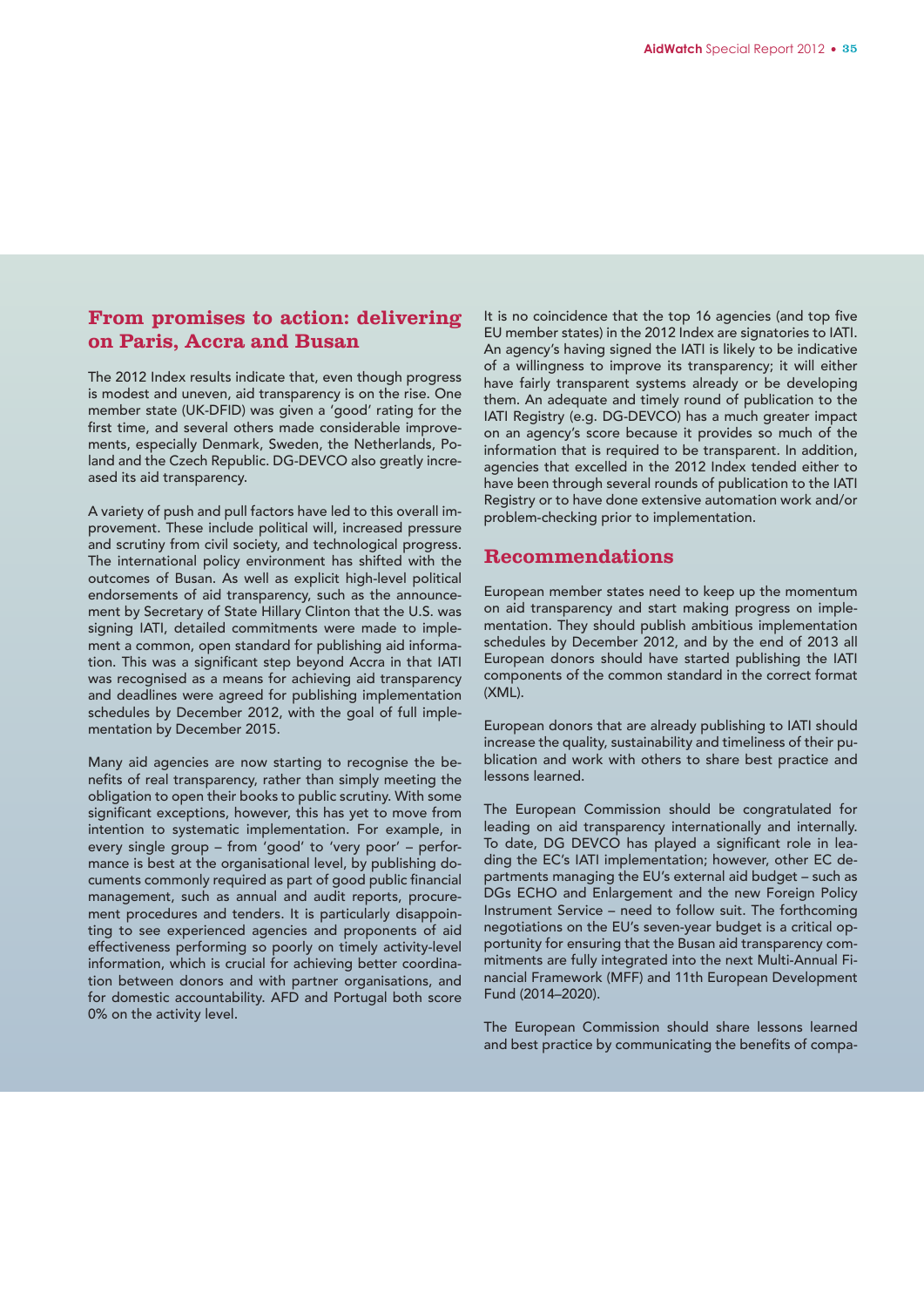rable, timely, comprehensive and accessible aid information to its staff across the DGs, to encourage an improvement in data quality and greater coordination in programming and implementation.

# 12. Joint programming: EU innovation for Busan

The EU, collectively, may be the world's largest provider. In practice, the management and implementation of EU aid is fragmented into bilateral aid provided by the EU's 27 member states and the European Commission. Some of the so-called donor darlings, in particular in sub-Saharan Africa, receive aid from the majority of EU member states. In practice, this is often a burden for the EU's partners as they have to negotiate with all these providers separately, comply with their different reporting and other administrative requirements, and try their best to coordinate their activities in order to avoid unnecessary duplication or funding gaps. Raising the funds for national development plans from many different sources leads to unnecessary transaction costs and a heavy workload for the EU's partner countries. It diverts enormous capacity and resources from what really matters: promoting development and fighting poverty.

The problem of the fragmentation and proliferation of aid agencies has been identified as one of the major constraints on more effective development cooperation, at both OECD and EU level. It was the initial rationale for launching the aid effectiveness reform process: the first High-Level Forum on Aid Effectiveness, in Rome in 2003, focused exclusively on the question of how to harmonise the operations of all these different providers and agencies.<sup>LXXXIII</sup>

Later in the process, policy-makers tried to tackle the root of the problem and reduce the number of players in a particular field. The Paris Declaration calls for a greater division of labour between providers, who, it said, should focus their assistance on a smaller number of countries, and in these countries on a smaller number of sectors.

At EU level, this was translated in 2007 into the Code of Conduct on Complementarity and Division of Labour, where the proposal is for each EU provider to focus on three sectors per partner country. In each sector, a maximum of five donors should be active.<sup>LXXXIV</sup> The EU also launched a fast-track initiative on the division of labour in 30 countries, to put the code of conduct into practice. LXXXV

### GRAPH 4:

Aid fragmentation in Uganda: separate versus joint assistance by EU providers (this graph is tentative; alternatives exist)



Source: European Commission, based on DAC data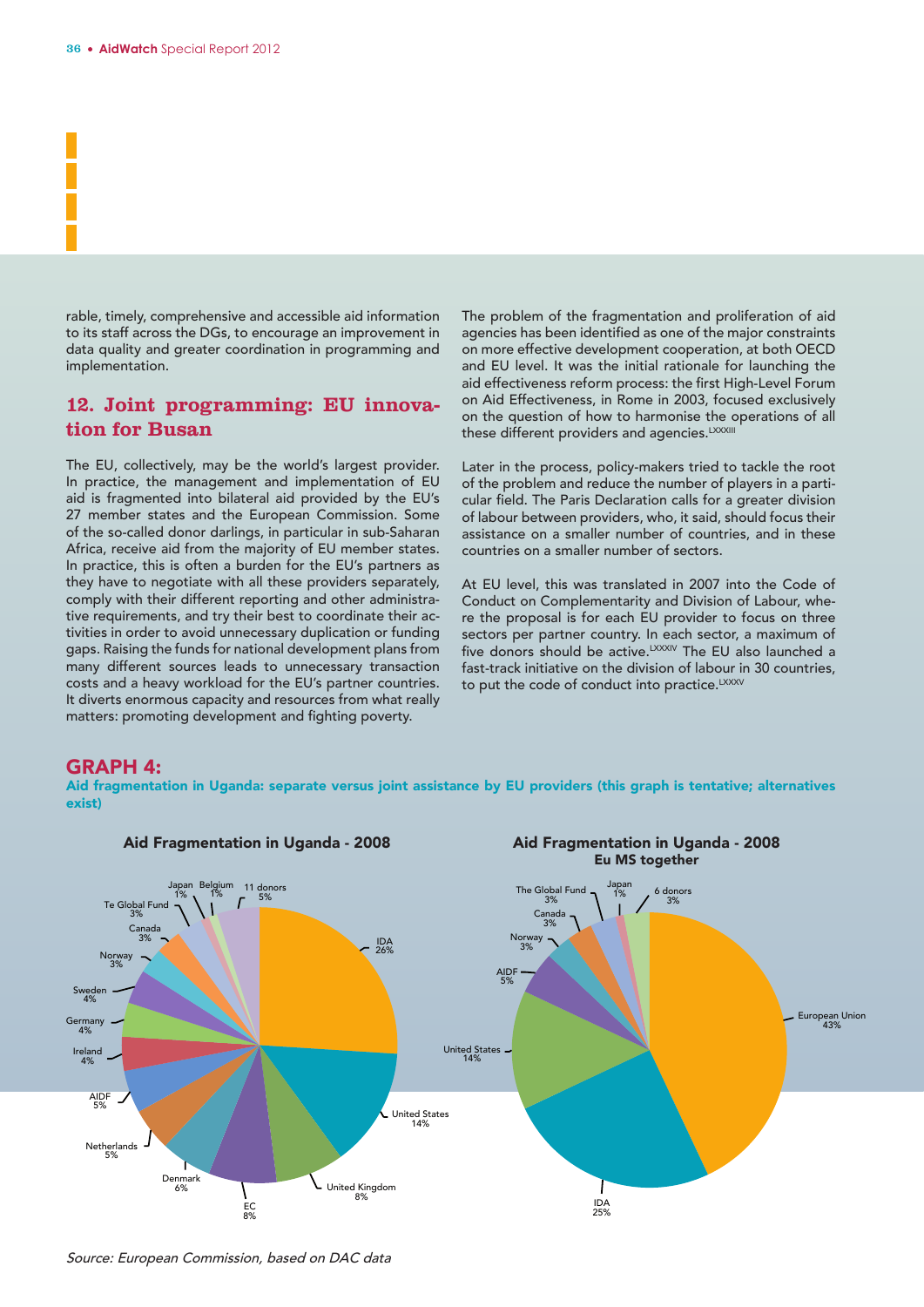When it came to implementation, however, the outcome was generally not a success. The 2012 EU Accountability Report states that EU providers withdrew from 90 sectors, but in the same period they entered 71 new sectors.<sup>LXXXVI</sup> These results confirm the findings of independent and academic assessments that it is not 'efficiency' or even 'effectiveness' criteria that guide the allocation of aid: it is generally acknowledged that such a dispersed provision of aid makes little sense. Providers prefer to maintain development cooperation relations with many different countries, either for political reasons ('buying influence', or 'flag planting') or in reaction to pressure from home-country constituencies.<sup>LXXXVII</sup>

Another way to solve the fragmentation problem would be to change aid modalities and provide aid in the form of budget support rather than project aid. Budget support harmonises and aligns automatically, because the funds are transferred directly into the partner country's budget and the actual allocation of funding and implementation of projects is left to that country. But budget support has fallen from political favour in EU member states, and many EU providers scaled down budget support in 2011.

#### Joint programming on the Busan development effectiveness agenda

This was the situation, in the run-up to HLF4 in Busan, when the European Union decided to put joint programming on the agenda. The formal EU position for Busan states that:

"In order to show leadership in Busan and beyond and as a response to the increased fragmentation and proliferation, the EU will improve and strengthen joint programming at the country level under the leadership of partner countries wherever possible."<sup>LXXXVIII</sup>

The common EU position also contains an annex which shows that it has already started joint programming pilot projects in South Sudan and Haiti. In this annex the scope of joint programming is described as encompassing the following:

• joint analysis of and joint response to a partner country's

national development strategy, identifying priority sectors for intervention

- in-country division of labour: who is working in which sectors;
- indicative financial allocation per sector and per donor.

Joint programming does not necessarily entail joint implementation – it is not intended to replace the bilateral implementation by EU member states' agencies.<sup>LXXXIX</sup>

Busan did actually lead to an agreement on joint programming, as one of the few time-bound commitments made there. Specifically, the BPa reads: "We will by 2013 make greater use of country-led co-ordination arrangements, including division of labour, as well as programme-based approaches, joint programming and delegated co-operation". XC

#### What does "joint programming" mean for the EU?

The idea of joint programming is not new: it was pursued, separately to division of labour strategies and other initiatives, as part of the EU's reform process designed to improve effectiveness.

The EU's 2005 European Consensus on Development, still the reference document for EU development policies, reads: "The EU is committed to promote better donor coordination and complementarity by working towards joint multiannual programming, based on partner countries' poverty reduction or equivalent strategies and [a] country's own budget processes, common implementation mechanisms including shared analysis, joint donor-wide missions, and the use of co-financing arrangements". XCI

TThe latest EU strategy paper, the Agenda for Change, takes the idea of joint programming forward: "Where the partner country has formulated its own strategy, the EU should support it by developing, wherever possible, joint multi-annual programming documents with the Member States. Where the partner country has not done so, the EU will endeavour to develop a joint strategy with the Member States". XCII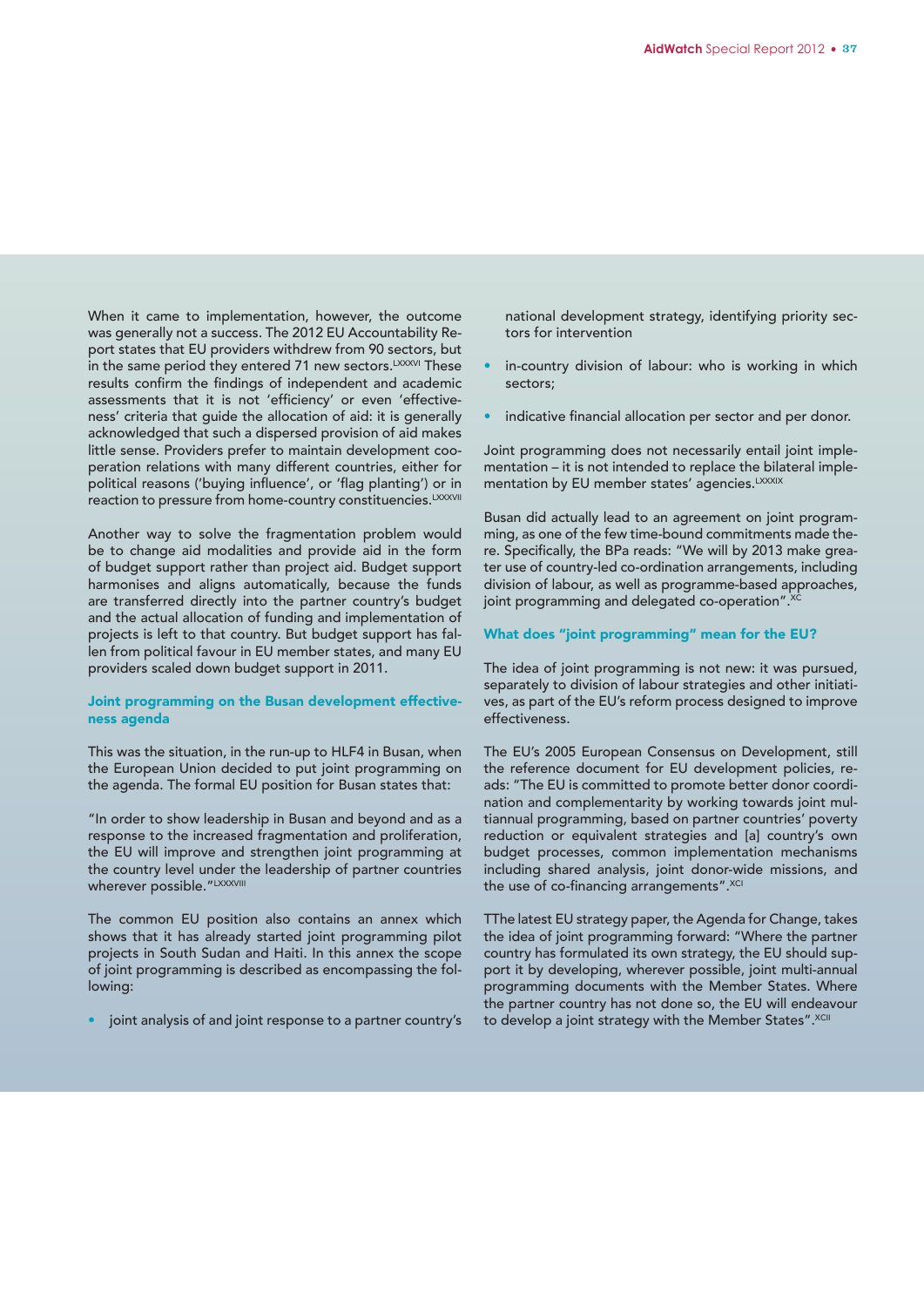Joint programming aims to coordinate donors' in-country work under a common framework of support, with each specialising in their own particular strengths. Prerequisites are that EU providers should stand ready to divide labour and coordinate sectoral coverage in partner countries, and synchronise their programming cycles. With that as a given, they are supposed to undertake a joint country analysis and then formulate and implement a common programme of support, aligned with the government's national development plan. The result of this process should be the single joint programming document, which will indicate the sectoral division of labour and financial allocations per sector and per donor. The EU and its member states should follow this lead for their own bilateral implementation plans. The idea is that, preferably, all providers – including the non-EU bilaterals and multilateral institutions – would participate in this joint programming exercise.<sup>XCIII</sup> In countries that have an operational national development plan (NDP), the NDP is supposed to replace the providers' country strategy papers, and no mid-term reviews will be scheduled.

Joint programming is a response to parts of the aid effectiveness agenda. It has the potential to improve the harmonisation, coordination and division of labour. It could also improve recipient ownership, alignment with national development plans and country systems, and aid predictability. But this will depend on how it is implemented in practice.

Joint programming can be either a donor-driven or a country-led process. If the programming process is country-led, the recipients can make sure that aid actually flows into areas where it is wanted (ownership), where it is needed (alignment) and when it is needed (predictability). If providers continue to make the decisions about aid allocation, and maintain their own spending cycles, the joint programming efforts are a wasted opportunity to promote ownership, alignment and predictability.

The EU's policy papers are not completely clear on how it will work in practice, but they do point to a donor-driven process: the Council Conclusions for Busan, for instance, read: "Joint programming is led by the partner country wherever possible". But they also stress that "joint programming is a

process whereby the EU takes strategic decisions", "joint programming respects Member States' sovereign decisions e.g. on choice of partner countries and level of financial allocations in these countries" and that "the EU will act as a driving force". XCIV Currently, the decision on whether a country is eligible for the joint programming approach is made by the EU's own heads of mission in that country.

Last but not least, the idea of joint programming is not just about increasing the development effectiveness of EU aid, but also about being part of the larger EU unification process. It is a step forward for the EU to speak with one voice, to act as one, to deliver as one, and to raise its political profile. There are also risks for developing countries when the EU "gangs up" in this way: such joint approaches give the EU leverage to impose conditionalities more effectively, thereby undermining their partners' national sovereignty.<sup>XCV</sup>

#### Implementing joint programming post-Busan:

A number of processes have been launched in 2012 to make joint programming happen in practice:

At a global level, joint programming was put onto the agenda of the new Building Block entitled "Managing diversity and reducing fragmentation". Building Block participation is voluntary and limited to a 'coalition of the willing'. It is therefore arguable whether the result will be to have all providers in all developing countries under country-led joint programming umbrellas, despite the prominent status of joint programming as one of the few time-bound commitments.

The EU is also moving unilaterally, however: after Busan, European Commission and EEAS staff went on a roadshow through the EU capitals in order to publicise the joint programming concept and mobilise the member states around it. The political will of EU member states will be crucial for actual implementation, and the EU institutions claim that member states are supportive, but there are doubts about what exactly it is that they are supportive of: many of them seem to believe that conducting a collective country analysis on the basis of the national development plan is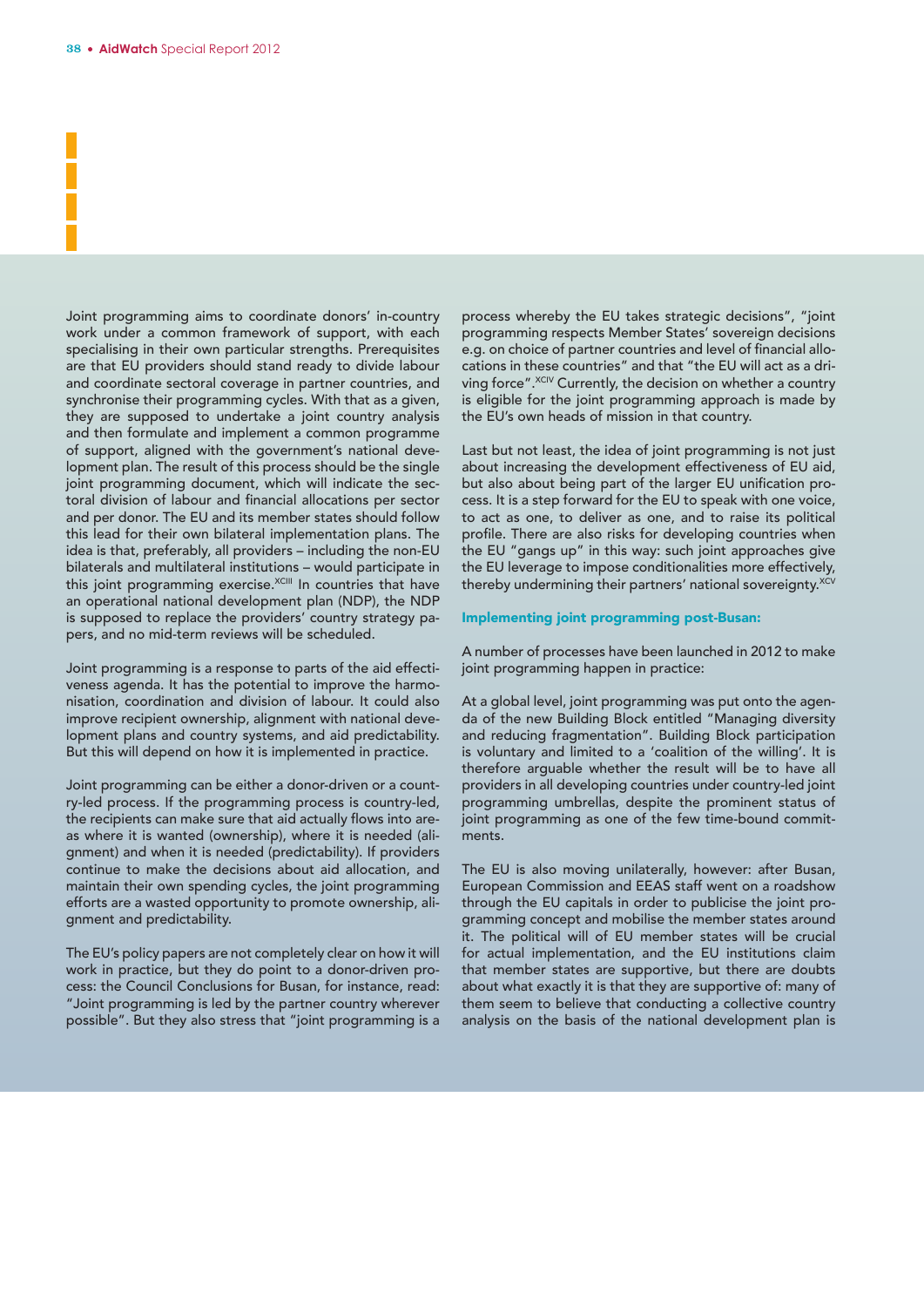already sufficient to count as joint programming.

The EU has also launched a pilot programme on joint programming in six countries (Ethiopia, Ghana, Guatemala, Laos, Mali and Rwanda) for the upcoming country programming period, 2014-2020. Feasibility for five other countries was investigated but the environment was assessed as not being suitable, for example because there was no national development strategy, the political environment and relations with the governments were difficult, or simply because the country already had a functioning Joint Assistance Strategy which made the narrow joint programming approach unnecessary.

#### Does joint programming improve the development effectiveness of EU aid?

VVery little information is publicly available on its actual impact so far. Also, as the process is still in its infancy, a real assessment of joint programming practice is not yet possible, so for the time being we can merely point to its potential benefits and risks.

Joint programming could bring about a real improvement in coordination, the division of labour and effectiveness, provided key conditions are met in its implementation. These include respecting partner countries' leadership and ensuring alignment with their development strategies, promoting democratic ownership and participation by concerned populations in decisions relating to aid, and improving aid transparency and mutual accountability. All these principles need to be carefully followed in dialogue with the partner country. And to improve practice continuously, there also needs to be constant evaluation and learning.

Joint programming could lead to better and faster implementation. In reality, however, we see that in its current form – which requires involvement and signing-off by many different head offices – it does not necessarily lead to a faster process. The different EU providers involved would also have to synchronise their programming cycles with each other and with the partner country. This could take some time, as providers currently have ongoing multi-annual programmes. It could also face internal challenges owing to the providers' own budgetary procedures at home. So there is a risk that in practice it might slow down aid disbursements and actual implementation.

Furthermore, for a real country-led process the partner country needs to have an operational development strategy and the capacity to coordinate joint programming processes in practice, which is not the case in all countries.

The fact that the EU wants to focus on just three sectors could lead to 'orphan sectors', to funding gaps in the remaining sectors of the partner country's national development strategy. Predictability is also jeopardised by the risk that a big EU provider might withdraw from the process, for example because the total aid budget is cut. This could have severe implications for the full funding of joint assistance to the national development plan, which could not easily be compensated for by the remaining EU providers. It is not yet clear who is supposed to fill the gaps where 'orphan sectors' are left without funding – whether this is supposed to be other bilateral providers, multilateral providers or NGOs. Nor is it clear how the joint programming approach will be made flexible enough to respond to changing or emerging development challenges which were not foreseeable at the beginning of the programming cycle.

In general, it is not clear how joint programming will make the principle of democratic ownership, stressed by the BPa, a reality. The joint programming process is complex and involves many different partners: all the participating providers, the recipient government (often different line ministries, local governments, etc.) and the other development actors. There is a significant risk that the interaction with parliaments and citizen groups will be deprioritised for the sake of simplicity.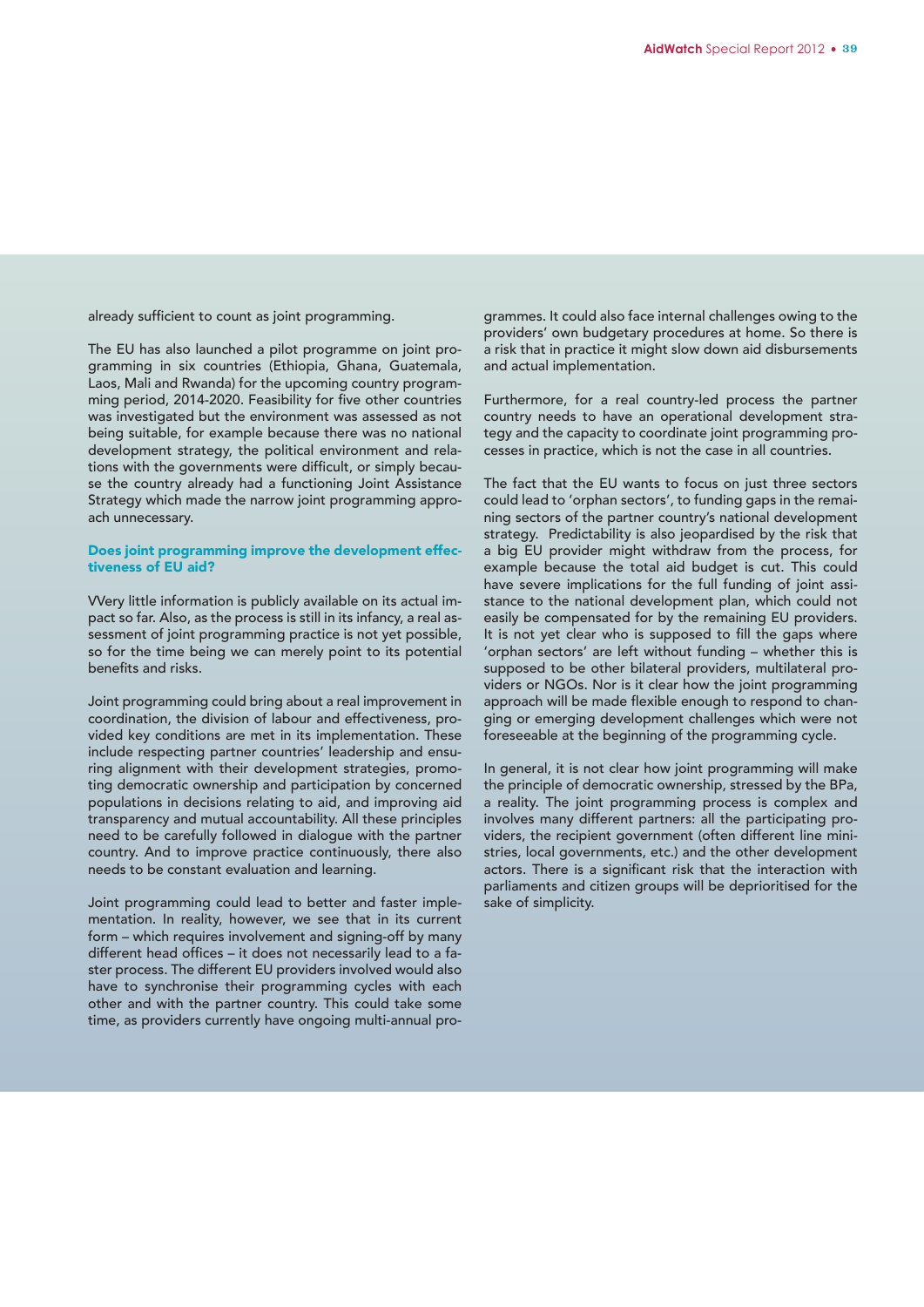# **CONCLUSION**

The EU, collectively, provides more than half the world's official development assistance. EU aid is already making a difference to many people in partner countries. But its full potential to mitigate and ultimately eradicate poverty is far from being achieved. The main flaws in EU aid are well known: the highly fragmented and poorly coordinated 27+1 donor system; limited real financial transfers to the South; the poorly targeted aid allocation, distorted by non-development interests. And most of the necessary commitments to reform have already been made at either the global or the European level, but they are not being fully implemented.

In the mid-2000s the EU used to play a driving role in bringing about ambitious aid effectiveness agreements such as the Paris Declaration and the Accra Agenda for Action. This drive weakened somewhat in the run-up to Busan. In consequence, the commitments from Paris and Accra have not been fully implemented (the EU met only one in 12 of the targets; since 2007 there has even been regression in some areas), nor does the new Busan Partnership Agreement reflect the strong emphasis on human rights, equity and democracy as cornerstones of development effectiveness, even though these principles shape the EU's own treaties and development policy guidelines such as the European Consensus on Development. In the changing context of development cooperation, where there is now increasing 'provider competition', the EU needs to revive its spirit for reform and present itself to poorer countries as a responsible and effective partner.

The EU needs to learn lessons from the implementation of global agreements. Some progress has been made, although it has been insufficient, partly unsustainable, and very unevenly distributed across different EU providers and different areas of the aid and development effectiveness agenda. Once they are up and running, the new Global Partnership for Effective Development Cooperation and its Busan Monitoring Framework will put some pressure on the parties to translate rhetoric into reality and deliver on the commitments they have made. But, given the limited measures to be implemented, this pressure will most likely be insufficient to reach all EU agencies and country offices. It must be reinforced by action at the EU level, also taking

into account the fact that many commitments such as aid untying and aid predictability are 'homework' anyway, and already require implementation by the EU and its member states.

The EU has additional – and stronger – legal, political and financial tools at its disposal, which it must make full use of in order to improve the development effectiveness of aid. Total development results reflect the sum of the efforts made by all the individual development actors. This requires all EU actors to contribute their fair share and to pull into the same direction. Leading by example, the EU can also put pressure on other providers to improve and to become a favoured development partner of countries in the South – countries that are increasingly selective, and self-confident enough to reject bad aid.

Lastly, joint programming will only deliver on its promises of development effectiveness if it is implemented consistently. The EU will have to be cautious and determined, making sure the joint programming of EU development cooperation respects the principle of democratic ownership: it should be a transparent process led by developing countries and their citizens, including poor and vulnerable populations.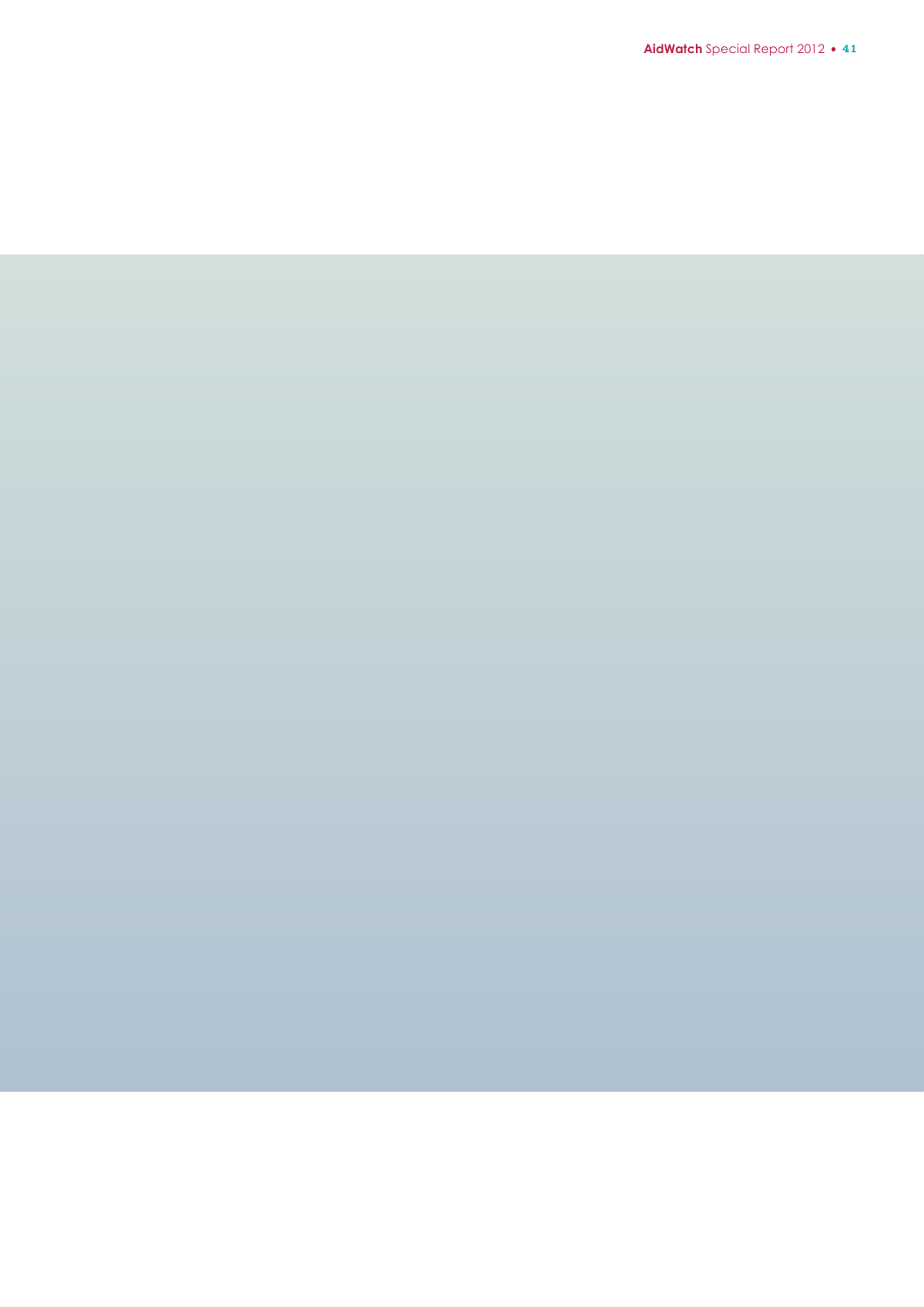# **NOTES**

- I In this report the term "EU" stands for both the European Commission/EU institutions and EU member states European Commission (2012): EU Accountability Report on Financing for Development. Review of Progress of
- the EU and its Member States, p. 53
- III Lisbon Treaty, Article 208
- IV European Consensus on Development, §§ 7 and 8
- V Council of the European Union (2008): Third High-Level Forum on Aid Effectiveness (HLF-III) Accra, Ghana, 2-4 September 2008: Guidelines for the participation of the European Union, § 47
- VI Cf. for key EU documents: http://ec.europa.eu/europeaid/how/ensure-aid-effectiveness/eu-approach\_en.htm
- Countries such as Tanzania which receive more than a thousand donor missions per year have had to introduce 'quiet times': mission-free months in which the local bureaucracy can focus on its core responsibilities. Cf. Mutalemwa, Darlene K. (2009), "Aid Effectiveness and General Budget Support in Tanzania"
- VIII Council of the European Union (2008): Third High-Level Forum on Aid Effectiveness (HLF-III) Accra, Ghana, 2-4 September 2008: Guidelines for the participation of the European Union; §68
- IX Moyo, Dambisa (2009): *Dead Aid: Why Aid Is Not Working and How There Is a Better Way for Afric*a<br>In Marchard J., Matthew Geddes and Luisa Natali (2009) "Untying Aid: Is it working? An Evaluation
- Clay, Edward J., Matthew Geddes and Luisa Natali (2009) "Untying Aid: Is it working? An Evaluation of the Implementation of the Paris Declaration and of the 2001 DAC Recommendation of Untying ODA to the LDCs", Copenhagen, p. 1
- XI These are Spain, Italy, Austria, the EU institutions, Portugal, and Greece. Cf. OECD (2012): Aid Untying. 2012 Report, DCD/DAC(2012)39, p. 18
- XII Cf. Eurodad (2011): "How to spend it? Smart procurement for more effective aid", p. 15-16
- XIII *Ibid.*,
- XIV Academic research found no correlation between a country's low income level, or a low score in the UN's Human Development Index, and the amount of aid it receives. Aid allocations are quite volatile, dependent on donors' fiscal health, and distorted by non-developmental objectives. Cf. Browne, Stephen (2006): "Aid & Influence. Do donors help or hinder?", p. 7-10
- XV Cf. Oxfam (2011): Whose Aid Is It Anyway? Politicizing Aid in Conflicts and Crises
- XVI Cf. Reality of Aid (2010): Aid and Development Effectiveness. Towards Human Rights, Social Justice and Democracy; in particular the country chapters on France (pp. 214-217) and Italy (pp. 226-229)
- XVII Bigsten, Arne Lennart, Jean Phillipe Plateau and Sven Tengstam (2011): "The Aid Effectiveness Agenda. The benefits of going ahead", p. 11
- XVIII For a history of the aid effectiveness process, see Milly, Hubert de (2012): "From Aid Effectiveness to Development Effectiveness. Paying Tribute to the WP-EFF"
- XIX Cf. "The Paris Declaration and the Accra Agenda for Action";
- http://www.oecd.org/dac/aideffectiveness/43911948.pdf
- XX Cf. OECD (2011): "Aid Effectiveness 2005-2010. Progress in Implementing the Paris Declaration", p. 25
- XXI European Commission (2012): EU Accountability Report on Financing for Development.
- Review of Progress of the EU and its Member States, p. 76
- XXII This data should be treated with care, as many indicators are process indicators. A high baseline in 2006 made it more difficult to make progress. Many indicators do not measure how 'good' a donor is, but rather whether it has changed for the better.
- XXIII Wood, B et al. (2011): The Evaluation of the Paris Declaration, Final Report, p. xiv
- XXIV Ibid., p. xiii
- XXV Ibid., p. xv
- XXVI Cf. Reality of Aid (2011): Democratic Ownership and Development Effectiveness. Civil Society Perspectives on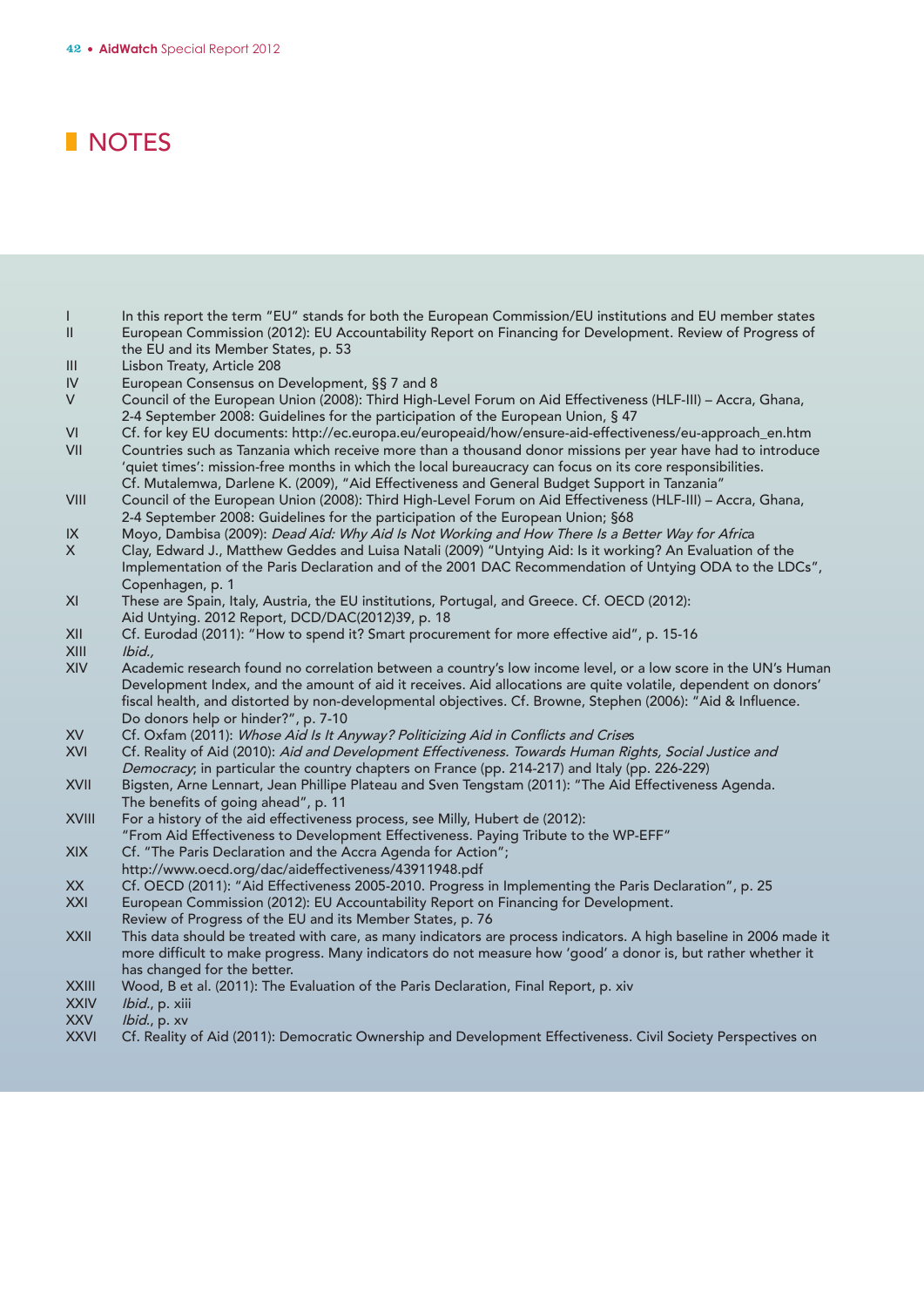|               | Progress since Paris.                                                                                          |
|---------------|----------------------------------------------------------------------------------------------------------------|
| <b>XXVII</b>  | The Paris Monitoring Survey covers only the EU donors that are DAC members. Little data is available for the   |
|               | performance of EU12 donors measured against aid effectiveness targets.                                         |
| XXVIII        | Cf. also the analysis by UKAN (2011): Paris Declaration Monitoring Survey: What the Results Tell Us,           |
|               | and What they Don't                                                                                            |
| XXIX          | Wood, B et al. (2011): The Evaluation of the Paris Declaration, Final Report, p. XIII                          |
| XXX           | A fact that has been repeatedly stressed by both the United Nations and the partner country group in the       |
|               | WP-EFF; cf. UN ECOSOC (2009): Enhancing Mutual Accountability and Transparency in Development                  |
|               | Cooperation. Background Study for the Development Cooperation Forum High-Level Symposium; and "Partner         |
|               | countries vision and priorities for HLF4"                                                                      |
|               | (http://www.aideffectiveness.org/busanhlf4/en/about/key-documents.html)                                        |
| XXXI          | Cf. the official HLF4 portal www.aideffectiveness.org for a selection of background documents                  |
| XXXII         | The UNCTAD reports that developing countries received USD 684bn in foreign direct investment in 2011,          |
|               | more than five times the reported ODA provided by DAC donors. But the poverty-focus is limited:                |
|               | Of this amount just 2%, or USD 15bn, went to the 48 Least Developed Countries,                                 |
|               | and aligning FDI to development priorities is a challenge as it follows commercial motives. Cf. UNCTAD (2012): |
|               | World Investment Report 2012, Overview, p. 3                                                                   |
| XXXIII        | Cf. for further details: www.betteraid.org; and www.cso-effectiveness.org                                      |
| <b>XXXIV</b>  | BetterAid (2010): Development Effectiveness in Development Cooperation. A rights-based perspective, p. 1       |
| <b>XXXV</b>   | Statement by Kofi Annan at the Second GFATM Replenishment Meeting, Berlin, September 2007                      |
| <b>XXXVI</b>  | Busan Partnership for Effective Development Co-Operation, §22                                                  |
| <b>IIVXXX</b> | BetterAid/Open Forum (2012): An Assessment of the Busan Partnership for Effective Development Cooperation:     |
|               | From a civil society perspective                                                                               |
|               | XXXVIII Cf. Council of the European Union (2011): EU Common Position for the Fourth High-Level Forum on        |
|               | <b>Aid Effectiveness</b>                                                                                       |
| XXXIX         | Council of the European Union (2008): Third High-Level Forum on Aid Effectiveness.                             |
|               | Guidelines for the Participation of the European Union, §2                                                     |
| XL            | Cf. http://ec.europa.eu/europeaid/who/partners/civil-society/structured-dialogue_en.htm                        |
| XLI           | Cf. European Parliament (2011): Report on the 4th High-Level Forum on Aid Effectiveness (2011/2145(INI));      |
|               | and BetterAid (2011): CSOs on the road to Busan: Key messages and proposals                                    |
| XLII          | Cf. "Ahead of Busan. Africa articulates its vision for aid reforms",                                           |
|               | http://www.nepad.org/fr/crosscuttingissues/news/2484/ahead-busan-africa-articulates-its-vision-aid-reforms     |
| XLIII         | Partner Countries' Vision and Priority Issues for HLF4, p. 2                                                   |
| <b>XLIV</b>   | "Brian Atwood (OECD DAC Chair) reflects on Busan Progress",                                                    |
|               | http://blogs.cgdev.org/globaldevelopment/2011/12/brian-atwood-oecd-dac-chair-reflects-on-busan-progress.php    |
| <b>XLV</b>    | Busan Partnership for Effective Development Co-Operation, §2                                                   |
| XLVI          | Ibid., §12a                                                                                                    |
| XLVII         | Ibid., §11b                                                                                                    |
| XLVIII        | Ssewakiryanga, Richard (2011): Busan reflections. We came, we saw, we conquered:                               |
|               | http://www.devex.com/en/news/busan-reflections-we-came-we-saw-we-conquered/76877                               |
| XLIX          | Busan Partnership for Effective Development Co-Operation, §6                                                   |
|               | Ibid., §13                                                                                                     |

- LI Ibid. § 25 a,b
	- LII BetterAid / Open Forum (2012): An Assessment of the Busan Partnership for Effective Development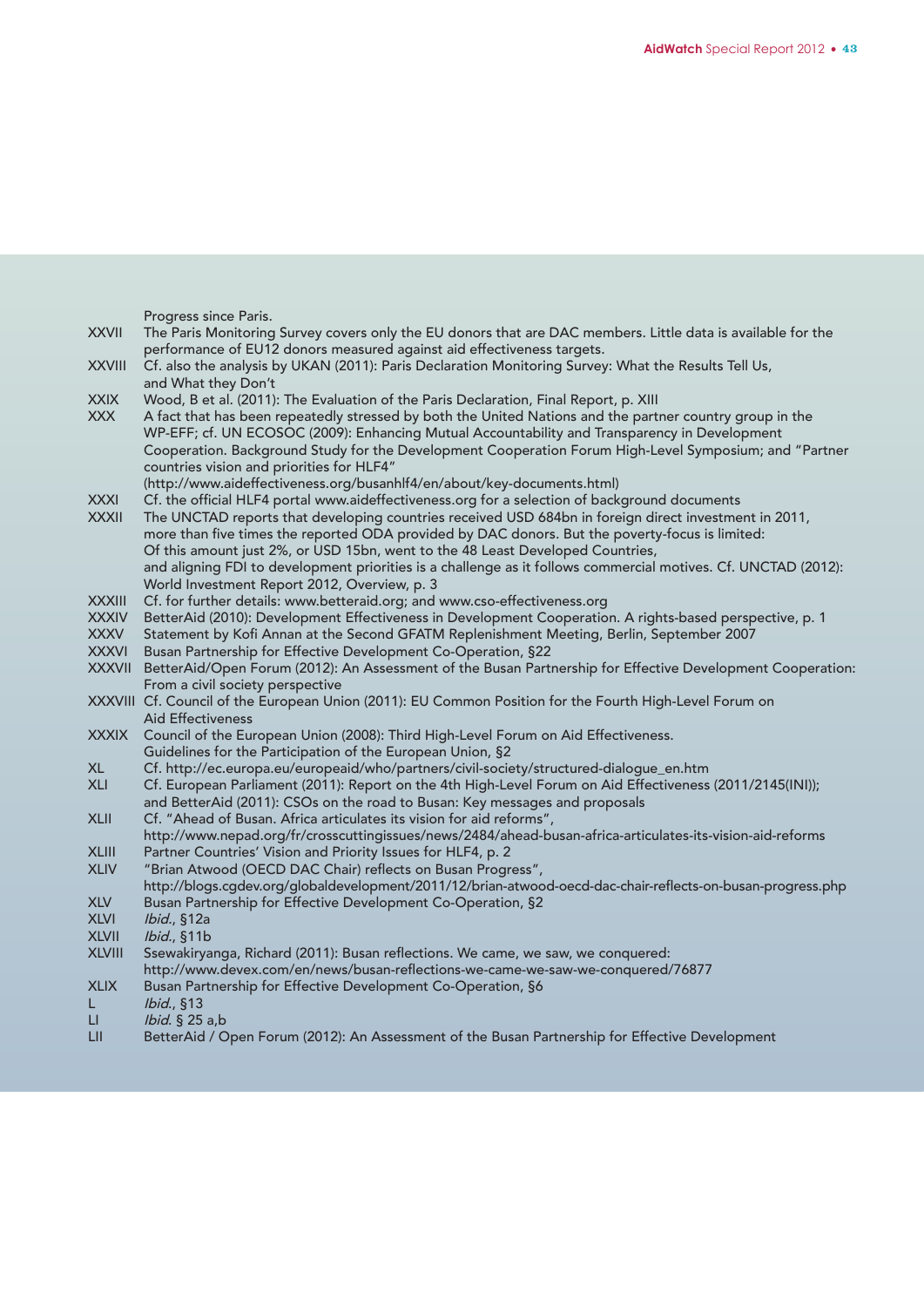# **NOTES**

- Cooperation: From a civil society perspective, p. 6
- LIII *Ibid.*<br>LIV CON
- CONCORD press release, 1 December 2012
- LV Cf. GPEDC (2012): Proposed mandate for the Global Partnership for Effective Development Co-operation
- LVI Cf. OECD (2012): DAC engagement with the Global Partnership for Effective Development Co-operation, p. 4
- LVII Ibid, p. 4
- Cf. BetterAid: "Expand CSO representation in the GPEDC",
- http://www.betteraid.org/en/news/286-latest-news/566-betteraid-expand-cso-representation-in-gpedc.html LIX Cf. for the Busan Monitoring Framework: GPEDC (2012): Proposed indicators, targets and process for
- global monitoring
- LX Matthew Martin, Richard Watts and Gideon Rabinowitz (2012): "Monitoring Implementation of the Busan Partnership Agreement. Why 'Global Light' and 'Country-Focused' Must Work Together Effectively"
- LXI Council of the European Union (2011): EU Common Position for the Fourth High-Level Forum on Aid Effectiveness, §61
- LXII Busan Partnership for Effective Development Co-Operation, § 28<br>LXIII The European Commission has for instance released (or is about t
- The European Commission has for instance released (or is about to release) new Communications on, inter alia, budget support, social protection and civil society organisations
- LXIV OECD (2012): Aid Untying. 2012 Report, DCD/DAC(2012)39, p. 7
- LXV Cf. Paris Declaration on Aid Effectiveness
- LXVI Accra Agenda for Action, §24a
- LXVII Average of 2009 and 2010 commitments for ODA and OOF, as reported to the OECD-DAC Creditor Reporting System
- LXVIII Cf. OECD (2008): 2008 Survey on Monitoring the Paris Declaration: Making aid more effective by 2010, p. 12; and Danish Institute for International Studies (2011): 2011 Survey on Monitoring the Paris Declaration and The Evaluation of the Paris Declaration: Phase 2 Final Report, pp. 63–67
- LXIX Including DG DEVCO, Finland, Spain and Sweden
- LXX Busan Partnership Agreement, §23
- LXXI http://www.cso-effectiveness.org/IMG/pdf/meeting\_the\_busan\_commitments\_on\_transparency\_1\_.pdf
- LXXII Predominantly DG DEVCO
- LXXIII Council of the European Union (2010): Mutual Accountability and Transparency. A Fourth Chapter for the EU Operational Framework on Aid Effectiveness
- LXXIV See http://ec.europa.eu/europeaid/how/accountability/iati\_en.htm#guarantee. The guarantee also committed to making forward-looking information available at country level on an annual basis and making disaggregated information on relevant aid flows available to partner countries
- LXXV See https://tr-aid.jrc.ec.europa.eu/MainHomePageAction.do;jsessionid=ACAA0D351C647D16F5CA6A9B0F4564AC LXXVI 2011 Pilot Aid Transparency Index: http://www.publishwhatyoufund.org/resources/index/2011-index/.
- CONCORD AidWatch report: http://aidwatch.concordeurope.org/static/files/assets/802f0784/CONCORD\_2011.pdf LXXVII See Sections 1 and 2 of the 2012 Aid Transparency Index: www.publishwhatyoufund.org/index
- LXXVIII See Acknowledgments section of the 2012 Index for details of who undertook each of the surveys.
- LXXIX "Current" was defined as published within the 12 months immediately prior to the data collection period (1 May–31 July 2012), so information published on 1 May 2011 or later was accepted as current.
- LXXX Two other data sources were used for these indicators the IATI website: http://www.aidtransparency.net/ and the Global RTI Rating: http://www.rti-rating.org/. See Section 1 of 2012 Aid Transparency Index.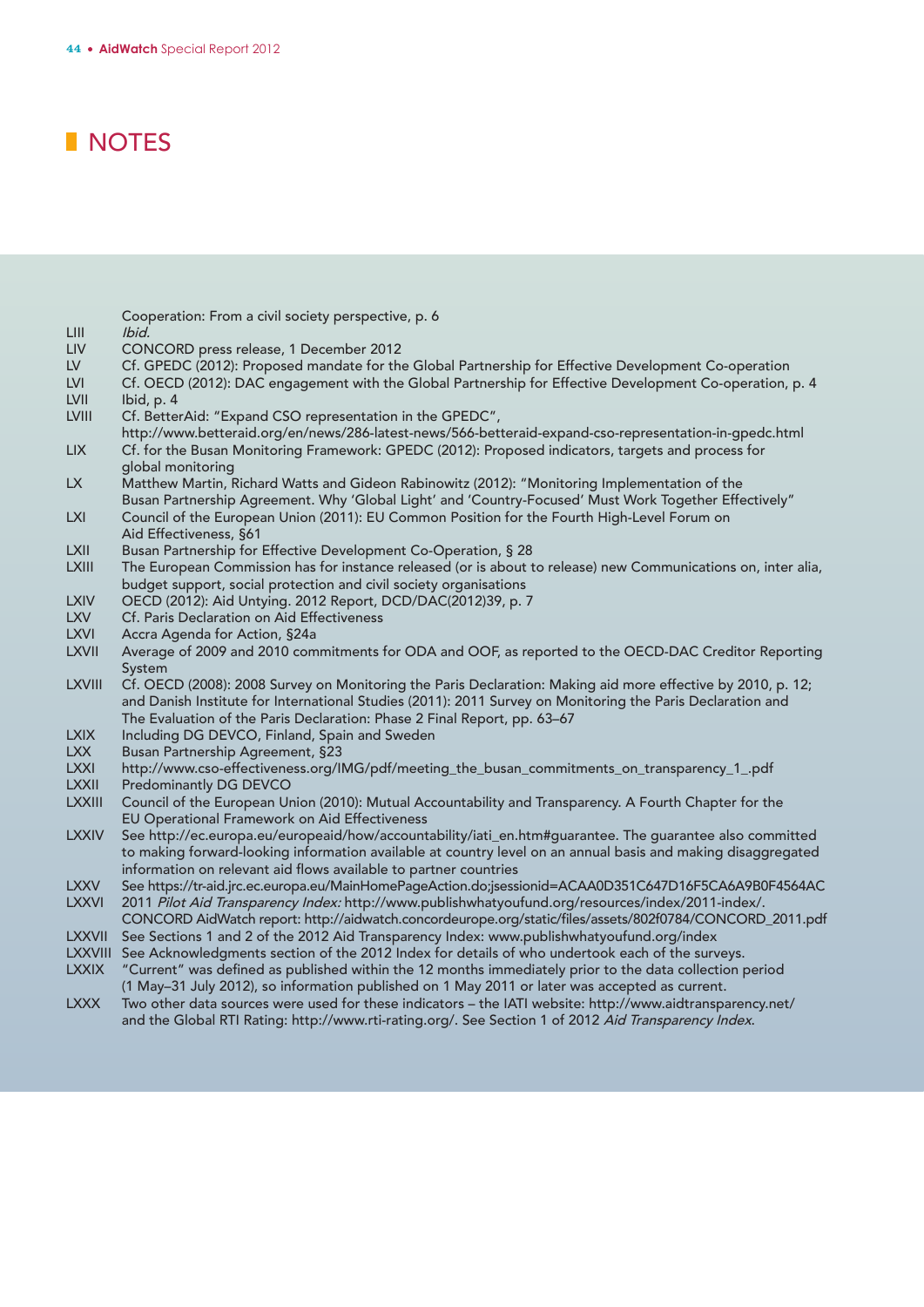```
LXXXI As detailed in Section 1 of the 2012 Aid Transparency Index, methodological improvements
(such as new indicators and the reweighting of other indicators) mean that comparing scores in the 2011 and
the 2012 Index is not straightforward. To measure substantive change between years, only those indicators
and organisations that were surveyed in both years are used, and using the weighting of the 2011 Pilot Index, 
although moving these to the categories of the 2012 Index.
```
- LXXXII https://webgate.ec.europa.eu/hac/
- LXXXIII OECD (2003): Rome Declaration on Harmonisation
- LXXXIV Council of the European Union (2007): Council Conclusions on "Code of Conduct on Complementarity and Division of Labour in Development Policy"
- LXXXV EU Fast-Track Initiative: Division of Labour: http://www.oecd.org/dac/aideffectiveness/46836584.pdf
- LXXXVI European Commission (2012): EU Accountability Report 2012 on Financing for Development. Review of the Progress of the EU and its Member States; p. 76
- LXXXVII Cf. Browne, Stephen (2006): Aid & Influence. Do donors help or hinder?
- LXXXVIIICouncil of the European Union (2011): EU Common Position for the Fourth High-Level Forum
- on Aid Effectiveness; Council Conclusion, §33
- LXXXIX *ibid.*; Annex 2
- XC Busan Partnership Agreement, §25a (emphasis added)<br>XCI European Consensus on Development (2006); §31
- European Consensus on Development (2006); §31
- XCII Council of the European Union (2011): 'Increasing the Impact of EU Development Policy: an Agenda for Change'; Council Conclusion, §19
- XCIII Ibid.; and Ashton, Catherine; Andris Piebalgs and Stefan Füle (2012): Letter to EU Development Ministers of 13.1.12 (unpublished)
- XCIV Council of the European Union (2011): EU Common Position for the Fourth High-Level Forum on Aid Effectiveness; Council Conclusion, Annex 2
- XCV Cf. European Commission (2008): EU Toolkit for the implementation of complementarity and division of labour in development policy, p. 16
- XCVI Cf. Council of the European Union (2011): 'Increasing the Impact of EU Development Policy: an Agenda for Change'; Council Conclusion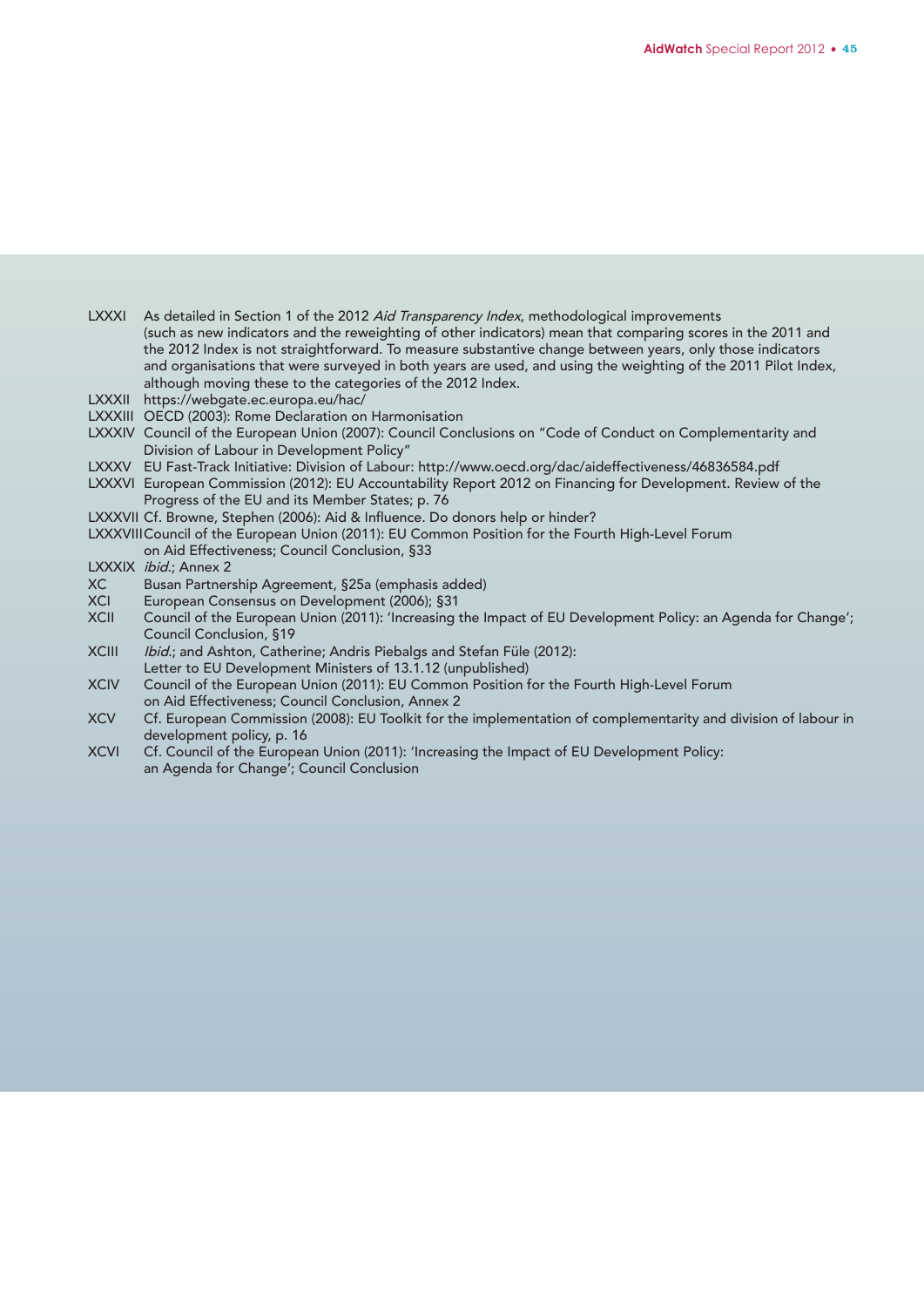# **ACRONYMS**

| AAA             | Accra Agenda for Action                                     |
|-----------------|-------------------------------------------------------------|
| AFD             | Agence Française de développement                           |
| <b>BPa</b>      | <b>Busan Partnership Agreement</b>                          |
| CSO             | Civil Society Organisation                                  |
| DAC             | Development Assistance Committee                            |
| <b>DFID</b>     | (United Kingdom) Department for International Development   |
| <b>DG DEVCO</b> | Directorate-General Development and Cooperation (EuropeAid) |
| <b>ECHO</b>     | European Community Humanitarian Office                      |
| FPI             | Foreign Policy Instruments Service                          |
| GIZ             | (Deutsche) Gesellschaft für Internationale Zusammenarbeit   |
| <b>GPEDC</b>    | Global Partnership for Effective Development Cooperation    |
| HLF             | High-Level Forum (on Aid Effectiveness)                     |
| IATI            | International Aid Transparency Initiative                   |
| <b>KfW</b>      | Kreditanstalt für Wiederaufbau                              |
| MFF             | <b>Multiannual Financial Framework</b>                      |
| ODA             | <b>Official Development Assistance</b>                      |
| OECD            | Organisation for Economic Cooperation and Development       |
| PFM             | <b>Public Financial Management</b>                          |
| SSC             | South-South Cooperation                                     |
| <b>TR-AID</b>   | <b>Transparent Aid</b>                                      |
| UN DCF          | United Nations Development Cooperation Forum                |
| <b>WP-EFF</b>   | Working Party on Aid Effectiveness                          |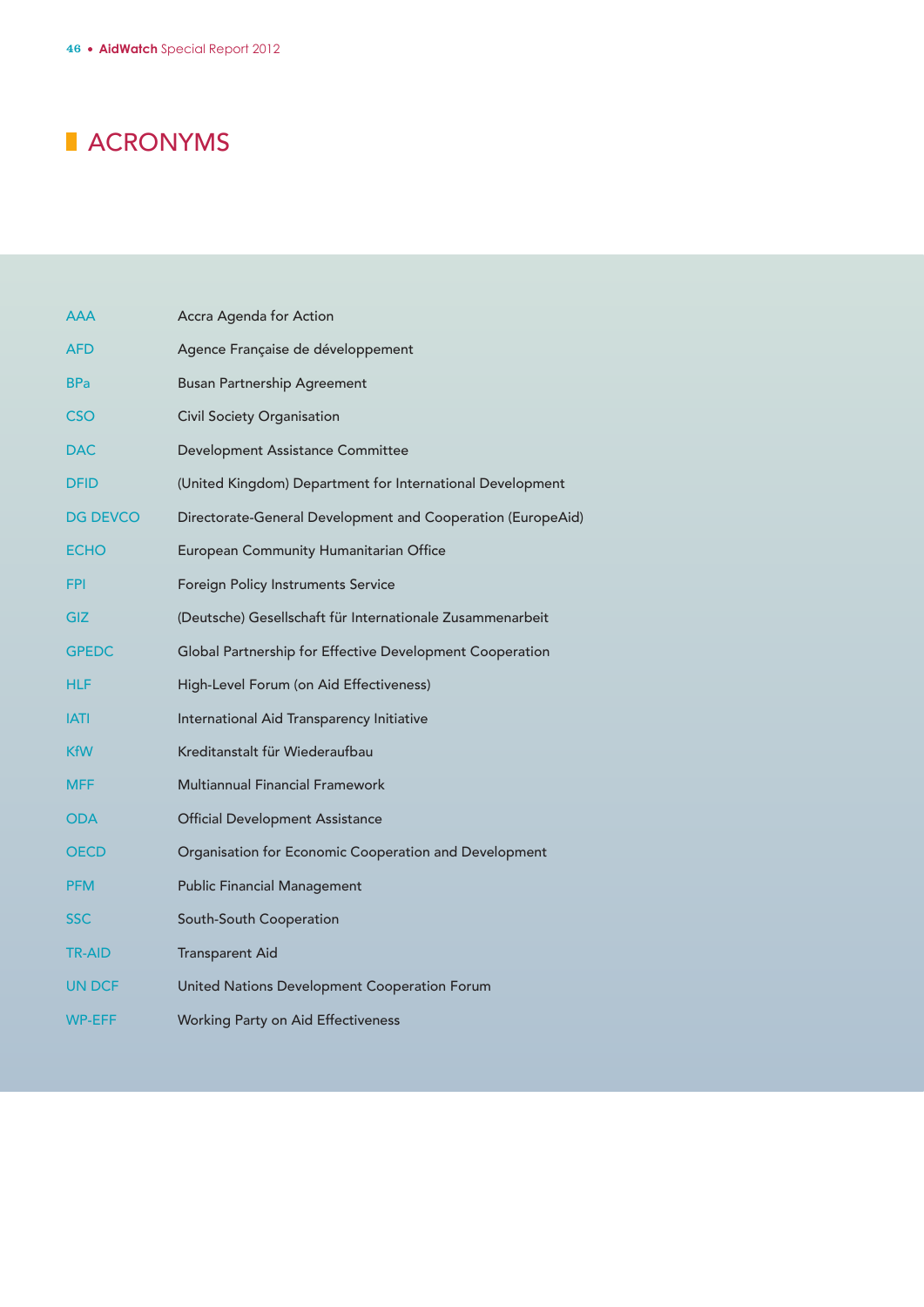# Note on the Methodology:

This report is based on a review of general literature on aid and development effectiveness, and of the official and independent evidence produced for HLF4 including the dataset generated through the Paris Monitoring Surveys. The chapters on the Busan process and outcome benefited from direct observations by the author and other AidWatch policy officers who took part in the preparatory process and in HLF4 itself.

In order to assess the follow-up to Busan and its implementation in the EU, a number of semi-structured interviews were conducted by either the researcher or AidWatch members in EU member states. In total, these interviews covered eleven EU bilateral providers, the EU institutions DG DEVCO and EEAS, the OECD and UNDP, and some Southern CSOs and government officials.